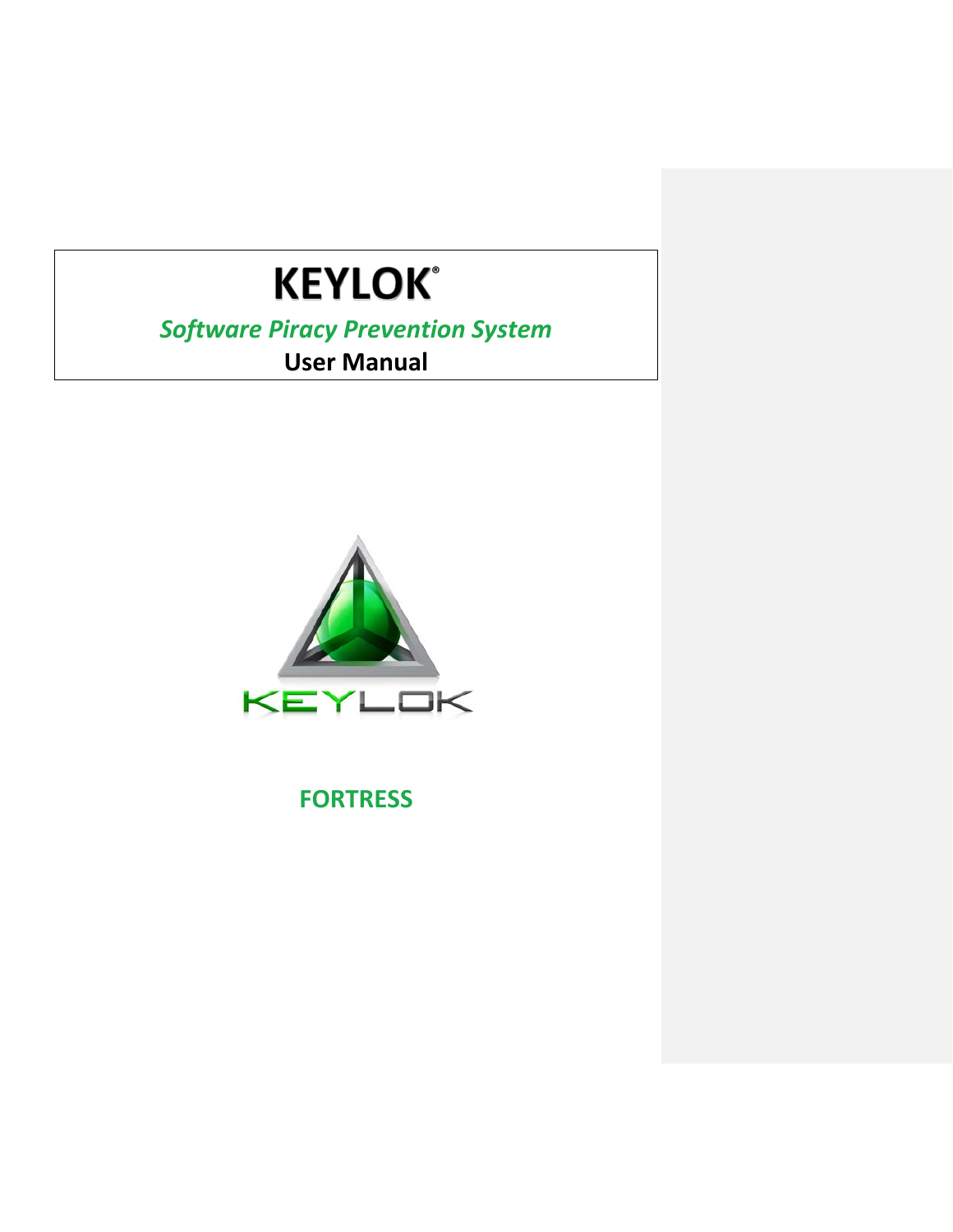## **Copyright**

©Copyright 1980-2022- All Rights Reserved. This documentation and the accompanying software are copyrighted materials. Making unauthorized copies is prohibited by law.

#### **Trademarks**

KEYLOK owns a number of registered and unregistered Trademarks and Service Marks (the "Marks"). These Marks are extremely valuable to KEYLOK and shall not be used by you, or any other person, without KEYLOK's express written permission. The Marks include but are not necessarily limited to the following: KEYLOK; BIT-LOCK; S-LOK™; COMPU-LOCK™; and the KEYLOK logo.

S-LOK™ is a joint trademark of KEYLOK and A.S.M. Inc.

You shall not use any of the Trademarks or Service Marks of KEYLOK without the express written permission of such Trademark or Service Mark owner.

#### **KEYLOK**

777 S Wadsworth Blvd. Bldg. 4-220 Lakewood, CO 80226 USA

Phone: (303) 801-0338 or 1-800-4KEYLOK (1-800-453-9365) Fax: (303) 228-0285 or (720) 294-0275 Email[: info@keylok.com](mailto:Info@keylok.com) Web: [www.keylok.com](http://www.keylok.com/)

Last updated: February 8, 2022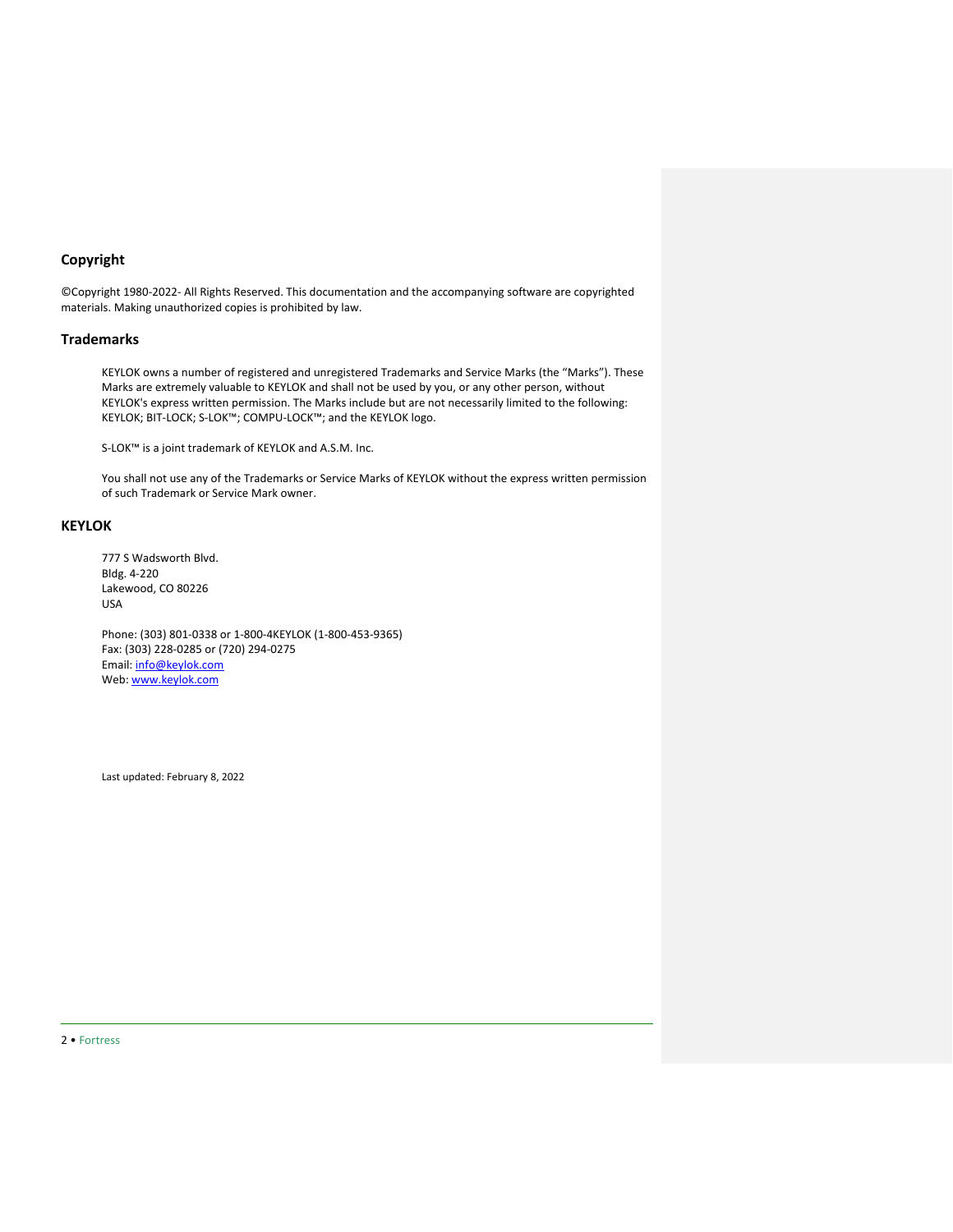## **Contents**

| Dongle Access Over a Network 38          |  |  |
|------------------------------------------|--|--|
|                                          |  |  |
|                                          |  |  |
| Network Protected Program Preparation 41 |  |  |
|                                          |  |  |
|                                          |  |  |
|                                          |  |  |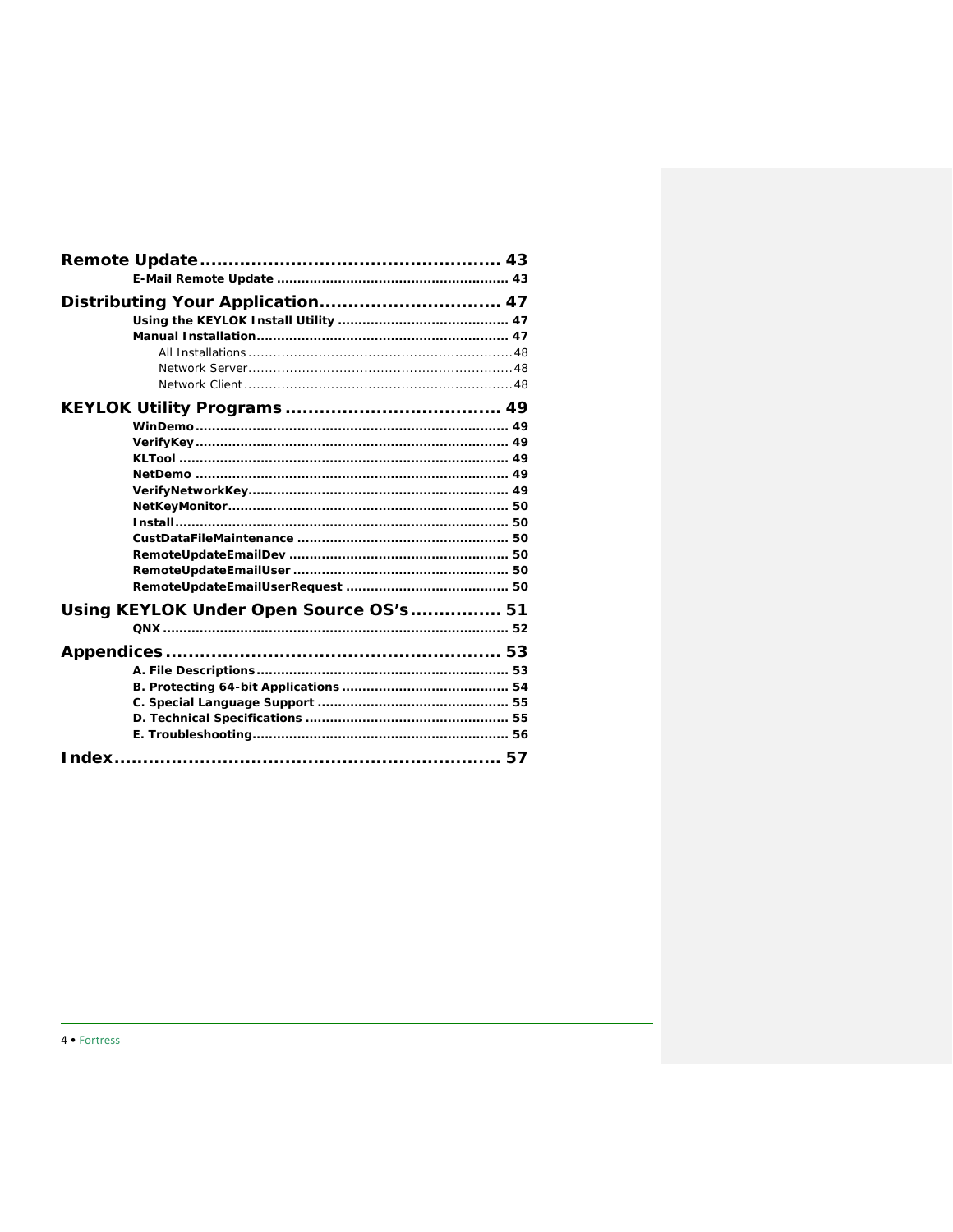## **Windows Quick Start**

<span id="page-4-0"></span>Follow these steps to protect your Windows application with a KEYLOK Fortress dongle in 30 minutes:

| 1. | Install the software and run the demo tool.                                                                                                                    | <b>5 Minutes</b> |
|----|----------------------------------------------------------------------------------------------------------------------------------------------------------------|------------------|
|    | a) Using the link, download the .iso disk image file.                                                                                                          |                  |
|    | (This link is for the evaluation SDK. You will be sent another<br>with your company unique SDK.)                                                               |                  |
|    | b) In the top-level directory run Setup.exe. This will install<br>utilities for the SDK under \Program Files\KEYLOK.                                           |                  |
|    | Go to \Program Files\KEYLOK\Demos and run SDKDemo.exe<br>C)<br>to familiarize yourself with the features and functionality of<br>the Fortress Security System. |                  |
| 2. | Compile and run the sample code for your development language.                                                                                                 | <b>5 Minutes</b> |
|    | Examine the sample source code for your development language<br>and environment to learn how to implement the KEYLOK API<br>calls.                             |                  |
|    | (The appropriate sample code can be found in the<br>\Documents\KEYLOK\SampleCode\ directory.)                                                                  |                  |
| 3. | Protect your application.                                                                                                                                      | 20 Minutes       |
|    | Simply copy and paste the desired features from the sample<br>code into your application.                                                                      |                  |

User Manual • 5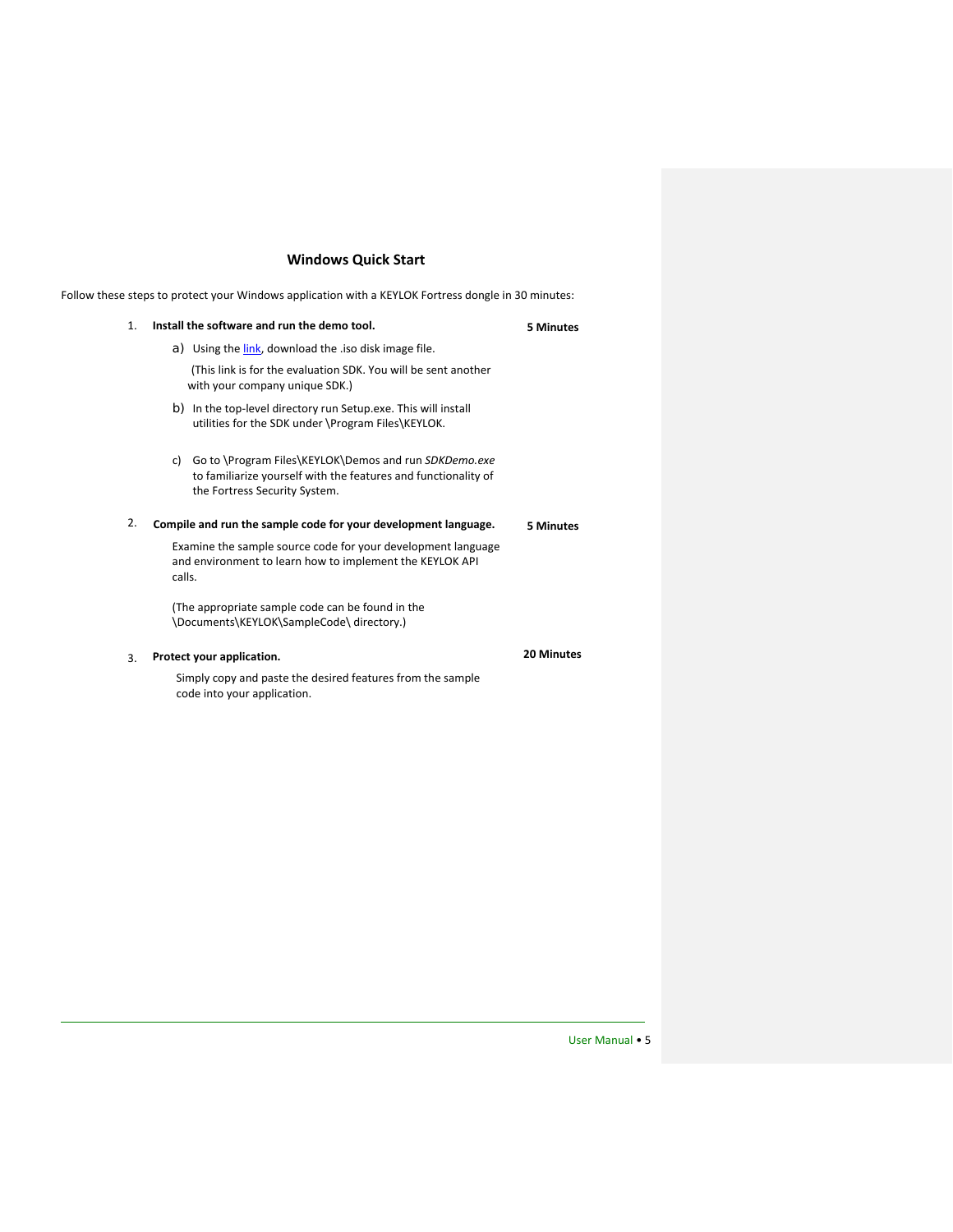## **Networking Quick Start**

<span id="page-5-0"></span>Perform the Windows Quick Start first, and then follow these steps to set up your dongle server and clients so that you can access a centrally mounted dongle over a TCP/IP network:

## **1. Set up your dongle server.**

Run *INSTALL EXE*, (located in the "Documents\KEYLOK\Send To End Users folder) and select the appropriate type of dongle (Fortress) and the "Server" radio button. Click OK to install the server software.

## **2. Set up your clients.**

On each "client" computer that requires access to a dongle mounted on a remote computer, run *INSTALL EXE,* and select the "Client" radio button. Click OK to install the client software.

## **3. Familiarize yourself with the network demo software.**

Run *NetDemo exe* or *VerifyNetworkKey exe* (found in "Program Files\KEYLOK\Networking) on one of your client machines to verify the network connection to the dongle server (verifynetworkkey exe) and familiarize yourself with the network demo applications (netdemo exe). Run *NetKeyMonitor exe* to see which servers are running and how many active dongle sessions each one has.

#### **4. Set up your application code for networking.**

Compile your application and link it with the appropriate network-enabled interface file (in the sample code for your development language and environment): nwkl2\_32.dll or kfunc32MTn.lib.

See the *Dongle Access Over a Network* section of this manual to gain a full understanding of implementing the network dongle.

**NOTE:** Any machine in your network that can be pinged by all client machines can be used as a dongle server. The dongle server does not have to run a server operating system.

**Commented [RB1]:** Nwkl2\_32.dll referencing kl2 in fortress manual? Or do we not care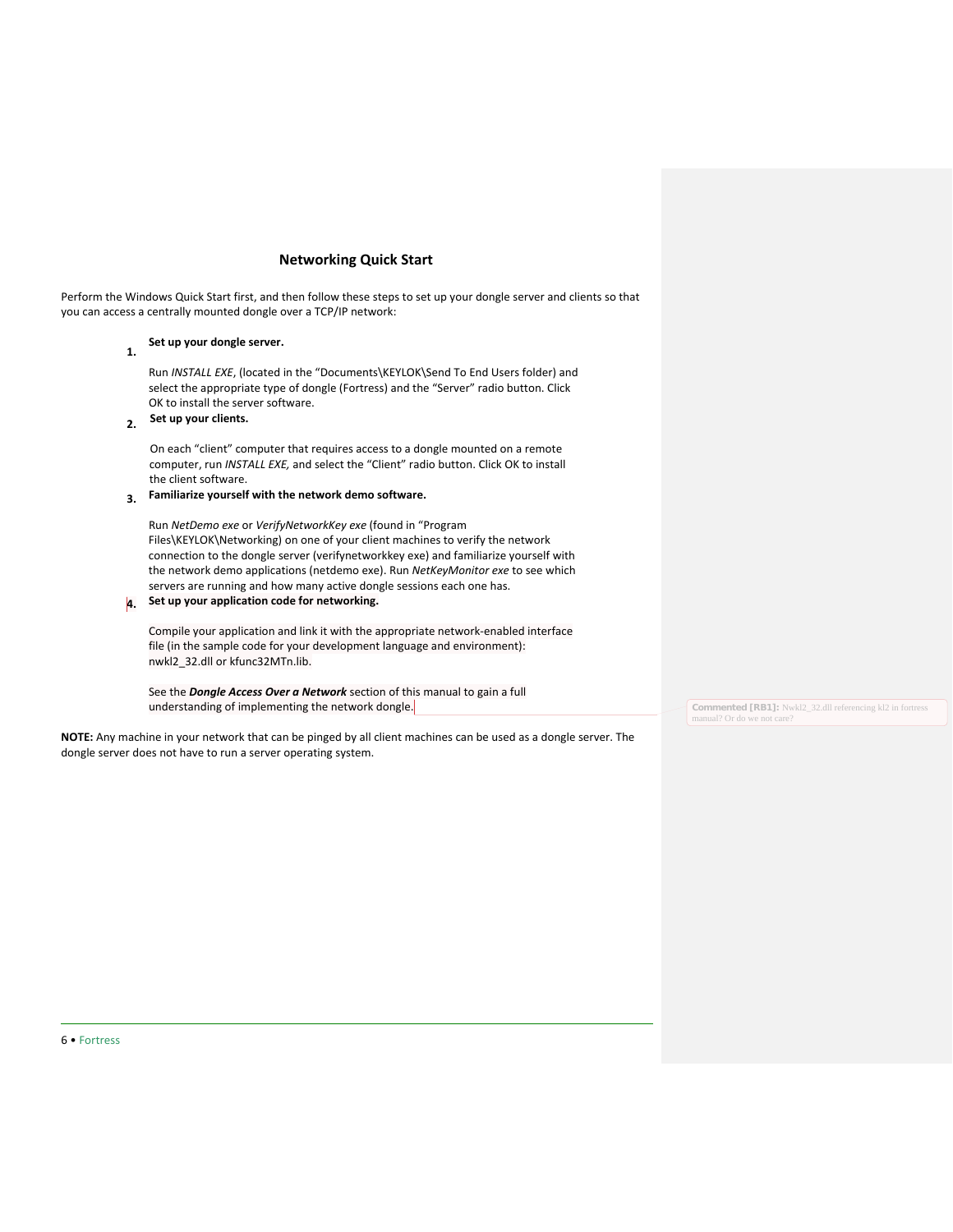#### **Evaluation to Production Quick Start**

<span id="page-6-0"></span>Follow these steps to set up your protected application to use your company-unique production dongles instead of the demo dongle:

- **1. Find the demo codes in your application source code. They may be in an included file or embedded directly in the source code.**
	- C/C++: *client h*
	- VB: *GLOBAL BAS*

For other languages, look for a series of eleven lines of codes starting with *ValidateCode1*.

Run the Setup.exe located in your company unique SDK to update the Keylok utilities.

#### **Find your company-unique codes on the company-unique disc enclosed with your first production order.**

- **2.** The company-unique files are named *client \*.* We provide the files in several different formats. If none of the client files is the right format for your language and development environment, the *YOURCODES DAT* file has the same information in very generic format so that you can edit the "demo" dongle codes and replace them with the codes assigned uniquely to your company. **Copy your company-unique codes into your application source code in place of the demo codes and recompile.**
- **3.** Simply cut and paste your company-unique codes from the file you located in Step 2 in place of the demo codes you found in Step 1. Then recompile and re-link your application and it is ready to use with your production dongles.

**NOTE:** When switching from demo to production USB dongles, you must:

- 1. Stop all programs that may be communicating with the dongle,
- 2. Remove the demo dongle, and
- 3. Connect the company unique dongle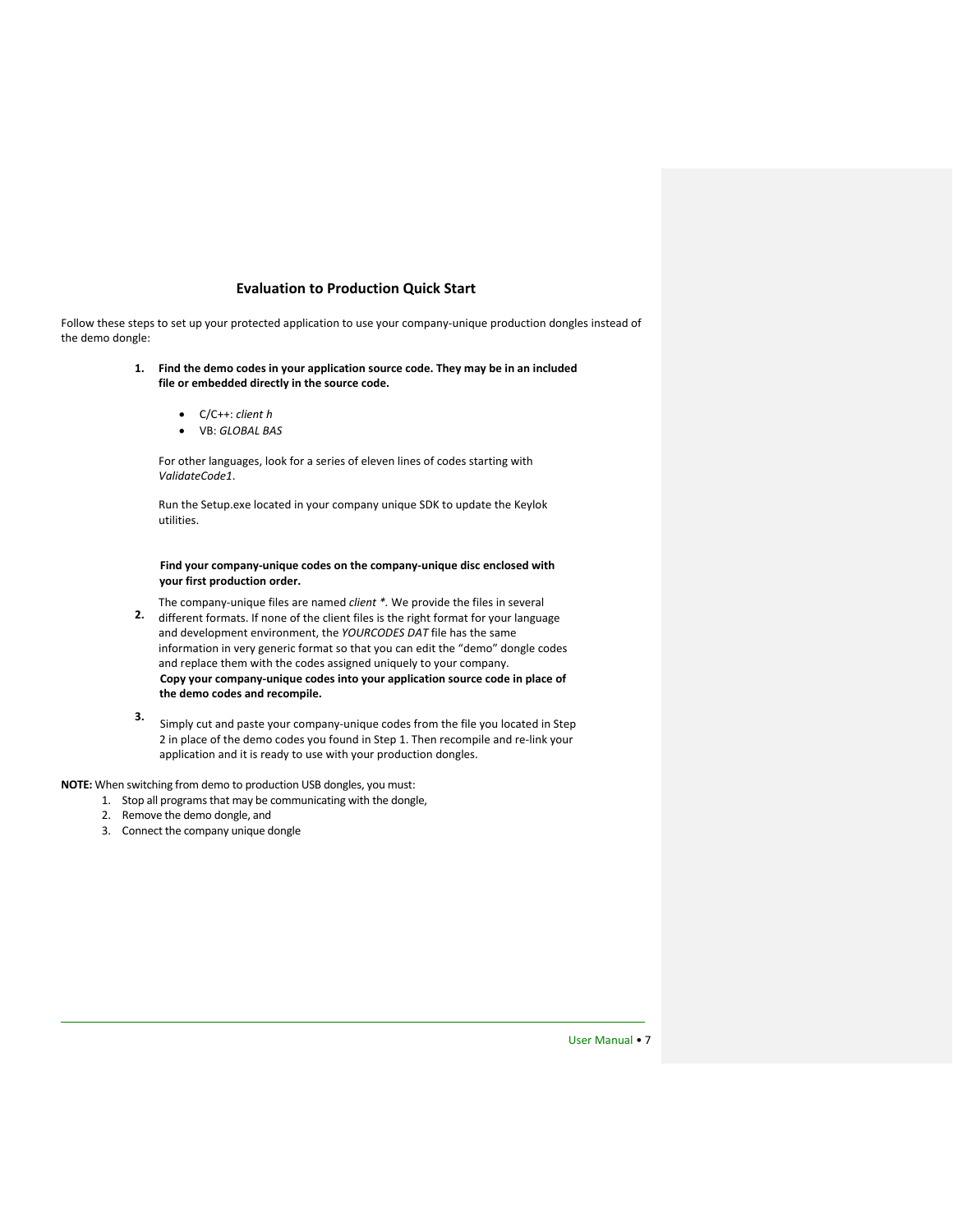## **Mac Quick Start**

<span id="page-7-0"></span>Follow these steps to protect your Mac OS X gcc application with a USB KEYLOK Fortress in 30 minutes:

| 1. | Install the software and the dongle.                                                                                                                                   | <b>5 Minutes</b>  |
|----|------------------------------------------------------------------------------------------------------------------------------------------------------------------------|-------------------|
|    | Go to folder called: \SampleCode\Mac. The Demo version of the<br>SDK can be found at this link. Drag this folder to your desktop.<br>Attach your dongle to a USB port. |                   |
| 2. | Compile and run the sample code in gcc.                                                                                                                                | 5 Minutes         |
|    | Open Terminal<br>a)                                                                                                                                                    |                   |
|    | Go to the Mac folder on the Desktop<br>b)                                                                                                                              |                   |
|    | Compile the demo:<br>C)                                                                                                                                                |                   |
|    | make -f Makefile                                                                                                                                                       |                   |
|    | Run the demo:<br>d)                                                                                                                                                    |                   |
|    | /demoA                                                                                                                                                                 |                   |
| 3. | <b>Protect your application</b>                                                                                                                                        | <b>20 Minutes</b> |
|    | Simply copy and paste the desired features from the sample<br>code into your application.                                                                              |                   |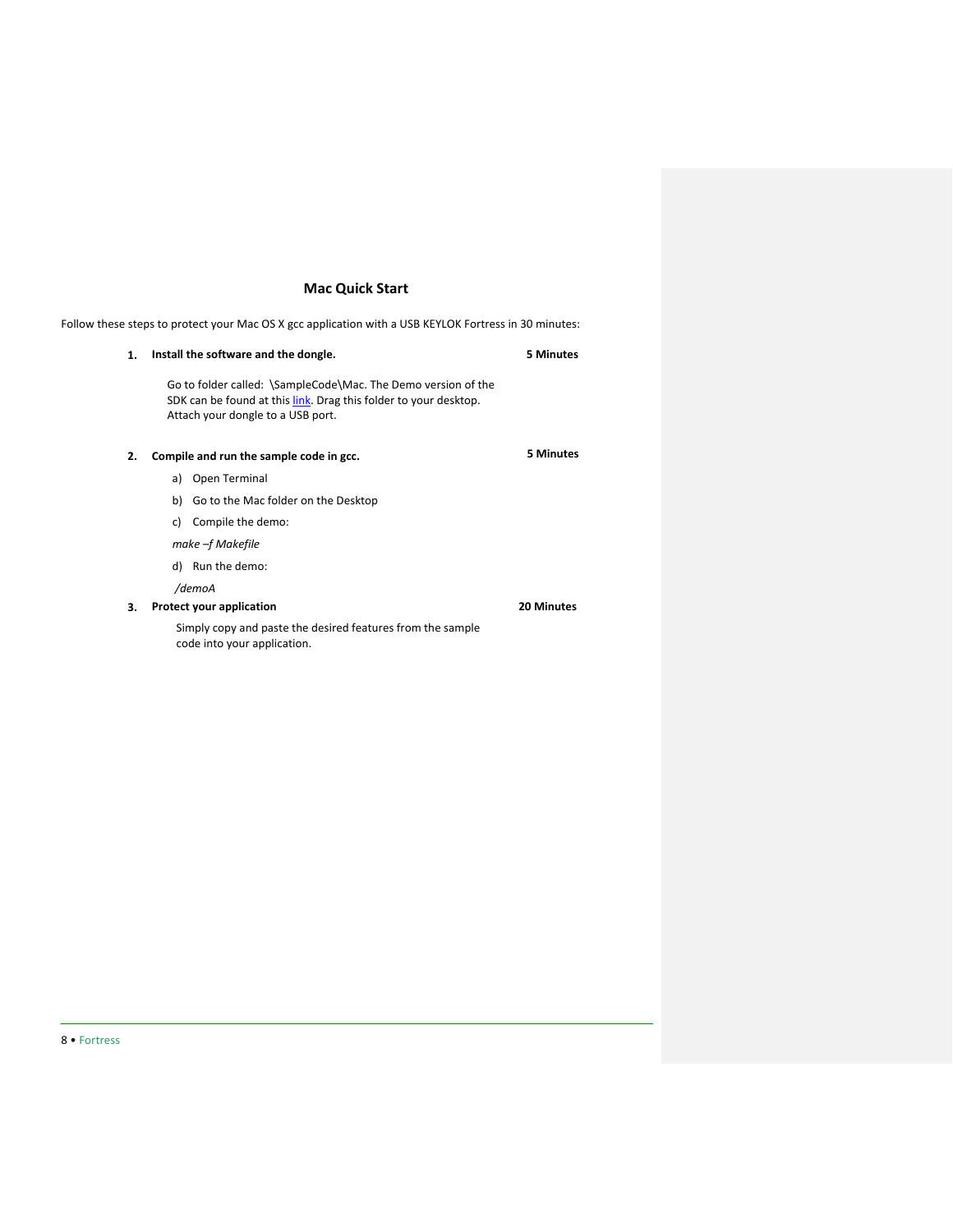## **Linux Quick Start**

<span id="page-8-0"></span>Follow these steps to protect your Linux application with a USB KEYLOK Fortress dongle in 30 minutes:

| 1. | Install the software.                                                                                                                             | <b>5 Minutes</b>  |
|----|---------------------------------------------------------------------------------------------------------------------------------------------------|-------------------|
|    | Go to the directory called: \SampleCode\Linux. The evaluation<br>SDK can be found at this link. Copy this directory to a convenient<br>directory. |                   |
| 2. | Compile and run the sample code in gcc.                                                                                                           | <b>Minutes</b>    |
|    | Attach your demo dongle<br>a)                                                                                                                     |                   |
|    | Go to the appropriate directory (USB)<br>b)                                                                                                       |                   |
|    | Compile the demo:<br>C)                                                                                                                           |                   |
|    | make -f makefile                                                                                                                                  |                   |
|    | Run the demo:<br>d)                                                                                                                               |                   |
|    | /demoA                                                                                                                                            |                   |
| 3. | Protect your application                                                                                                                          | <b>20 Minutes</b> |
|    | Simply copy and paste the desired features from the sample<br>code into your application.                                                         |                   |

**NOTE:** Follow the same steps for QNX or FreeBSD but use the sample code and object(s) in the appropriate directory in the sample code.

See the *Using KEYLOK Under Linux* section of this manual for

See the Using KEYLOK Under Linux section for more information.

more info.

**Commented [RB2]:** KL2 Manual says: d) Run the demo: ./demoA for statically linked example or .\demoSO for dynamically linked example.

Should this be the same?

User Manual • 9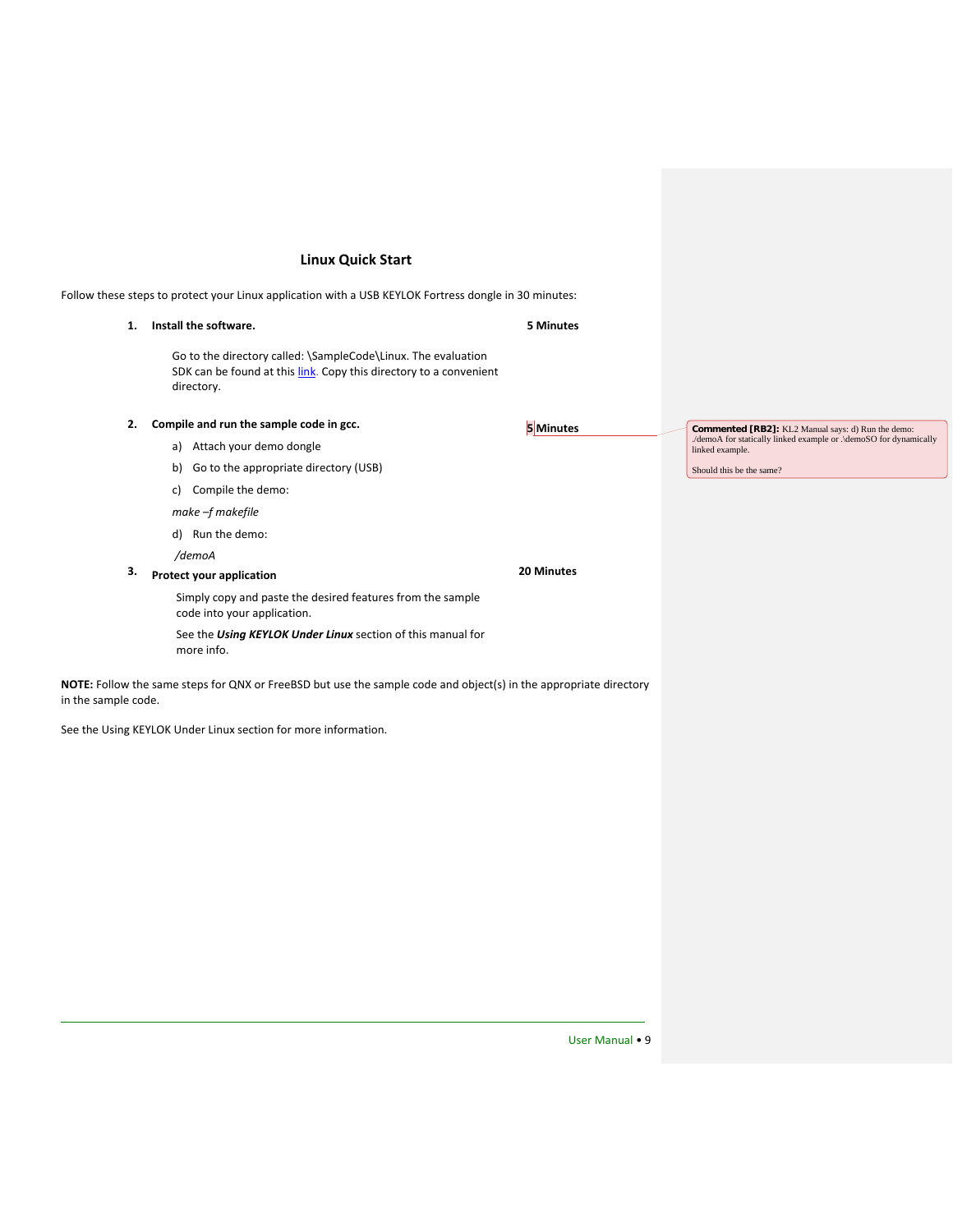#### **Introduction**

<span id="page-9-0"></span>KEYLOK is proud to offer the most complete solution to software security in the marketplace. KEYLOK pioneered dongle-based software piracy prevention in 1980 and has continued to lead the industry throughout the history of software protection.

Our product offerings include:

**KEYLOK2**: The KEYLOK security system provides a very high degree of security with an economical hardware key. KEYLOK dongles are only available for in USB and serial ports on computers running DOS, WINDOWS 3.x / 9x / ME / NT / 2000 / XP / Vista / 7 / 8 / 10 / 11/ Server2003 / Server2008 / Server 2008 R2 / Server 2012, LINUX, FreeBSD, QNX or Macintosh OS X. Serial port dongles can be used on any computer with an RS232 port and do not require a device driver. KEYLOK dongles have programmable memory, remote update, lease control algorithms, and networking capability for controlling multiple users with a single hardware lock.

**KEYLOK3:** KEYLOK3 is backwards compatible with the KEYLOK2 features, provides enhanced security over KEYLOK2, and offers the additional convenience of not requiring product unique device drivers, and is currently available for Windows platforms. The KEYLOK security system provides a very high degree of security with an economical hardware key. KEYLOK3 dongles are available for USB ports on computers running WINDOWS 9x / ME / NT / 2000 / XP / Vista / 7 / 8 / 10 / 11 / Server2003 / Server2008 / Server 2008 R2 / Server 2012. KEYLOK dongles have programmable memory, remote update, lease control algorithms, and networking capability for controlling multiple users with a single hardware lock.

**FORTRESS:** Backwards compatible with KEYLOK2, the dongle also offers two distinct differences. Firstly, the dongle operates in HID mode: you do NOT need to install a device driver. And secondly, Fortress allows you to migrate functions from your code to execute only on the dongle providing you with an unparalleled security solution. Fortress also provides larger user memory (5K - 51K bytes) and provides an added level of tamper resistance, increasing the protection against piracy through reverse engineering.

#### <span id="page-9-1"></span>*Feature Comparison*

| <b>Feature</b>                 | <b>KEYLOK2</b> | <b>KEYLOK3</b> | <b>Fortress</b> |
|--------------------------------|----------------|----------------|-----------------|
| Hardware Type                  | <b>USB</b>     | <b>USB</b>     | <b>USB</b>      |
| <b>Driverless</b>              |                | ü              | ü               |
| User Memory (Read/Write) bytes | 112            | 112            | 5k-55k          |
| <b>Expiration Date</b>         | ü              | ü              | ш               |
| Remote Update                  | <br>u          | <br>ü          | ü               |
| Counters                       | <br>ü          | ü              | ü               |
| Anti-Debugger                  | ü              | ü              | ü               |
| <b>Network Access</b>          | ü              | ü              | ü               |
| <b>Smart Card</b>              |                |                | ü               |
| <b>Tamper Resistant</b>        |                |                | ü               |
| Code Vault (Optional)          |                |                | ü               |
| Flash Drive (1-16GB Optional)  |                |                | ü               |
| Real Time Clock (Optional)     |                |                | ü               |

**Commented [RB3]:** I was wondering if the descriptions of the other products were re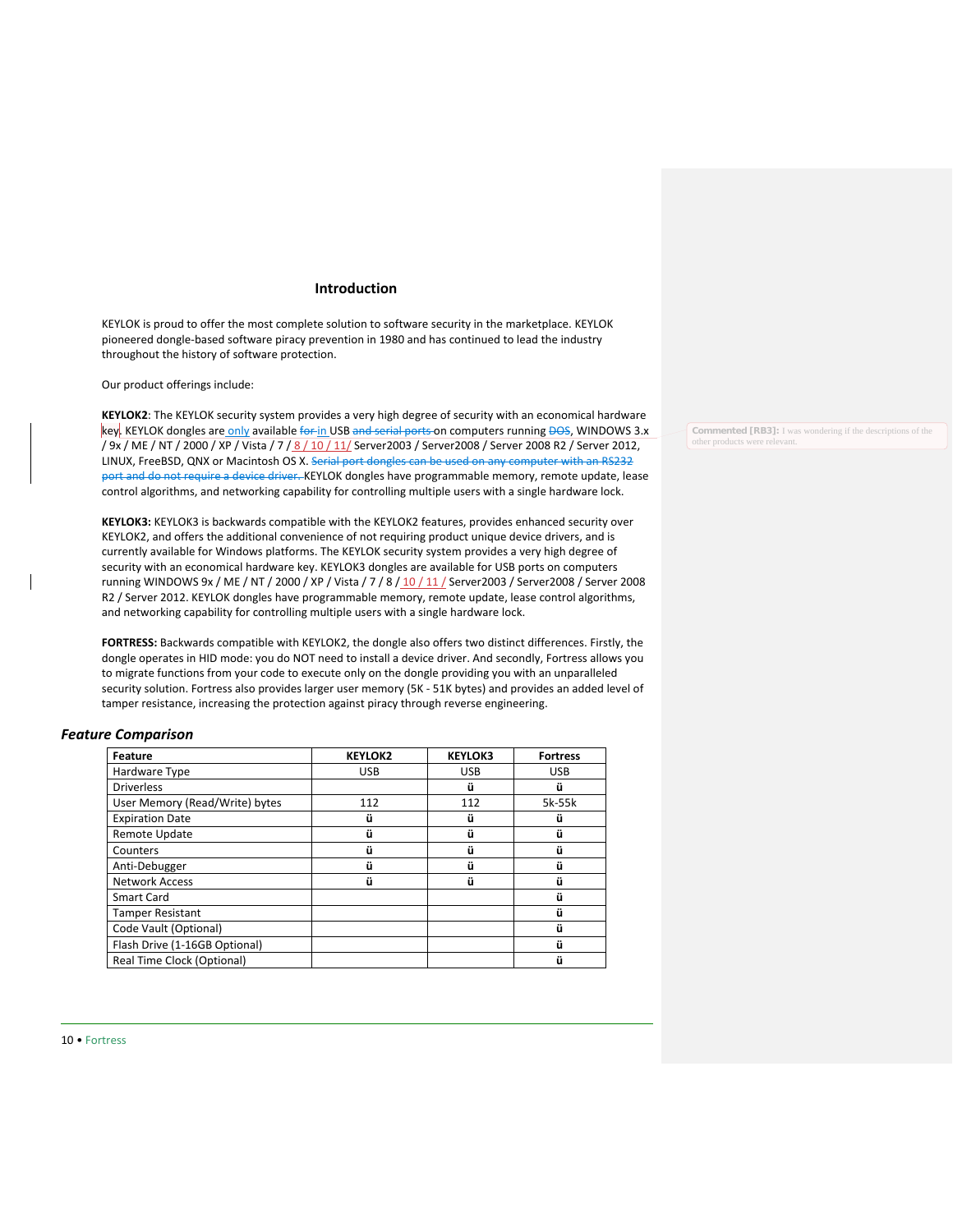#### <span id="page-10-0"></span>*General Product Overview*

The KEYLOK security system protects your software applications from piracy, thereby increasing your revenues associated with software sales. The security is transparent to your end-user once the hardware dongle is installed in the computer's USB port. Unlimited backup copies of the program can be made to protect your clients with the knowledge that for each copy of your software sold only one copy can be in use at any one time. Your clients can install the software on multiple machines (e.g.e.g., at the office and at home) without having to go through difficult and time-consuming install/uninstall operations. Your clients can easily restore or reinstall copies of your software following catastrophic events such as hard disk failures. These advantages provide your clients with the features they desire and deserve while preserving your financial interests.

The KEYLOK security system uses a number of several sophisticated techniques for verification of hardware dongle presence. The KEYLOK is also provided with 112 bytes (5K -51K bytes for Fortress) of field programmable read/write memory. There are NO special programming adapters required to program the dongle memory.

When first attempting to communicate with the hardware dongle it is necessary to successfully complete an exchange of bytes between the host and the dongle that differs during each dongle use (i.e., using an active algorithm). If this sequence is properly executed the dongle will return a customer unique 32-bit identification code which you can use as confirmation that one of your hardware security dongles is installed on the computer. If an improper data exchange **eccursoccurs**, then the security system returns to the host a random 32-bit code in place of the proper identification code. Upon successful completion of the authentication sequence, the host computer then sends a 48-bit customer unique password to the dongle to authorize memory read operations. Memory write operations require the successful transmission of yet another 48-bit customer unique password to the dongle. The write password must be sent AFTER transmission of the proper READ authorization sequence. If the dongle is sent the incorrect read/write passwordpassword, then subsequent memory operations are ignoredignored, and random information is returned to the program. In summary, a total of 176 bits of customer unique codes must be known in order toto alter the memory within the dongle.

Up to fifty-six (56) separate 16-bit counters (values of 0-65535) can be independently maintained within the dongle. Counters are particularly useful for controlling demonstration copies of software, as well as pay-per use software (e.g.e.g., testing). Some clients use the counter as a means of controlling software use up until the time they have been paid for the software, and then provide their clients with a special code that 'unlocks' the dongle for unlimited future use.

At the time of manufacturing each dongle is programmed with a unique dongle serial number, thus providing you with the capability of identifying the specific dongle (and thus specific end-user) for customers requiring this level of control.

The security system includes algorithms for performing very secure remote memory modifications to the dongle. The remote update procedure involves the exchange back and forth between the end-user and you, of a series of numeric values displayed on the system console. These values are entered into the security system to activate a desired memory change at the end-user's site. This can be used to query memory, replace memory contents, extend counters, extend lease expiration dates, add additional network licenses, etc. The specific sequence used to effectaffect a memory change will only work one time, and only on one specific dongle. Various solutions for remote update have been provided. You should select the one most appropriate and consistent with the type of interface you expect to have with your end users. See the Remote Update section of this manual for a more thorough explanation of the available options.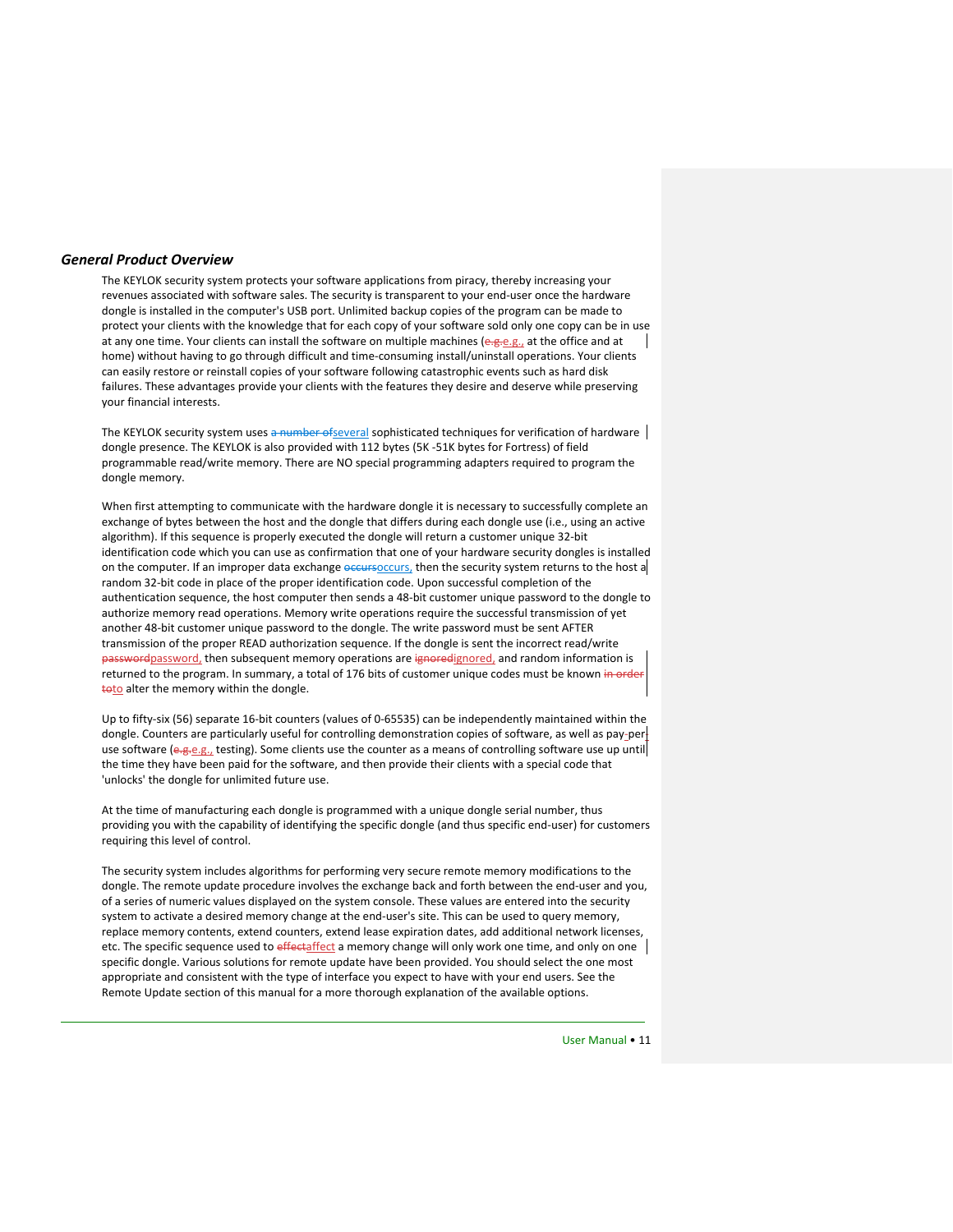Sophisticated algorithms allow the client's system clock to be used as an economical means of controlling leased software. The most recent system clock date and time are stored internally within the KEYLOK memory. Any attempt by the end-user to set back the date and/or time generates appropriate error codes to your application. Depending upon your needs, a real time clock option is available for the Fortress LS dongle.

**The KEYLOK price-to-feature ratio is unparalleled in the industry.**

#### <span id="page-11-0"></span>*Implementation Overview*

KEYLOK protection for your application is implemented by embedding calls to our Application Programming Interface (API) into your application source code (see Fig. 1). The references to our API are satisfied by linking your code to either a Windows DLL or a library file (depending upon your programming language and development environment).

In most cases, the bulk of the necessary modifications to your source code can be made simply by cutting and pasting from the sample code supplied with our Software Development Kit (SDK). You can choose to implement any level of security you wish, depending only on which features of KEYLOK you want to use. The simplest and most basic security, a simple check for the presence of the KEYLOK, can be implemented in fewer than 20 lines of code.

If you need to pre-program your dongles (to set a lease expiration date or a usage counter, for example), you can do so using KLTOOL.exe that we supply. We also supply utilities for verifying dongle installation is working correctly (verifykey.exe/verifynetworkkey.exe) and for remotely updating the contents of the dongle memory or the lease expiration date by sending the end user a secured file.

Networking (in which one dongle is mounted on a central dongle server and accessed remotely by clients via a TCP/IP network) is equally easy to implement. You only need to link your application with the network version of our DLL or object file and install the appropriate service. Our TCP/IP network dongles are available in versions that support from 3 to an unlimited number of simultaneous users (our standard dongles will support one user at a time over a network connection). We supply utilities for verifying that a remote dongle can be accessed and for diagnosing common problems with the dongle access via a network.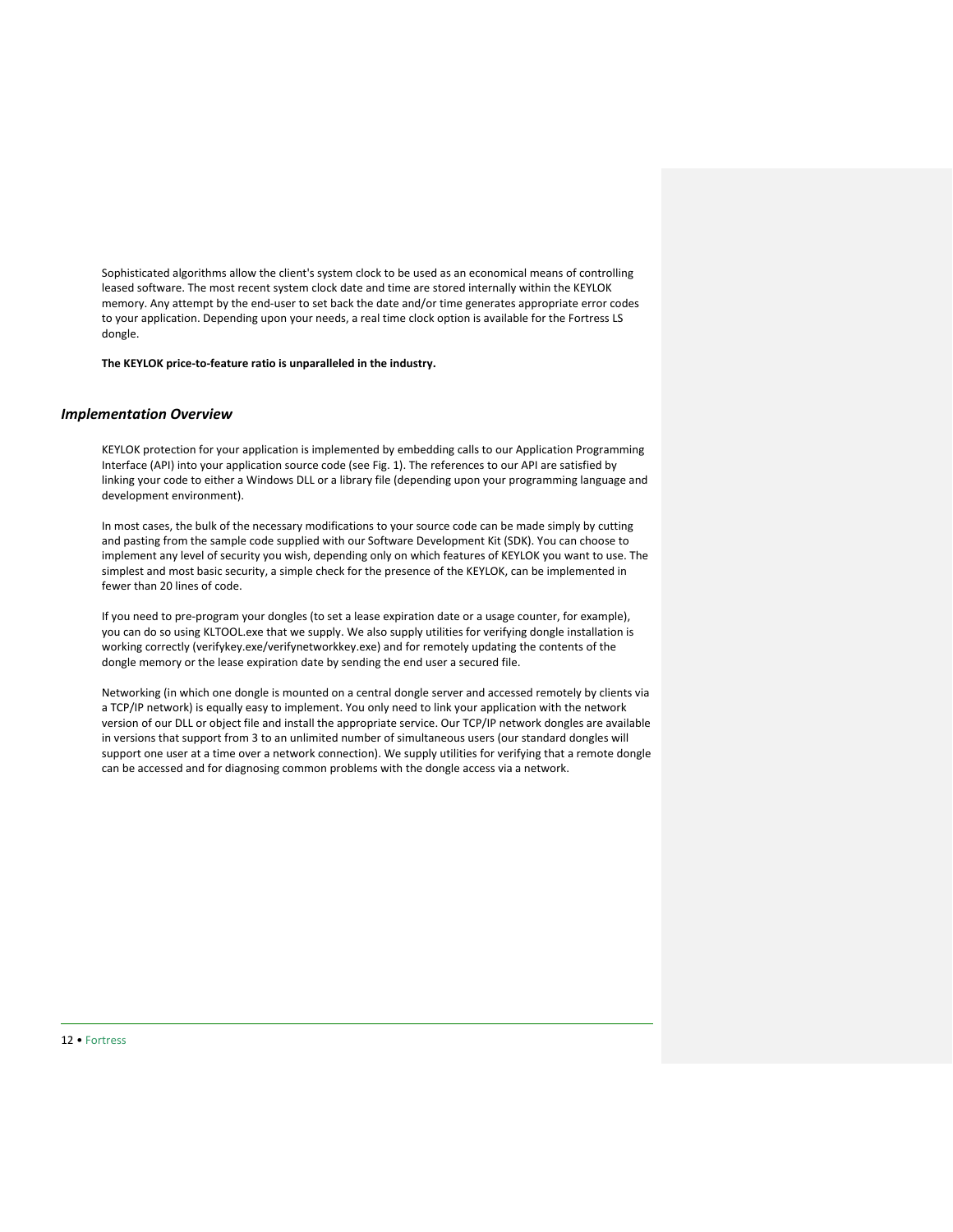

*Figure 1: How Dongles Communicate with a Protected Application*

Each KEYLOK dongle is individually programmed by KEYLOK before shipping with a set of access codes and a serial number, which can'tcannot be changed after programming. When you first purchase production dongles, we assign your company a unique set of codes that will allow you and only you to access your dongles. We maintain an extensive set of internal security procedures to protect your company-unique access codes and to ensure that they are never sent to anyone except your designated contacts without your prior written authorization. We will provide you with these codes on a disc in a company unique SDK that will be included with your first production order.

The demo dongles that are included in our evaluation kits are identical in every way to our production dongles, except that they are all programmed with company-unique information for the same fictitious company, and the access codes necessary to communicate with the demo dongles are built into all ofall our sample code. To convert from using a demo dongle to using your production dongles, all you need to do is cut and paste the codes we send you in place of the demo access codes and recompile your application. We also supply company-unique versions of our dongle programming and troubleshooting utilities.

User Manual • 13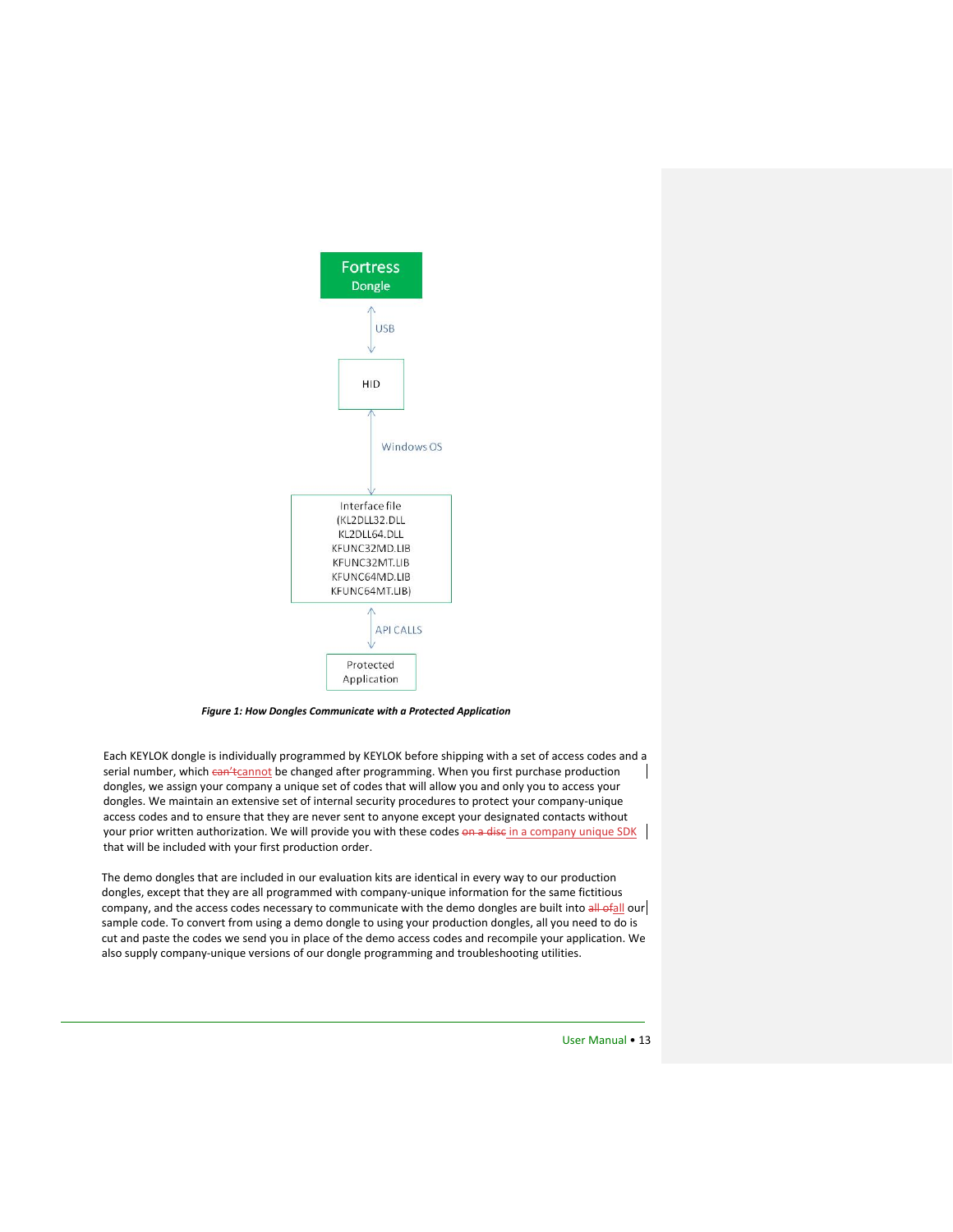## **Getting Started**

<span id="page-13-0"></span>Protecting your application can be done in 3 simple steps:

#### **Step 1: Install the Software Development Kit**

The KEYLOK Software Development Kit (SDK) contains all the necessary hardware and software to protect your application.

The installation program has an easy-to-use graphical interface. Insert the KEYLOK SDK CD into the CD ROM drive. The CD will automatically run under Windows. d*:\setup.exe* manually. ('d' is the directory of the CD ROM drive). To access the KEYLOK SDK, download the '.iso' file provided by our development team. To get started, run the setup.exe which is located in the root directory inside the '.iso' file.

#### **Step 2: Run the sample source code**

Sample code is provided for over 50 different compilers and development tools. If you did not see sample code for your compiler during installationinstallation, please contact technical support.

Examine the source code for the demonstration program (DEMO.xxx) written in the software development language that you are using to see how to implement the KEYLOK API calls. Sample source code will be installed in the following directory:

Documents\KEYLOK\SampleCode\ Documents\KEYLOK\Sample Code\<operating system>\<language>

Application specific notes are provided in the form of a *README.TXT* file. Sample code for older programming languages and development environments can be found in:

Documents\KEYLOK\Samplecode\Documents\KEYLOK\Sample Code\Archive\<language>

#### **Step 3: Move relevant portions of the sample code to your application**

Once you are familiar with the KEYLOK API calls simply copy and paste the relevant calls into your application.

Review the *Security Considerations* section of this manual for ideas on how to increase the security using the KEYLOK system. of your application through utilizing KEYLOK dongles.

**NOTE:** Access to the KEYLOK API calls is accomplished through a LIB file or DLL file depending on your development tool. The appropriate interface file will be found in the sample code directory for your programming language and development environment.

14 • Fortress

**Formatted:** Not Highlight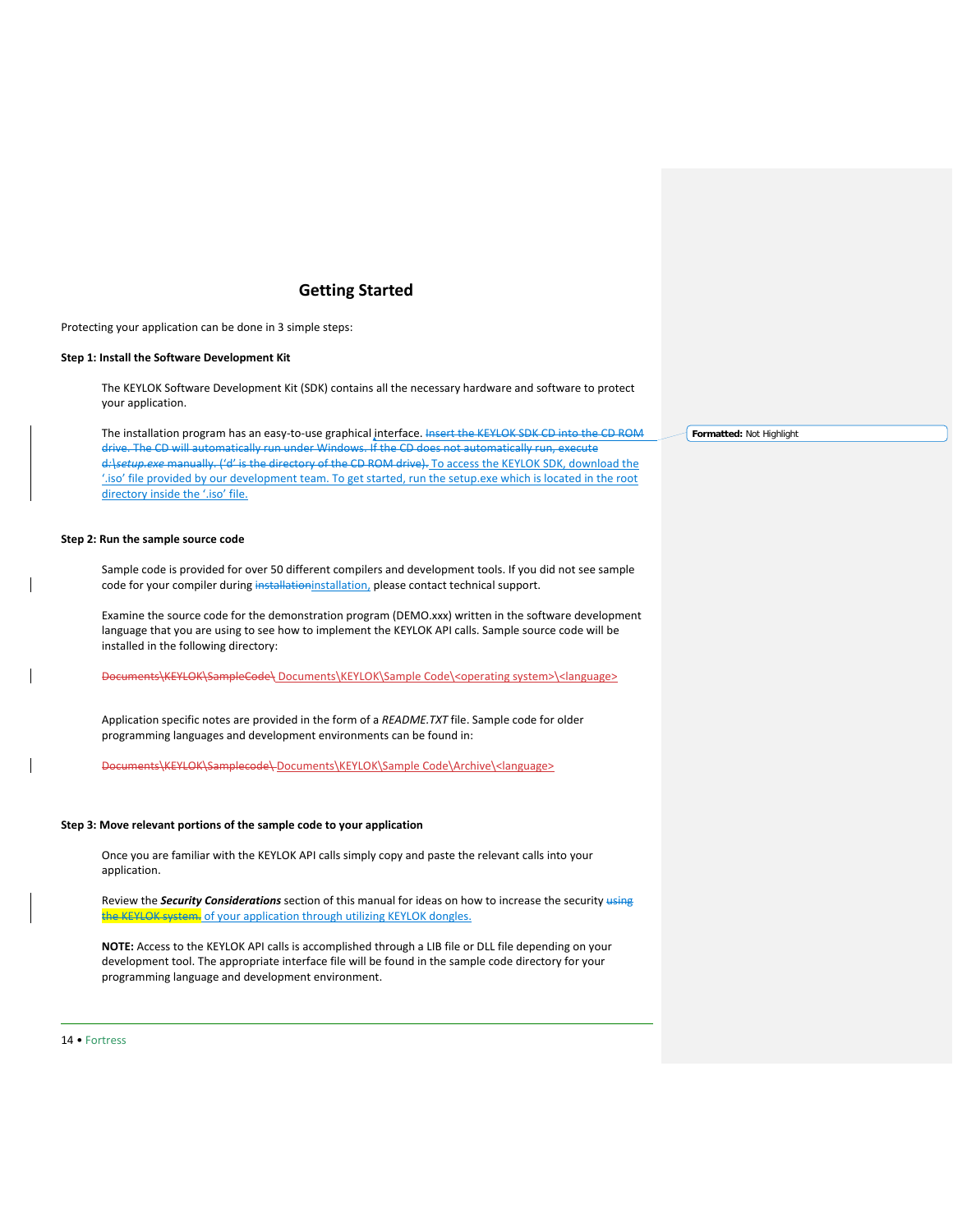#### <span id="page-14-0"></span>**Security Considerations**

The following suggestions are intended to help you increase the level of protection built into your application.

#### <span id="page-14-1"></span>**Enhancing Security**

The *Check for KEYLOK* process in the demonstration program involves a comparison of actual return values to expected values. This technique is open to debugger analysis and thus being patched around by experienced software pirates. A much more secure approach is to use the returned values in calculations performed in your program, and only much later in the program to analyze the results of the calculation to determine whether proceed with program execution or to exit. The more you can bury the decision process, by which you conclude the presence of a proper security dongle, the more effective the total security system will be.

#### <span id="page-14-2"></span>**Use of Dongle Memory**

Memory within the security dongle can be used for many purposes, as follows:

- The most common use of dongle memory is to control licensing of multiple products and/or The most common use of dongle memory is to control licensing of multiple products and/or features within a product. You have the option of using a complete word (16 bits) of memory to control a single feature or alternately to use individual bits within a single memory address to perform the same task.
- Product revision control information can be stored within dongle memory. See the *Product Version Control* section below that provides additional suggestions regarding this capability.
- \* Store client name and or copyright message as text within the dongle for display from within your application.
- Store critical constants used in calculations within your program.
- Use memory for counter(s) to control client billing whereby charges are made for each service performed by the program, rather than a fixed purchase price for the software.

A random word can be written to the dongle during one part of the protected program execution, and then read back again at another point, as another means of confirming the presence of the dongle.

#### <span id="page-14-3"></span>**Demo Mode**

Many clients place their software in 'demo' mode if the security dongle is not found. Clients are then encouraged to make copies of the application to distribute to their friends. This provides a great marketing strategy that pays off with additional sales.

#### <span id="page-14-4"></span>**Product Version Control**

This section addresses the issue of using the KEYLOK dongle to assure that your end-user purchases product upgrades.

Reserve one or more addresses within the KEYLOK dongle memory for writing license information regarding which products and/or features are accessible to the user. When you create a product upgrade, change the required value in the reserved memory location that is necessary to work with the upgrade. For example, the prior product release might be version 6 and the number 6 is programmed into the dongle memory for version control. The software upgrade reads this memory location, and if it is not 7 or larger (the current version) the program refuses to execute and provides the user with appropriate instructions for acquiring permission to use the upgrade.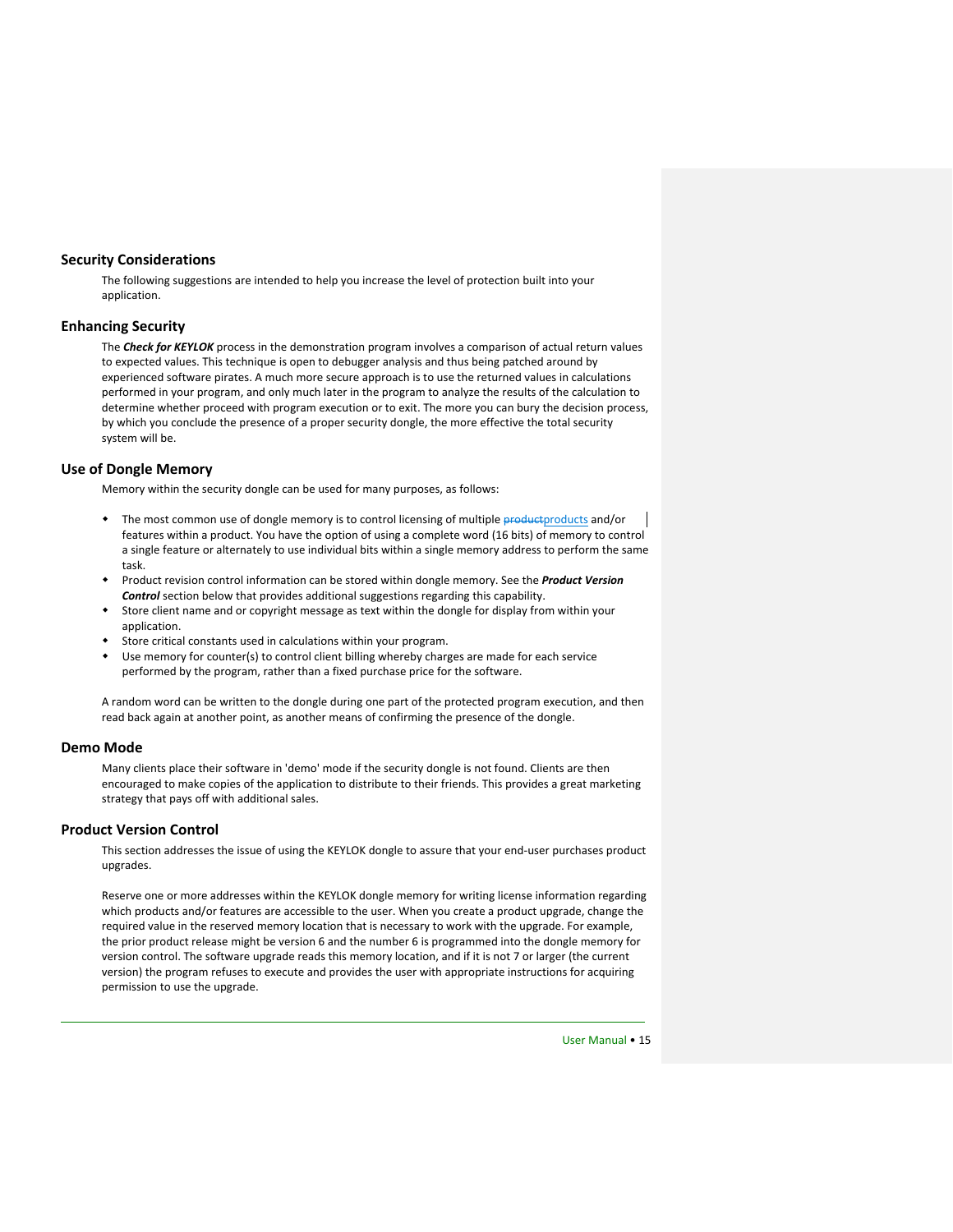Two techniques can be used to update the dongle memory.

- Using the **Remote Update** capabilities of the KEYLOK system the memory containing the revision control code can be updated via an email exchange or a phone conversation with your client. Refer to the *Remote Update* chapter of this manual for additional information.
- \* Another technique would be to send out a new security dongle with the software upgrade. The dongle would be programmed with the appropriate authorization for use with the upgrade.

## <span id="page-15-0"></span>**Anti-Debugging Utility**

*PPMON.EXE* is a utility that prevents a debugger from being attached to your executing program. The Anti-Debugger is activated by calling the KEYBD(OFF) function. Although the function name implies that the keyboard is turned off, the anti-debugging utility *PPMON* is launched. This adds much greater security to your protected program. PPMON64.EXE is used for 64-bit application running on 64-bit architecture. The calling of PPMON.EXE/PPMON64.EXE is handled automatically.

16 • Fortress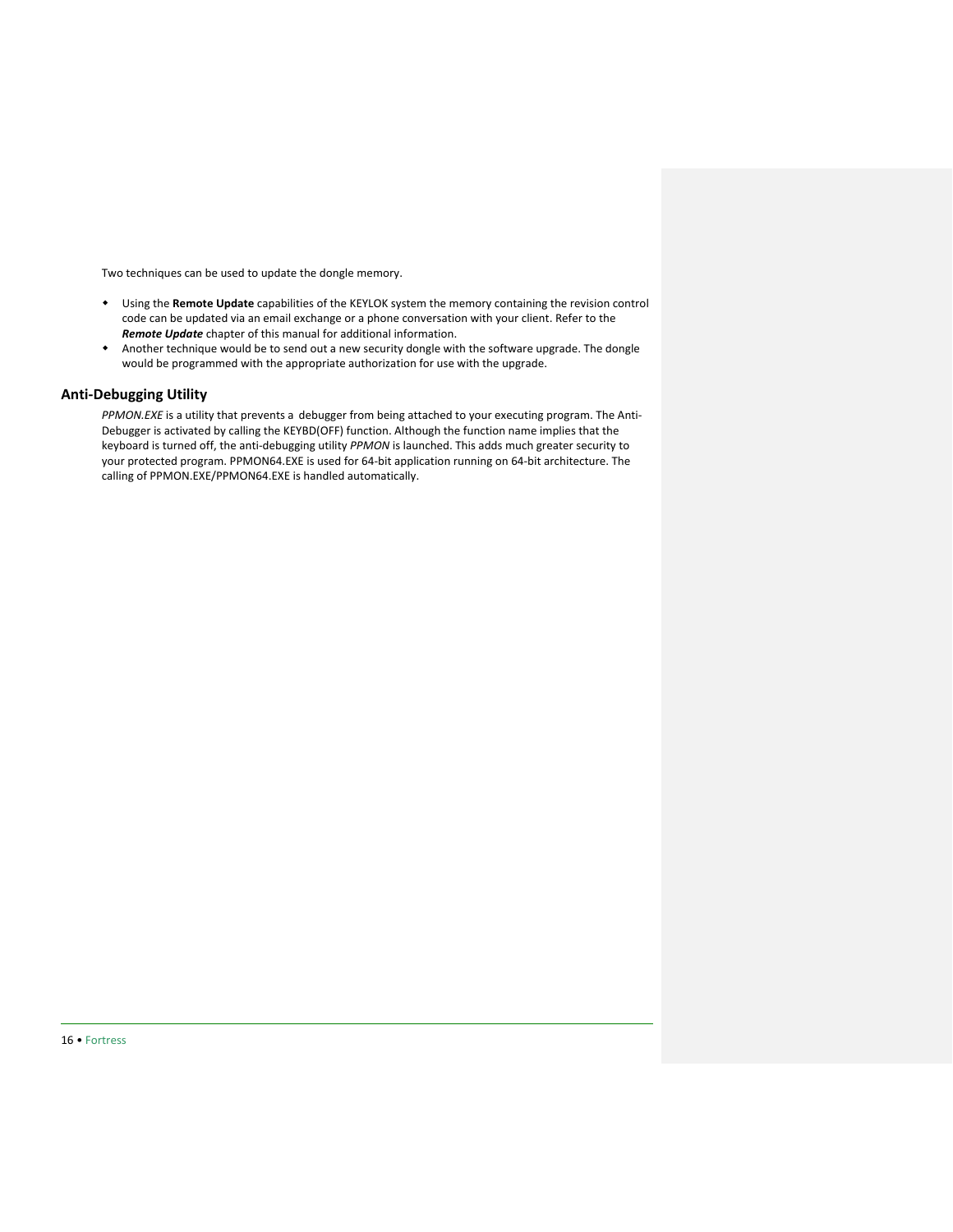#### **KEYLOK API Reference**

<span id="page-16-0"></span>In this chapter we describe the KEYLOK Application Programming Interface (API).

All KEYLOK hardware can be accessed through one common interface. Whether you access the USB<mark>, paralle</mark> or serial port dongle the function calls are identical. Therefore you can access any of the KEYLOK products using the same source code. All KEYLOK hardware can be accessed through one common interface. Therefore, you can access any of the KEYLOK products using the same source code.

The KEYLOK API has these important advantages:

- Easy-to-use function calls
- Local access through LPT, RS232 serial and USB ports
- Remote access via TCP/IP
- Hardware access via device drivers (drivers NOT required for KEYLOK3 or KEYLOK Fortress) for Windows 9x/ME/NT/2000/XP/Vista/7/8/10/11/ Server2003 / Server2008/Server2008R2/Server2012
- Hardware access via standard RS232 calls for any computer or OS with RS232 support for serial port dongles.

#### **The KEYLOK API is Easy, Secure and Portable**

#### <span id="page-16-1"></span>*Overview*

Access to the KEYLOK API is accomplished by, either linking with one of the KEYLOK library (LIB) files or utilizing the KEYLOK DLL (KL2DLL32.DLL/KL2DLL64.DLL). If a DLL is required for your development language the appropriate DLL(s) will be included in the same directory as your sample source code. Some development languages and operating system versions support finding the DLL in the same directory as the application, but many require that you copy the DLL to the \Windows or \Windows\system32 or \Windows\SysWOW64 directory.

Most KEYLOK API calls are made with the exposed *KFUNC* function. For ease and readability this function has been encapsulated into a function *KTASK* within the sample code.

The following calling sequence is required for most development languages. Check the KTASK function in the demonstration program for the appropriate calling sequence for your language/compiler/environment.

**Formatted:** Not Highlight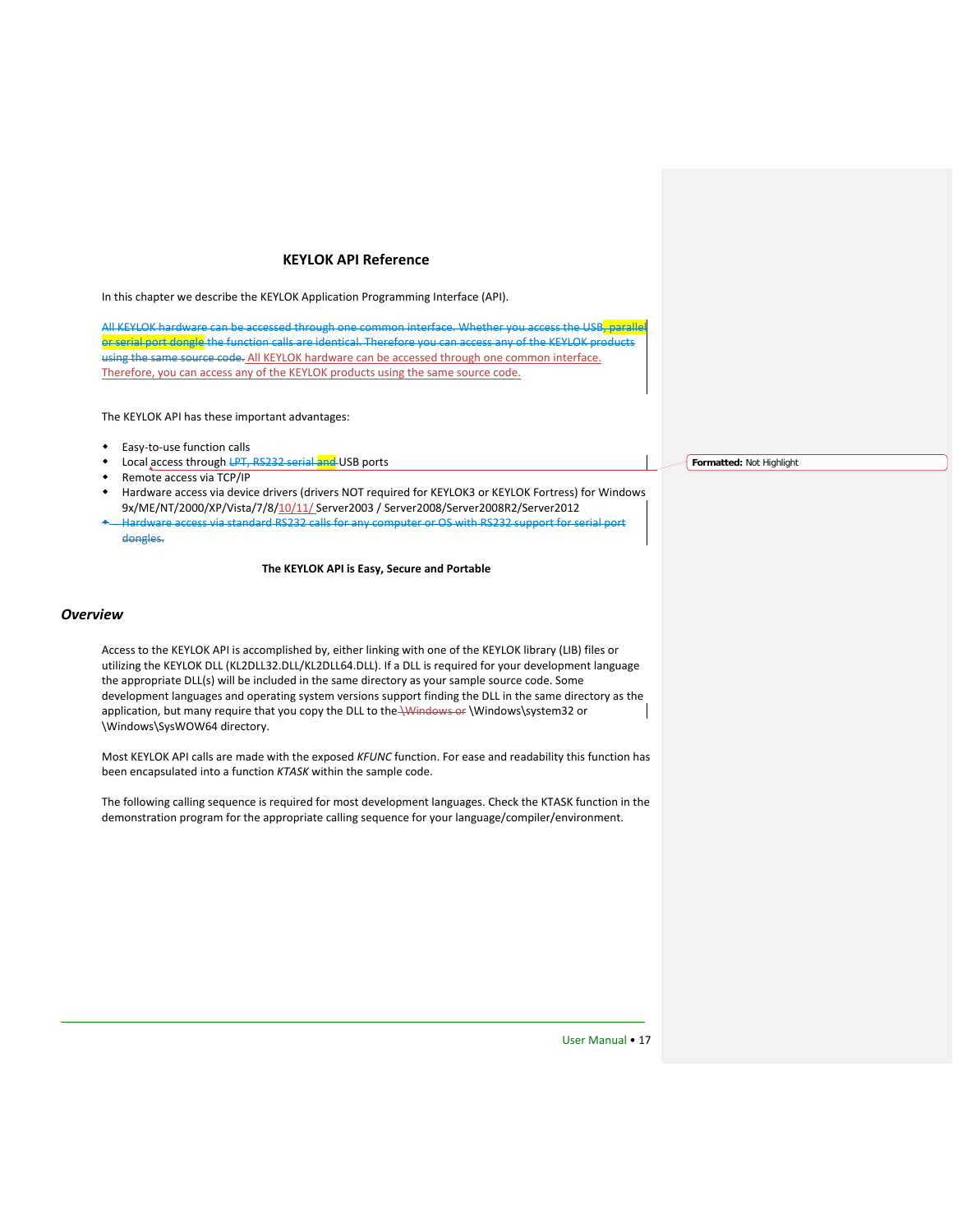## *Command Code - KFUNC(Command Code, Arg2, Arg3, Arg4)*

Argument requirements vary by function (see function description for details). The first argument is the **Command Code** and is used to select the task to be performed, as follows:

| <b>Command Code</b>        | Value          | Page |
|----------------------------|----------------|------|
| <b>KLCHECK</b>             | 1              | 19   |
| <b>GETDONGLETYPE</b>       | 33             | 20   |
| <b>READAUTH</b>            | $\overline{2}$ | 21   |
| <b>GETSN</b>               | 3              | 22   |
| <b>GETLONGSN</b>           | 89             | 22   |
| <b>GETVARWORD</b>          | 4              | 23   |
| <b>WRITEAUTH</b>           | 5              | 24   |
| <b>WRITEVARWORD</b>        | 6              | 25   |
| <b>SETLONGSN</b>           | 31             | 25   |
| <b>DECMEMORY</b>           | 7              | 25   |
| <b>GETEXPDATE</b>          | 8              | 28   |
| <b>CKLEASEDATE</b>         | 9              | 29   |
| <b>SETEXPDATE</b>          | 10             | 30   |
| <b>SETMAXUSERS</b>         | 11             | 31   |
| <b>GETMAXUSERS</b>         | 12             | 32   |
| <b>GETNWCOUNTS</b>         | 20             | 32   |
| <b>DOREMOTEUPDATE</b>      | 21             | 32   |
| <b>GETABSOLUTEMAXUSERS</b> | 32             | 33   |
| <b>TERMINATE</b>           | $-1$           | 34   |

**CAUTION**: Some languages require special care when generating arguments to assure that an illegal value is not assigned to the argument. An example would be attempting to assign the value 40,000 to a signed integer argument that can only have values between -32,768 and 32,767. The sample programs demonstrate how to handle these situations. An examination of function 'KTASK' in the demonstration program will provide an example of the proper calling sequence.

18 • Fortress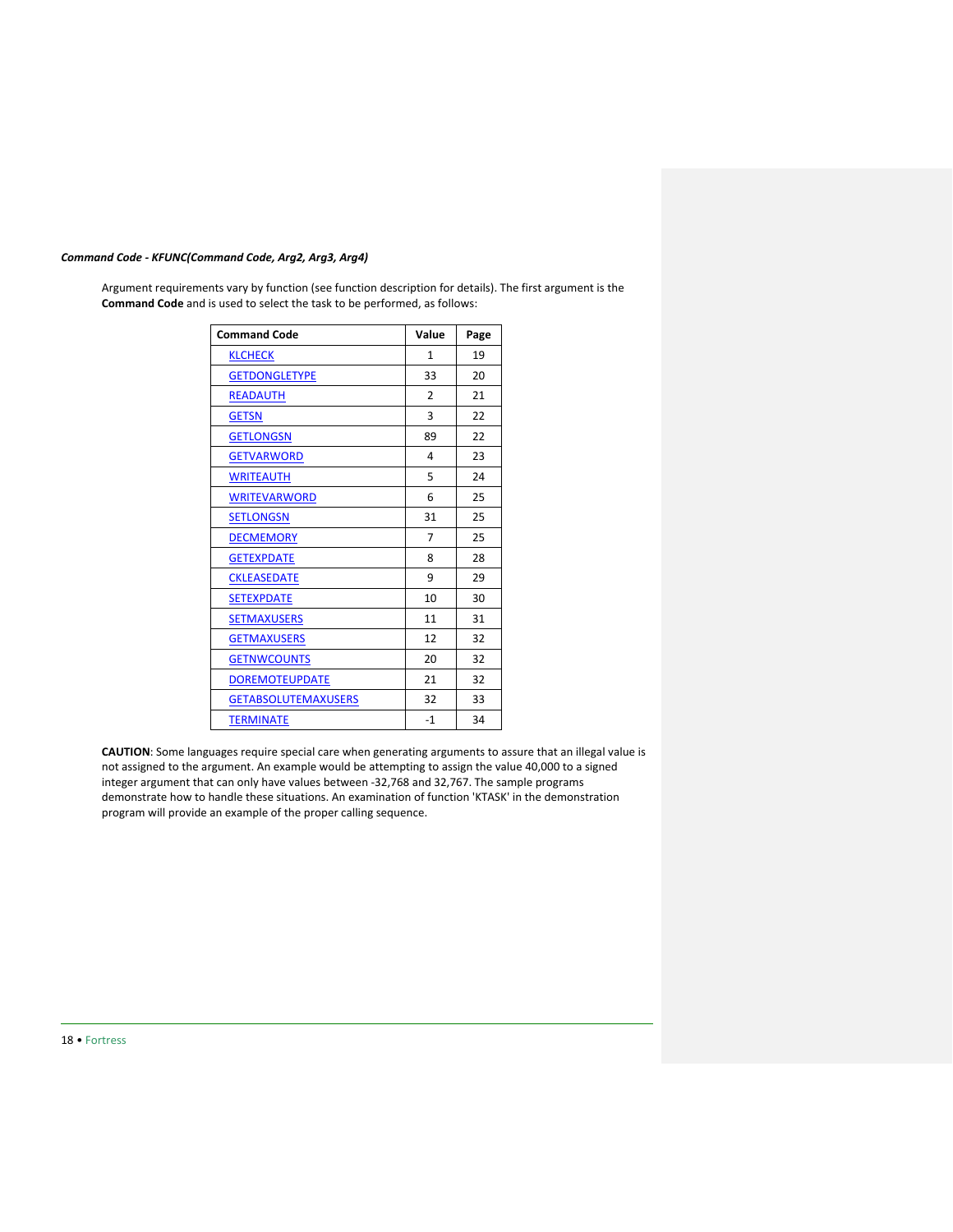## <span id="page-18-0"></span>*Check for KEYLOK*

A successful *Check for KEYLOK* process is a prerequisite to running any other security dongle task (e.g.e.g., | reading or writing memory, etc.). Many companies are content to use only the *Check for KEYLOK* process for protecting their software. This task involves verifying that a dongle built uniquely for your company is present.

#### *CHECK FOR KEYLOK*

All other security dongle functions MUST be preceded by a successful **Check for KEYLOK** event. The **Check for KEYLOK** involves an exchange of information between the host and the security system using a different series of bytes each time the dongle is interrogated (i.e.i.e., using an active algorithm). This task requires  $\|$ two sequential calls to *KFUNC*, as follows:

| <b>Check For KEYLOK (First Call)</b> |                                                                                                                                                                     |  |
|--------------------------------------|---------------------------------------------------------------------------------------------------------------------------------------------------------------------|--|
| Prerequisite                         | None                                                                                                                                                                |  |
| Argument1                            | KLCHECK = 1                                                                                                                                                         |  |
| Argument <sub>2</sub>                | Validate Code 1                                                                                                                                                     |  |
| Argument3                            | <b>Validate Code 2</b>                                                                                                                                              |  |
| Argument4                            | <b>Validate Code 3</b>                                                                                                                                              |  |
| <b>Return Values</b>                 | Each of the return arguments (ReturnValue1 and<br>ReturnValue2) from this first call must be<br>manipulated to create the arguments sent during<br>the second call. |  |

| <b>Check For KEYLOK (Second Call)</b> |                                                                                                                                                                                                                                                       |  |
|---------------------------------------|-------------------------------------------------------------------------------------------------------------------------------------------------------------------------------------------------------------------------------------------------------|--|
| Prerequisite                          | This call must be immediately preceded by the first<br>call of the <i>Check for KEYLOK</i> sequence                                                                                                                                                   |  |
| Argument1                             | Exclusive OR (XOR) the constant <b>ReadCode3</b> with<br>ReturnValue2 and then XOR the resulting value with<br>the value created by rotating the bits in<br>ReturnValue1 left by a rotation count value<br>established by ANDing ReturnValue2 with 7. |  |
| Argument <sub>2</sub>                 | The value created by rotating the bits in<br>ReturnValue2 by a rotation count value established<br>by ANDing ReturnValue1 with 15.                                                                                                                    |  |
| Argument3                             | The value created by XORing ReturnValue1 and<br>ReturnValue2.                                                                                                                                                                                         |  |
| Argument4                             | Dummy argument. Whenever a dummy argument is<br>called for, you can substitute any value (e.g., either<br>zero or a random number).                                                                                                                   |  |
| ReturnValue1                          | ReturnValue1 = ClientIDCode1                                                                                                                                                                                                                          |  |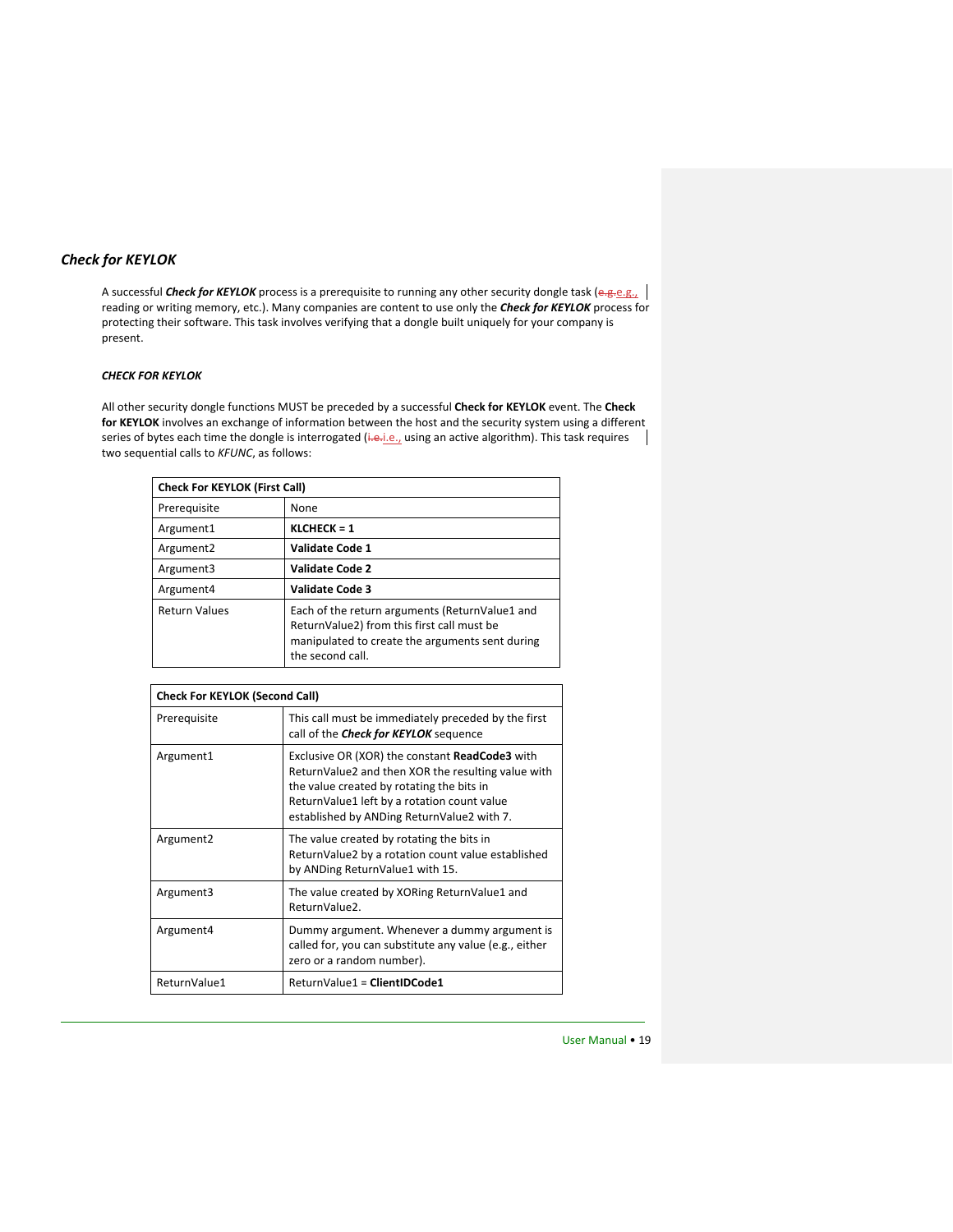| ReturnValue2 | ReturnValue2 = ClientIDCode2 |
|--------------|------------------------------|
|--------------|------------------------------|

If both parts of the customer identification code (**ClientIDCode1** and **ClientIDCode2**) are successfully retrieved from the dongle, then you have the option of proceeding with other dongle operations.

**NOTE:** Each time a *Check for KEYLOK* is performed the *ReadAuthorization* and *WriteAuthorization* flags are reset (i.e.i.e., deactivated). This means that the authorization sequence must be re-sent prior to any memory read/write operation.

## <span id="page-19-0"></span>*Get Dongle Type*

This task retrieves the type of dongle being communicated with.

| Get Dongle Type (GETDONGLETYPE = 33) |                             |  |
|--------------------------------------|-----------------------------|--|
| Prereguisite                         | Successful Check for KEYLOK |  |
| Argument1                            | <b>GETDONGLETYPE = 33</b>   |  |
| Argument <sub>2</sub>                | Dummy argument*             |  |
| Argument3                            | Dummy argument*             |  |
| Argument4                            | Dummy argument*             |  |
| ReturnValue1                         | Valid Values:               |  |
|                                      | $1 = FORTRES$               |  |
|                                      | $2 = K EYLOK3$              |  |
|                                      | $3 = KFYLOK2$               |  |
| ReturnValue2                         | Undefined                   |  |

**\*It is recommended that a random number be passed for dummy arguments.**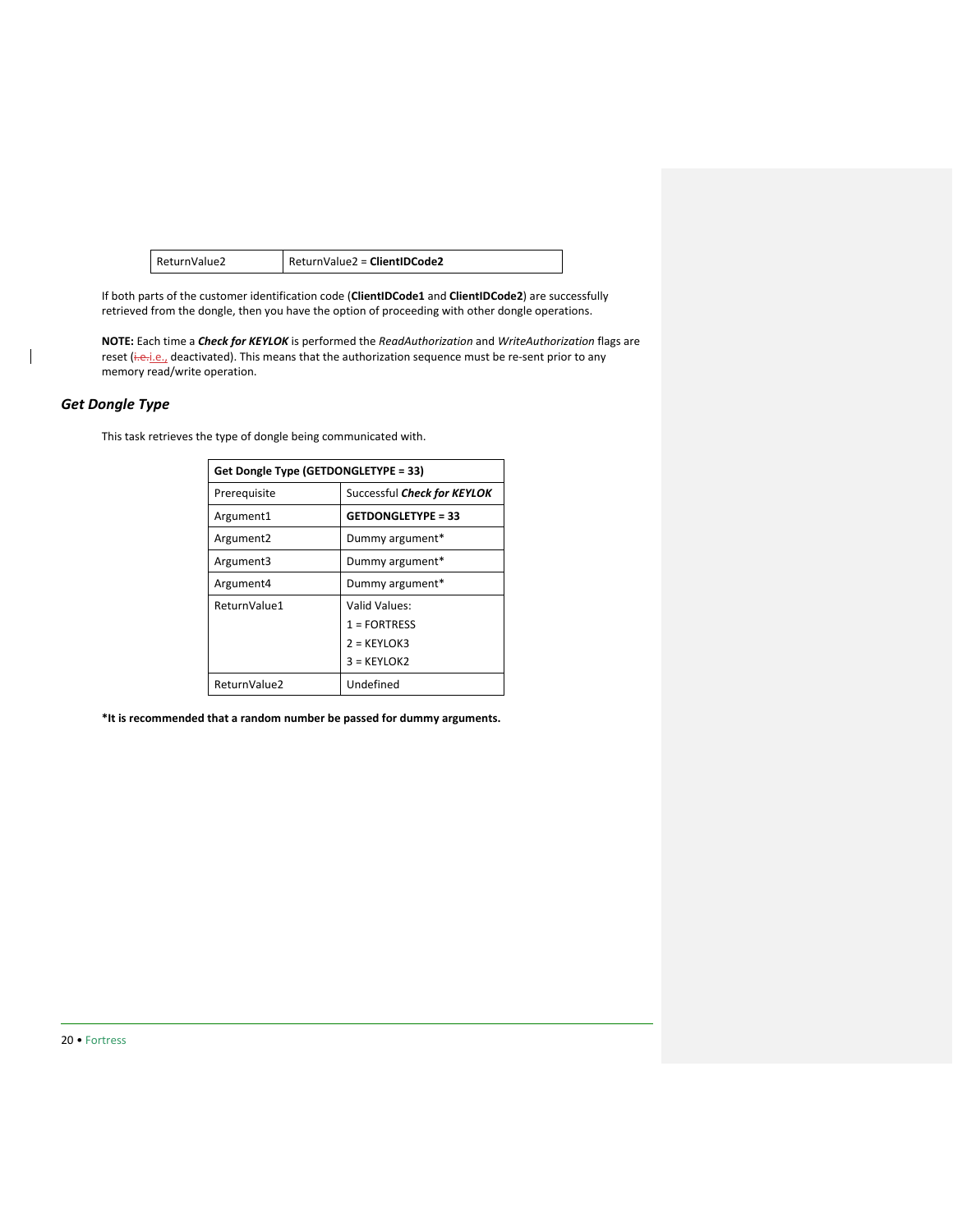#### <span id="page-20-0"></span>*Read Operations*

Upon successful completion of the *Check for KEYLOK* you have the option of adding additional security to your program by making use of either the dongle serial number (unique to each dongle) and/or the programmable memory within the dongle. Examples of what can be done with the dongle memory include:

- Writing a random value to the dongle and reading it back later to confirm dongle presence
- \* Storing a copyright message or the actual name of your client within the dongle memory and reading or displaying this information from within your program,
- Storing critical constants used in program calculations within the dongle,
- Storing licensing information used to enable which of multiple products sold by your company can be executed, or alternately which features within an application can be executed,
- Storing a count of the number of uses available (counters)

#### <span id="page-20-2"></span><span id="page-20-1"></span>*Read Authorization*

Prior to running any read-related task, a successful *Check for KEYLOK* must be completed. The first readrelated task that MUST be executed is *Read Authorization*; successful completion of this task authorizes the dongle to perform memory read operations. If the dongle does not receive the correct Read password subsequent read operations retrieve random information. It is not necessary to perform the *Read Authorization* call unless you intend to read the dongle serial number or other memory within the dongle after completing the *Check for KEYLOK*.

| <b>Read Authorization (READAUTH = 2)</b> |                             |
|------------------------------------------|-----------------------------|
| Prerequisite                             | Successful Check for KEYLOK |
| Argument1                                | <b>READAUTH = 2</b>         |
| Argument <sub>2</sub>                    | ReadCode1                   |
| Argument3                                | ReadCode2                   |
| Argument4                                | ReadCode3                   |
| ReturnValue1                             | None                        |
| ReturnValue2                             | None                        |

**NOTE:** After a *Read Authorization* there is no indication of success or failure of the operation. We intentionally avoid a success/failure code in order toto complicate the task of someone writing a program to simply test all possible combinations until a success flag is returned. The only way to know that you have had success is to read some memory value (e.g.e.g., serial number, etc.) twice and confirm the same number was received both times. However, from a practical perspective, if you have run a successful *Check for KEYLOK* with the dongle and you have sent it the proper authorization codes, then the return values from read operations will be correct. If you fail in any of the prerequisites prerequisites, then the return values from read operations will be random numbers. The same discussion is applicable to the write authorization command discussed later in this manual.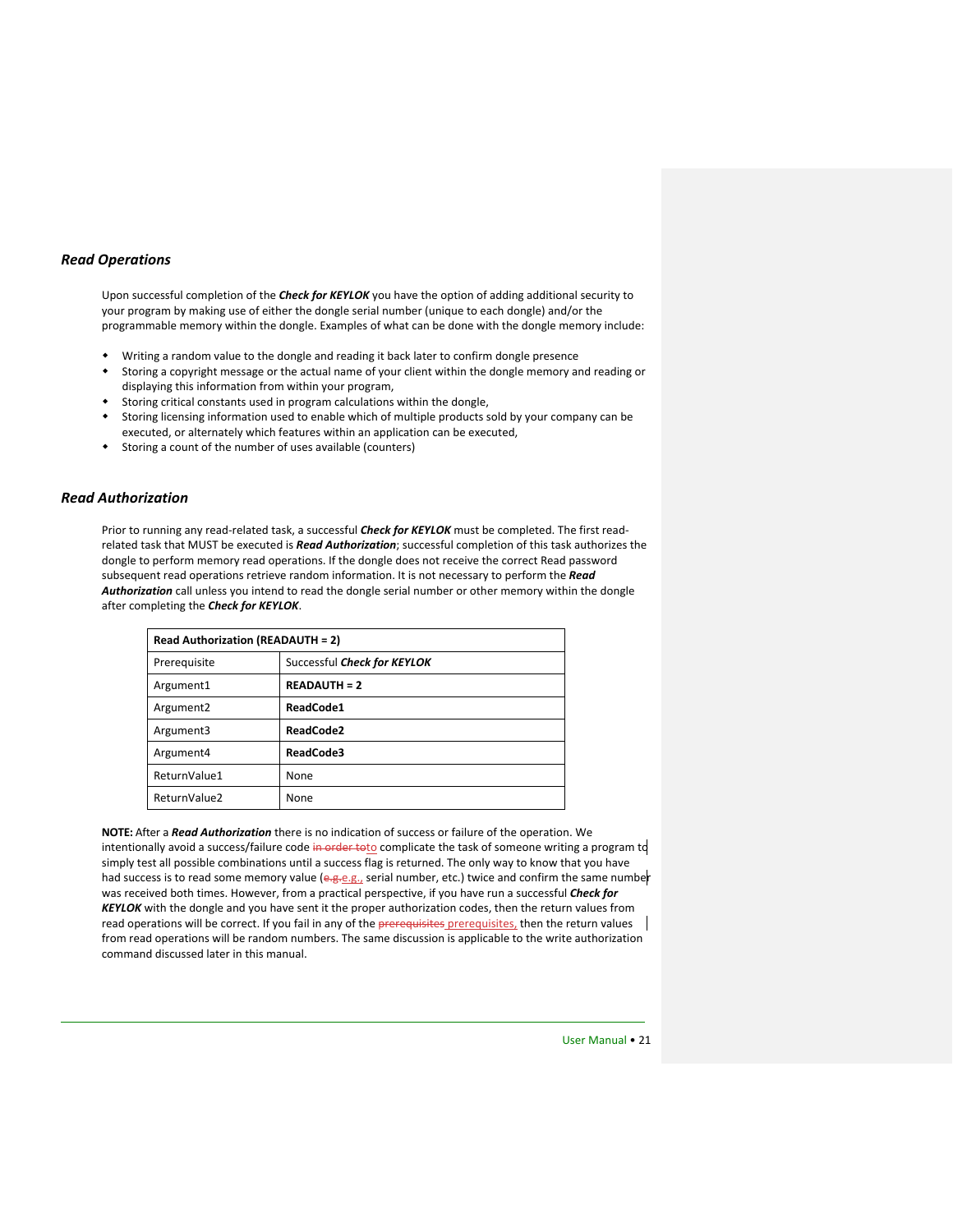## <span id="page-21-0"></span>*Read Serial Number*

This task retrieves the unique serial number programmed into the security dongle. No two dongles with the same company-unique information will contain the same serial numbers.

| Read Serial Number (GETSN = 3) |                               |
|--------------------------------|-------------------------------|
| Prerequisite                   | Successful Read Authorization |
| Argument1                      | $GETSN = 3$                   |
| Argument <sub>2</sub>          | Dummy argument*               |
| Argument3                      | Dummy argument*               |
| Argument4                      | Dummy argument*               |
| ReturnValue1                   | The dongle serial number      |
| ReturnValue2                   | Undefined                     |

\*It is recommended that a random number be passed for dummy arguments.

## <span id="page-21-1"></span>*Read Customer Serial Number*

This task retrieves the custom serial number programmed into the security dongle. The value is set using the SETLONGSN API call.

| Read Custom Serial Number (GETLONGSN = 31) |                                 |
|--------------------------------------------|---------------------------------|
| Prerequisite                               | Successful Read Authorization   |
| Argument1                                  | <b>GETLONGSN = 31</b>           |
| Argument <sub>2</sub>                      | Dummy argument*                 |
| Argument3                                  | Dummy argument*                 |
| Argument4                                  | Dummy argument*                 |
| ReturnValue1                               | The custom dongle serial number |
| ReturnValue2                               | Undefined                       |

<span id="page-21-2"></span>\*It is recommended that a random number be passed for dummy arguments.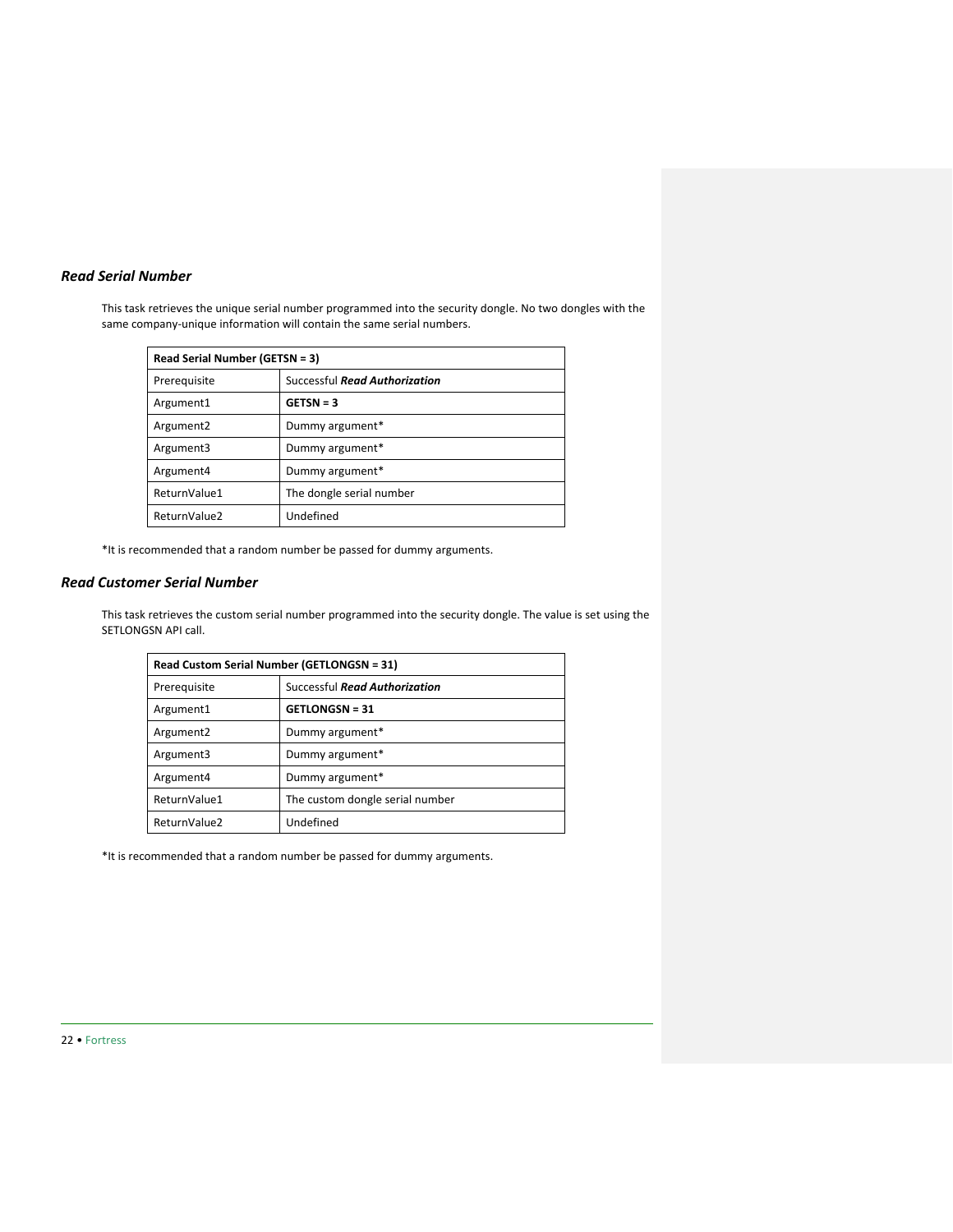## *Read Memory*

This task allows you to retrieve information written into the programmable memory. Remember that the 112 bytes of memory are partitioned into 56 addressable memory cells (addresses 0-55).

| Read Memory (GETVARWORD = 4) |                               |
|------------------------------|-------------------------------|
| Prereguisite                 | Successful Read Authorization |
| Argument1                    | <b>GETVARWORD = 4</b>         |
| Argument <sub>2</sub>        | Desired address (0-55)        |
| Argument3                    | Dummy argument*               |
| Argument4                    | Dummy argument*               |
| ReturnValue1                 | The memory contents           |
| ReturnValue2                 | Undefined                     |

\*It is recommended that a random number be passed for dummy arguments.

User Manual • 23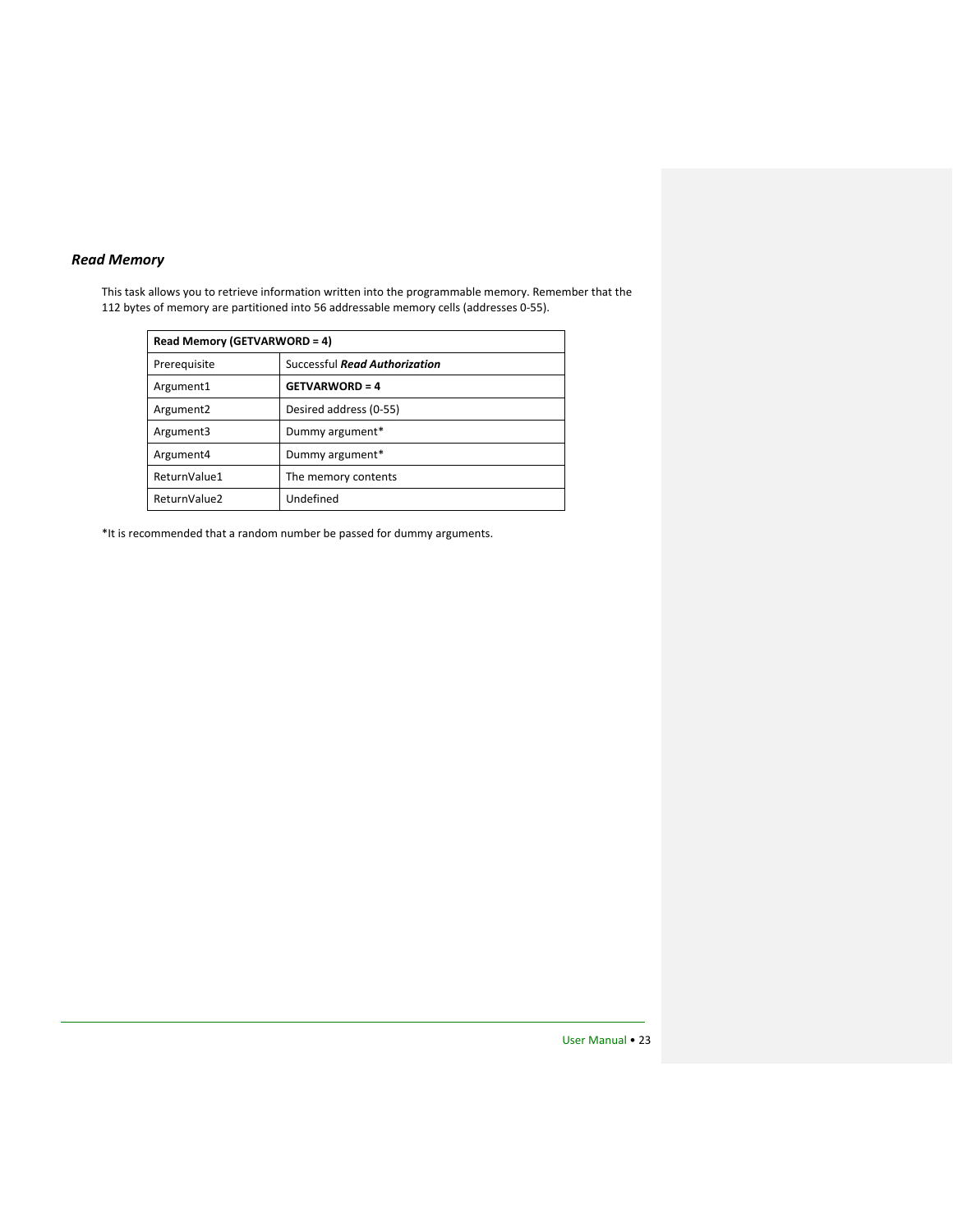## <span id="page-23-0"></span>*Write Operations*

Memory within the dongle can be used to store information related to your program. This can either be 'static' or 'dynamic' information. An example of static information would be something you write into the dongle before you ship it to your client, which is subsequently read while attached to your client's computer. An example of dynamic information would be something that is written into and read from the dongle while it is attached to your client's computer. An example would be a counter.

In generalgeneral, the prerequisites to memory write operations are:

- 1) Successful *Check for KEYLOK*
- 2) Successful *Read Authorization*
- 3) Successful *Write Authorization*

#### <span id="page-23-2"></span><span id="page-23-1"></span>*Write Authorization*

Successful completion authorizes dongle to perform memory write operations. If the dongle does not receive the correct Write password the dongle will ignore write operations.

<span id="page-23-3"></span>

| Write Authorization (WRITEAUTH = 5) |                               |
|-------------------------------------|-------------------------------|
| Prerequisite                        | Successful Read Authorization |
| Argument1                           | <b>WRITEAUTH = 5</b>          |
| Argument <sub>2</sub>               | <b>WriteCode1</b>             |
| Argument3                           | <b>WriteCode2</b>             |
| Argument4                           | <b>WriteCode3</b>             |
| ReturnValue1                        | Undefined                     |
| ReturnValue2                        | Undefined                     |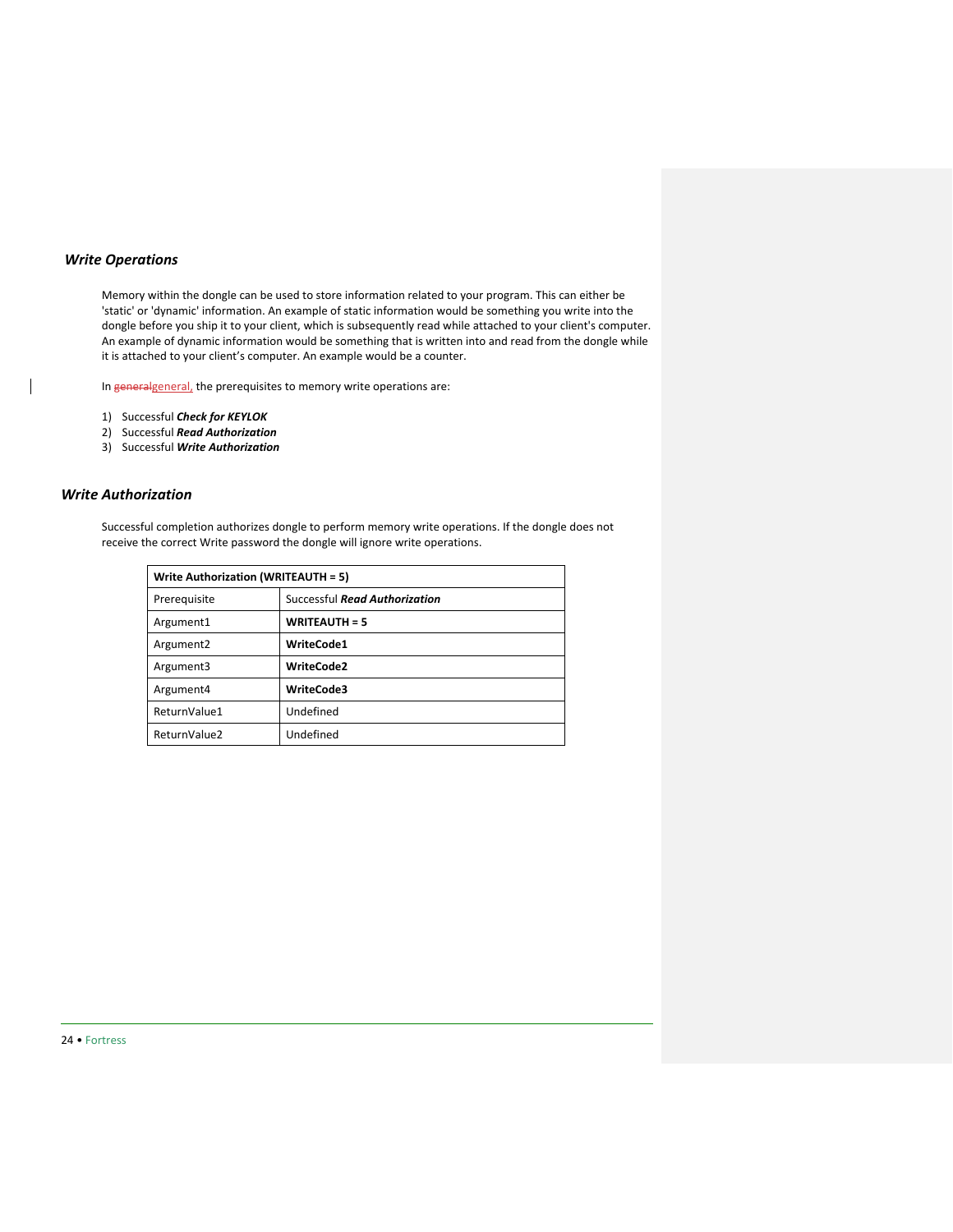## <span id="page-24-0"></span>*Write a Variable Word*

This task is used to modify the contents of programmable read/write memory within the KEYLOK.

| Write Variable Word (WRITEVARWORD = 6) |                                |
|----------------------------------------|--------------------------------|
| Prereguisite                           | Successful Write Authorization |
| Argument1                              | <b>WRITEVARWORD = 6</b>        |
| Argument <sub>2</sub>                  | Target address (0-55)          |
| Argument3                              | Desired contents               |
| Argument4                              | Dummy argument*                |
| ReturnValue1                           | Undefined                      |
| ReturnValue2                           | Undefined                      |

\*It is recommended that a random number be passed for dummy arguments.

## <span id="page-24-3"></span><span id="page-24-2"></span><span id="page-24-1"></span>*Set Customer Serial Number*

This task is used to modify the contents of 32-bit programmable customer serial number within the KEYLOK.

| Set Customer Serial Number (SETLONGSN = 31) |                                |
|---------------------------------------------|--------------------------------|
| Prerequisite                                | Successful Write Authorization |
| Argument1                                   | <b>SETLONGSN = 31</b>          |
| Argument <sub>2</sub>                       | Upper 16-bit value             |
| Argument3                                   | Lower 16-bit value             |
| Argument4                                   | Dummy argument*                |
| ReturnValue1                                | Undefined                      |
| ReturnValue2                                | Undefined                      |

\*It is recommended that a random number be passed for dummy arguments.

User Manual • 25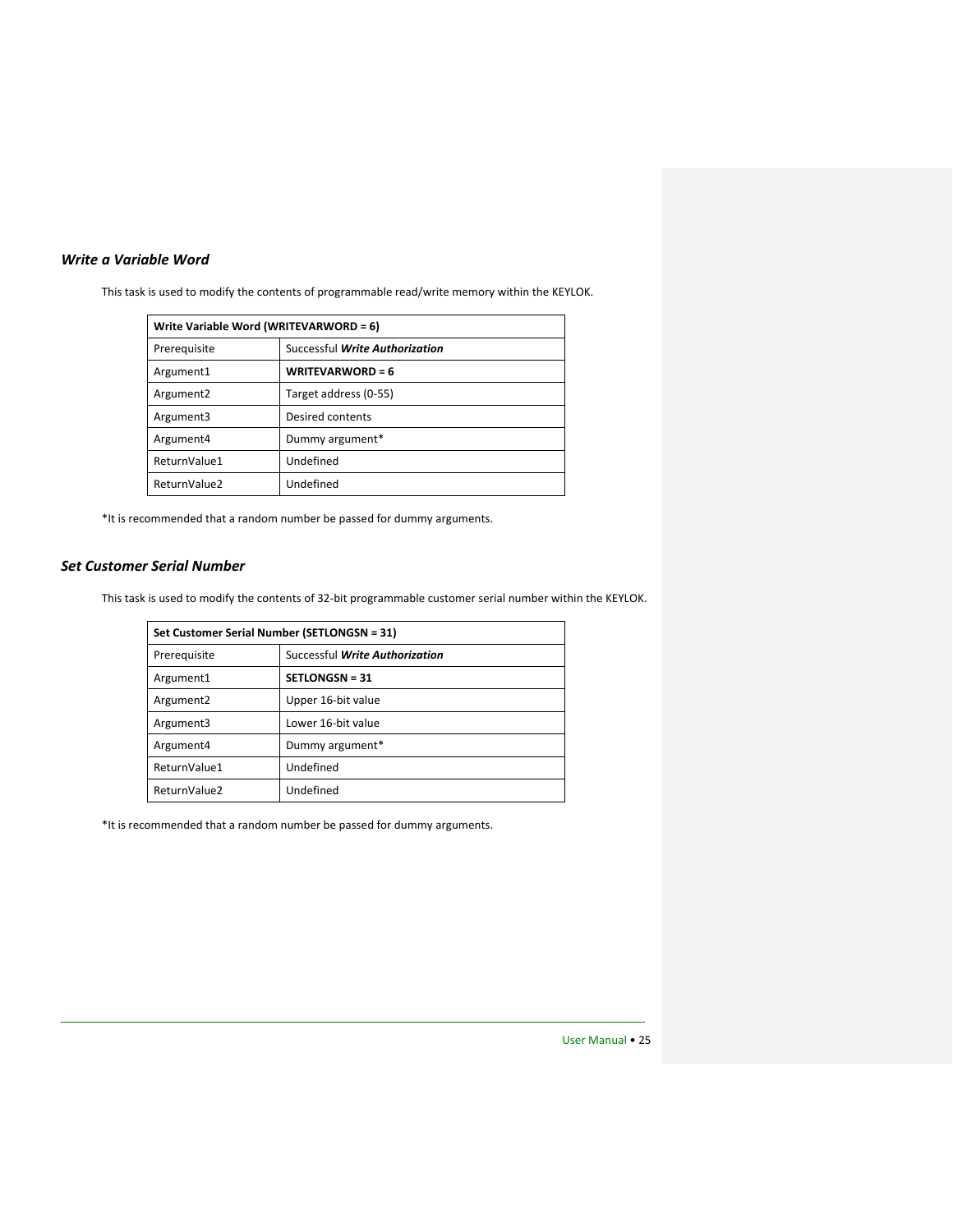## *Decrement A Counter*

This task is used to decrement the contents of a memory location. This is useful when a particular memory word is being used as a counter. The calling program receives the result of the decrement process by return of an ERROR code.

| Decrement Counter (DECMEMORY = 7) |                                                                                                          |
|-----------------------------------|----------------------------------------------------------------------------------------------------------|
| Prerequisite                      | Successful Write Authorization                                                                           |
| Argument1                         | <b>DECMEMORY = 7</b>                                                                                     |
| Argument <sub>2</sub>             | Target address (0-55)                                                                                    |
| Argument3                         | Dummy argument*                                                                                          |
| Argument4                         | Dummy argument*                                                                                          |
| ReturnValue1                      | The number of counts remaining if no error was<br>encountered                                            |
| ReturnValue2                      | <b>ERROR</b> condition codes:                                                                            |
|                                   | No error<br>0                                                                                            |
|                                   | 1<br>Memory has already been counted down to<br>zero no remaining counts                                 |
|                                   | $\overline{2}$<br>Invalid address requested                                                              |
|                                   | 3<br>Write authorization not provided must 'Write<br>Authorize' before attempting to decrement<br>memory |

<span id="page-25-0"></span>\*It is recommended that a random number be passed for dummy arguments.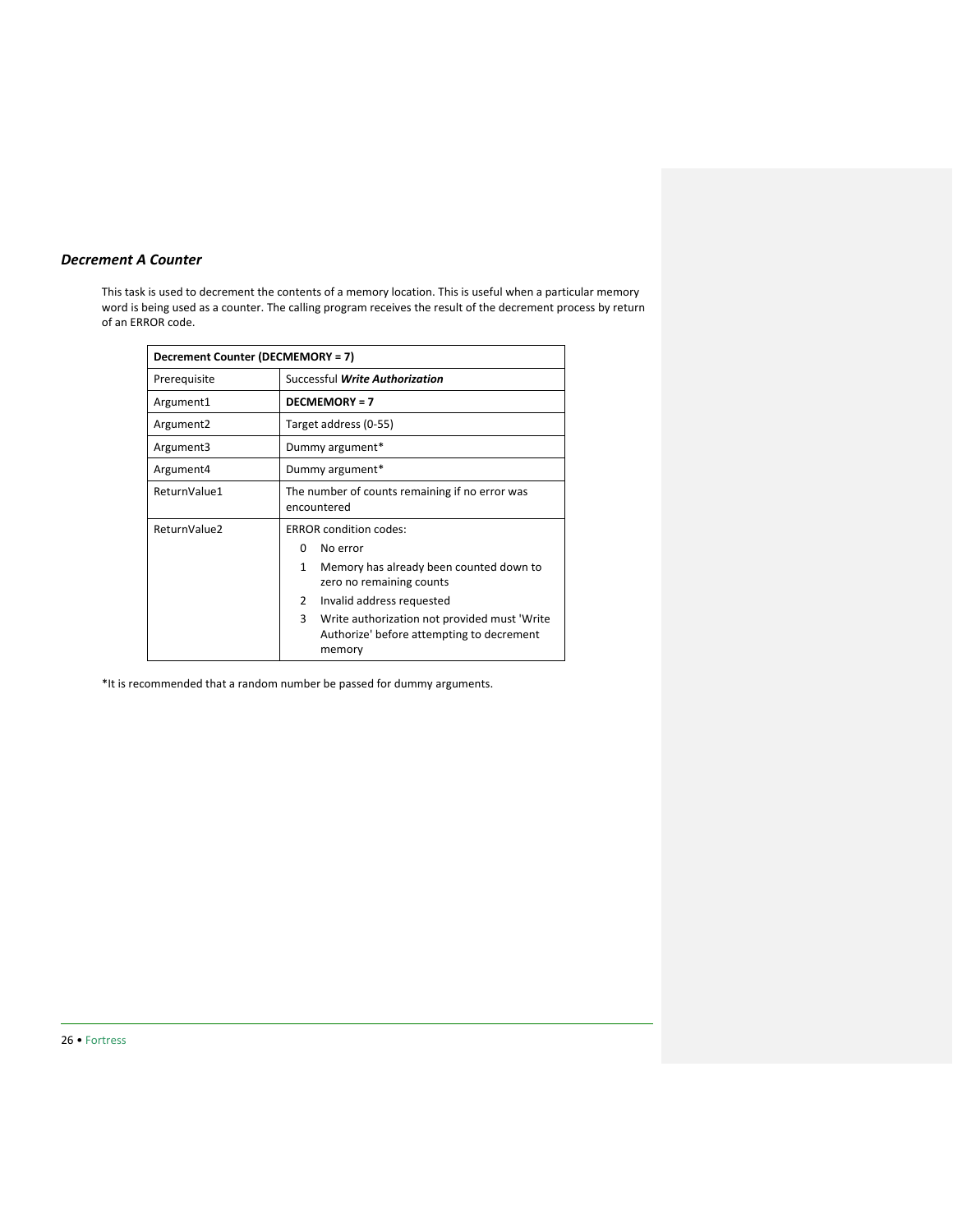#### <span id="page-26-0"></span>*Date Control Tasks*

The following tasks are used to control an expiration date for use in your product. They use reserved dongle memory, within which the last valid system date and time and an expiration date are written. Each time a successful call is made to compare the current date to the expiration date the most recent date and time information is refreshed within the dongle. If the date or time has been set backback, then you can disable your software from operating until the clock has been properly reset. You may wish to utilize a counter in conjunction with this function, andfunction and take more drastic action if the clock has been found set back more than once.

If your client is leasing your software or you have established a demonstration time period, then the remote update tasks described in the next section provide an ideal means of extending the expiration date. (You can also use the *Remote Update* utilities supplied by KEYLOK.) Further, if you embed the remote tasks in an application that also checks for the expiration date, then it is possible to force the client to have theirhis system clock set properly, because unless theirhis system date is correct (i.e.-i.e., matches yours) the remote tasks will not operate.

If an end-user runs your expiration date protected program while the clock is set ahead, then the last-use date/time will be set into the future and they will no longer be able to run your software unless 1) your program expiration date is later than the date they set the computer to, and they set the computer date forward to the date/time that it was set to at the time they last ran your program, or 2) the last use date/time stored in the dongle is reset. The recommended solution to resolve this problem is to provide your end-user with remote update capability. When you perform a remote update using the extend expiration date task, the last use date/time will be reset to the current date/time on the end-user's computer. This is safe because remote updates will only work if the end-user's computer is set to the same date as your computer. Also, the extend expiration task accepts a value of zero months for the amount of extension. Therefore, the net affecteffect of performing this function is to simply reset the last use date/time, with no impact upon the expiration date setting.

When you set the expiration date within a security dongle, the last usage date/time is reset to the current system date/time on the computer on which the expiration date is programmed. This feature is useful for resetting last use date/time stored information if it becomes corrupted as a result of because of someone accidentally/intentionally setting his or her system date/time ahead. This often happens to our clients when testing the expiration date features of KEYLOK.

**CAUTION**: When testing the lease expiration date related functions, it is important that you do not use an expiration date or system clock setting that is prior to the current year.

**Formatted:** Font color: Auto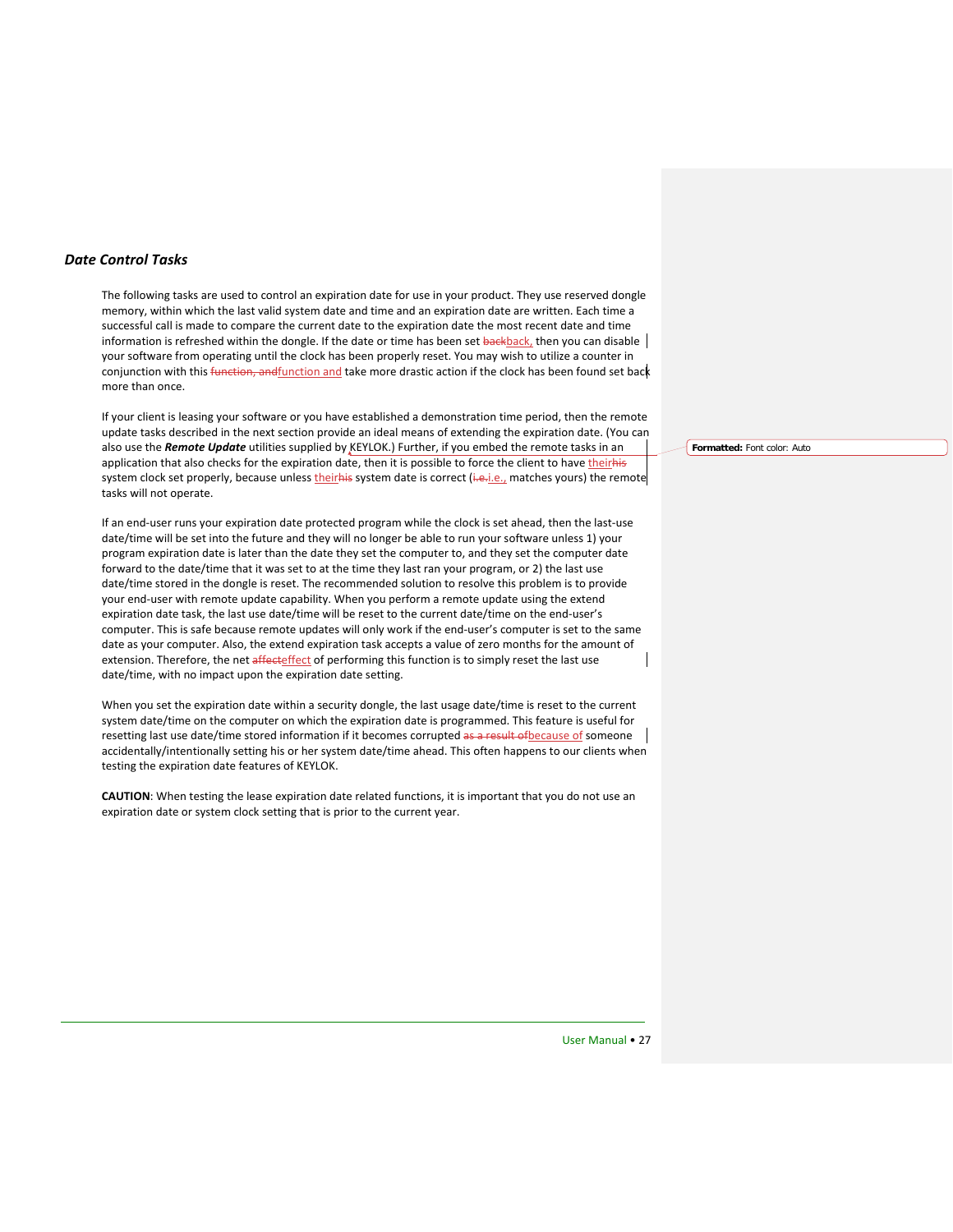## <span id="page-27-0"></span>*Get Lease/Demo Expiration Date*

This task is used to read the expiration date. This date is used for comparison to the current system date as a means of establishing the remaining time period.

| Get Expiration Date (GETEXPDATE = 8) |                                                                |
|--------------------------------------|----------------------------------------------------------------|
| Prerequisite                         | Successful <b>Read Authorization</b>                           |
| Argument1                            | <b>GETEXPDATE = 8</b>                                          |
| Argument <sub>2</sub>                | Dummy argument*                                                |
| Argument3                            | Dummy argument*                                                |
| Argument4                            | Dummy argument*                                                |
| ReturnValue1                         | The expiration date is encoded in the following<br>hit format: |
|                                      | YYYYYYYMMMMDDDDD, where                                        |
|                                      | YYYYYYY + Base Year ( <del>i.e.</del> i.e., 1990) = Year       |
|                                      | $MMMM = Month of Year (1 = January)$                           |
|                                      | $DDDD = Day of Month (1-31)$                                   |
|                                      | The sample code shows how to encode the<br>date.               |
| ReturnValue2                         | Undefined                                                      |

**TIP**: Refer to the sample code for a better understanding of how to format the arguments.

**\*It is recommended that a random number be passed for dummy arguments.**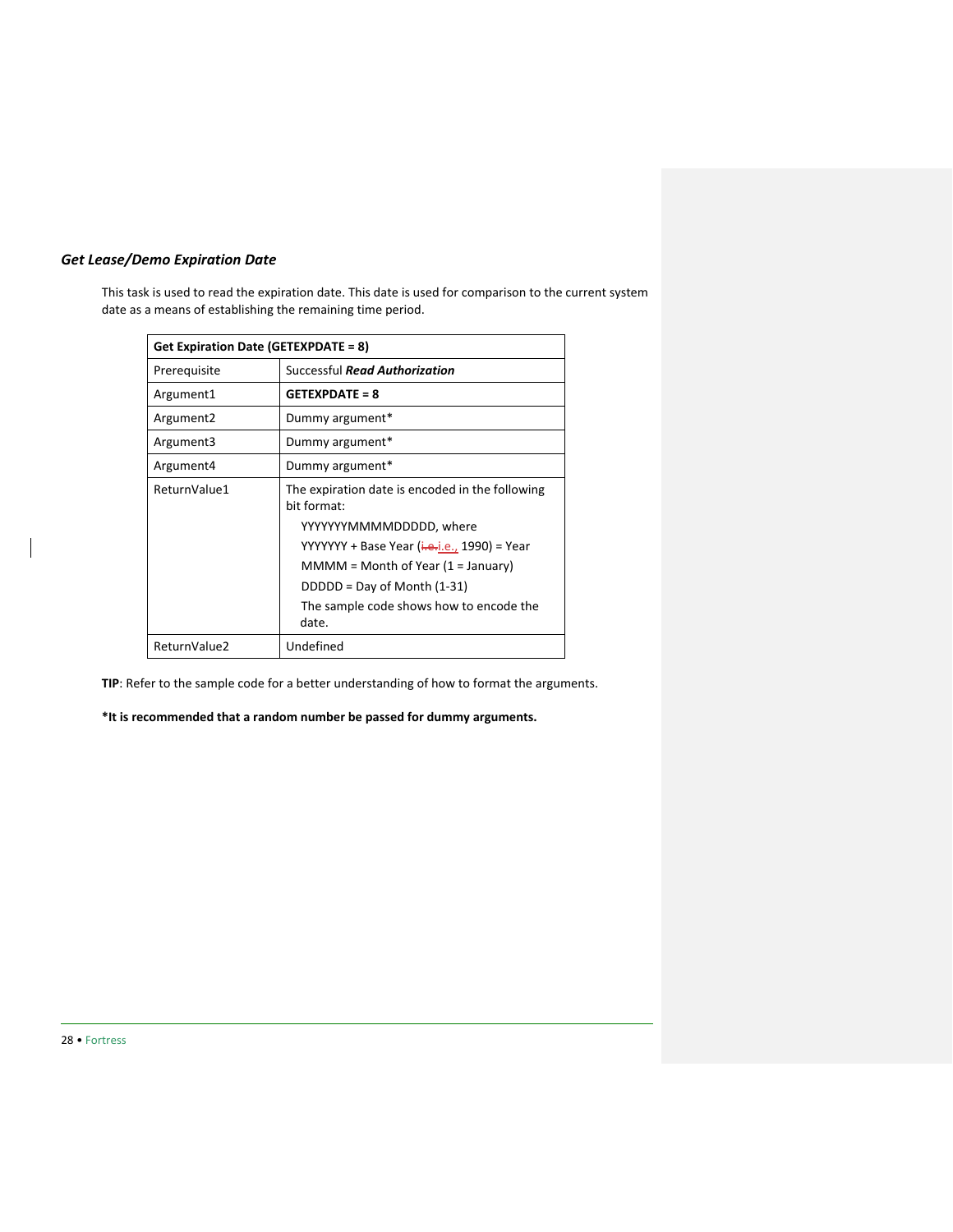## <span id="page-28-0"></span>*Check Lease/Demo Expiration*

This task is used to compare the expiration date stored in the KEYLOK memory with the current date as read from the system clock. The purpose of the comparison is to establish whether or notwhether the expiration date has been reached. This task also refreshes the last known valid date and time stored in the dongle as long asif the current date and time are more recent. Any attempt on the part of the end-user to set back his clock will result in an error when running this task.

| Check Lease Date (CKLEASEDATE = 9) |                                                                                                                                                                                                                                                                                                                                                                                                                                                                                                                                                                                                                                                                                                                                                                                                                                                                                                                                                   |  |
|------------------------------------|---------------------------------------------------------------------------------------------------------------------------------------------------------------------------------------------------------------------------------------------------------------------------------------------------------------------------------------------------------------------------------------------------------------------------------------------------------------------------------------------------------------------------------------------------------------------------------------------------------------------------------------------------------------------------------------------------------------------------------------------------------------------------------------------------------------------------------------------------------------------------------------------------------------------------------------------------|--|
| Prerequisite                       | Successful Write Authorization                                                                                                                                                                                                                                                                                                                                                                                                                                                                                                                                                                                                                                                                                                                                                                                                                                                                                                                    |  |
| Argument1                          | <b>CKLEASEDATE = 9</b>                                                                                                                                                                                                                                                                                                                                                                                                                                                                                                                                                                                                                                                                                                                                                                                                                                                                                                                            |  |
| Argument2                          | Dummy argument*                                                                                                                                                                                                                                                                                                                                                                                                                                                                                                                                                                                                                                                                                                                                                                                                                                                                                                                                   |  |
| Argument3                          | Dummy argument*                                                                                                                                                                                                                                                                                                                                                                                                                                                                                                                                                                                                                                                                                                                                                                                                                                                                                                                                   |  |
| Argument4                          | Dummy argument*                                                                                                                                                                                                                                                                                                                                                                                                                                                                                                                                                                                                                                                                                                                                                                                                                                                                                                                                   |  |
| ReturnValue1                       | Computer's current System Date in the format                                                                                                                                                                                                                                                                                                                                                                                                                                                                                                                                                                                                                                                                                                                                                                                                                                                                                                      |  |
|                                    | YYYYYYYM MMMDDDDD                                                                                                                                                                                                                                                                                                                                                                                                                                                                                                                                                                                                                                                                                                                                                                                                                                                                                                                                 |  |
|                                    | (Where YYYYYYY + 1990 = Year)                                                                                                                                                                                                                                                                                                                                                                                                                                                                                                                                                                                                                                                                                                                                                                                                                                                                                                                     |  |
|                                    | $MMMM = Month of Year (1 = January)$                                                                                                                                                                                                                                                                                                                                                                                                                                                                                                                                                                                                                                                                                                                                                                                                                                                                                                              |  |
|                                    | DDDDD = Day of Month (1-31)                                                                                                                                                                                                                                                                                                                                                                                                                                                                                                                                                                                                                                                                                                                                                                                                                                                                                                                       |  |
| ReturnValue2                       | Status Code - Result of comparison                                                                                                                                                                                                                                                                                                                                                                                                                                                                                                                                                                                                                                                                                                                                                                                                                                                                                                                |  |
|                                    | $-2 =$ Lease expired (clock date greater than<br>lease expiration date)                                                                                                                                                                                                                                                                                                                                                                                                                                                                                                                                                                                                                                                                                                                                                                                                                                                                           |  |
|                                    | -3 = System date has been set back                                                                                                                                                                                                                                                                                                                                                                                                                                                                                                                                                                                                                                                                                                                                                                                                                                                                                                                |  |
|                                    | $-4 =$ No lease date (DateAddress contains '0'. This is the return code to be<br>expected if a check is made with an as-manufactured dongle, to which<br>you have not yet sent a desired expiration date)                                                                                                                                                                                                                                                                                                                                                                                                                                                                                                                                                                                                                                                                                                                                         |  |
|                                    | -5 = Invalid lease expiration date                                                                                                                                                                                                                                                                                                                                                                                                                                                                                                                                                                                                                                                                                                                                                                                                                                                                                                                |  |
|                                    | $-6$ = Last date system used is corrupt - unable to write. This error means<br>that the dongle is not functioning properly. Either it has been hit by<br>lightning, etc. and the memory has been altered, or some electrical<br>failure occurred during memory write that prevented writing the<br>correct value to dongle memory. This error code is used primarily for<br>internal debugging purposes to identify 'bugs' in our code associated<br>with the encryption/decryption/ update of this information. What is<br>being stored in this memory is the last date on which a successful<br>check-expiration-date task was performed. The value 'date' is only<br>allowed to march forward. Only a trusted person can clear this error.<br>Each time you execute the set-expiration-date task, the current system<br>date (on the computer on which the dongle programming is being<br>done) is written into this memory within the dongle. |  |
|                                    | +n = Approximate number of days until lease expires.                                                                                                                                                                                                                                                                                                                                                                                                                                                                                                                                                                                                                                                                                                                                                                                                                                                                                              |  |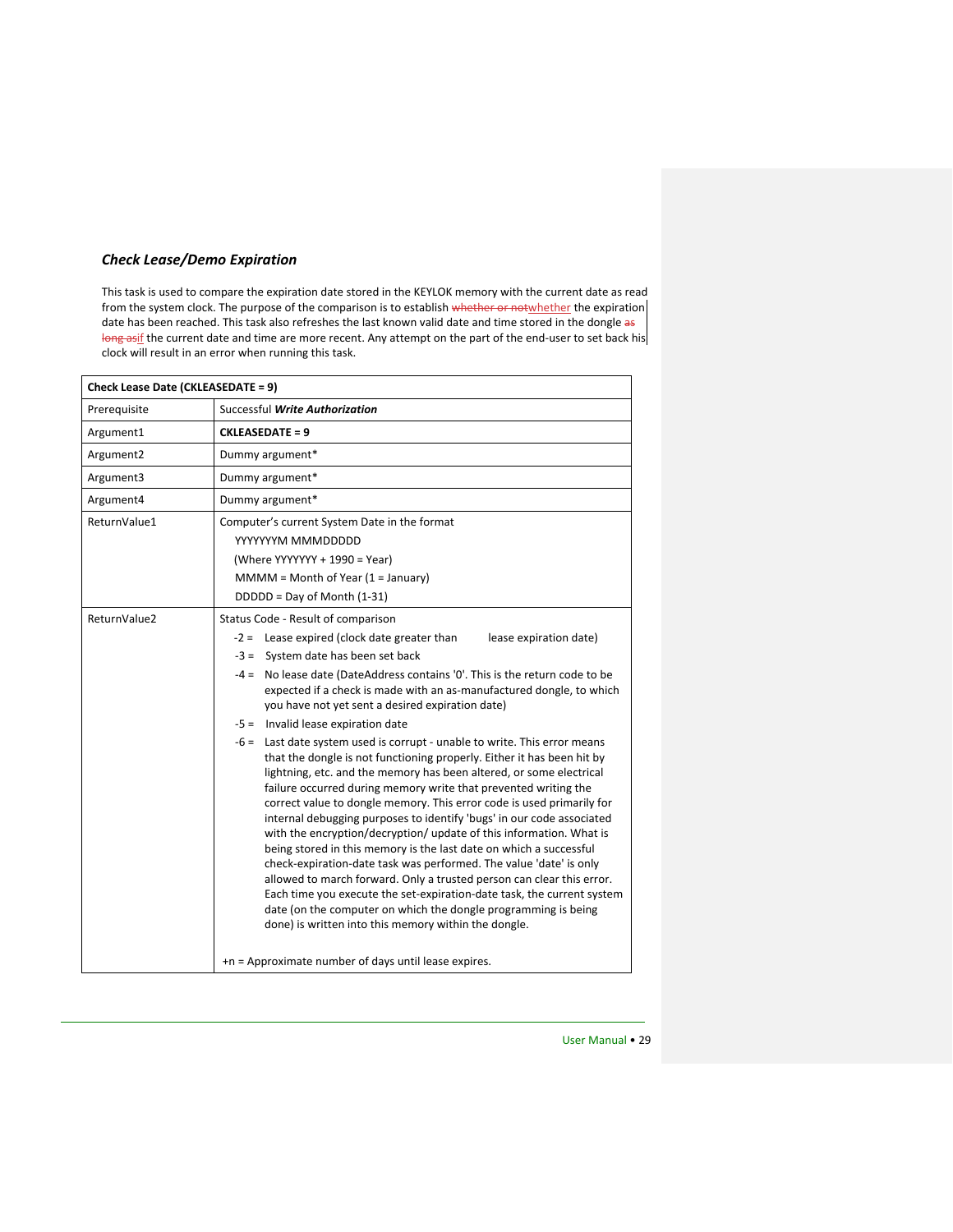**TIP**: Refer to the sample code for a better understanding of how to format the arguments.

\*It is recommended that a random number be passed for dummy arguments.

## <span id="page-29-1"></span><span id="page-29-0"></span>*Set Lease/Demo Expiration Date*

This task is used to initialize an expiration date. This date is used for comparison to the current system date as a means of establishing the remaining time period.

| Set Expiration Date (SETEXPDATE = 10) |                                                                                               |
|---------------------------------------|-----------------------------------------------------------------------------------------------|
| Prerequisite                          | Successful Write Authorization                                                                |
| Argument1                             | $SFTFXPDATE = 10$                                                                             |
| Argument <sub>2</sub>                 | Dummy argument*                                                                               |
| Argument3                             | The expiration date is encoded in the following bit<br>format:                                |
|                                       | YYYYYYYMMMMDDDDD (where                                                                       |
|                                       | YYYYYYY + Base Year ( <del>i.e.</del> i.e., 1990) = Year                                      |
|                                       | $MMMM = Month$ of Year (1 = January)                                                          |
|                                       | DDDDD = Day of Month (1-31)                                                                   |
|                                       | The sample code shows how to encode the date.                                                 |
|                                       | A value of zero for this argument will result in the<br>expiration date check being disabled. |
| Argument4                             | Dummy argument*                                                                               |
| ReturnValue1                          | Undefined                                                                                     |
| ReturnValue2                          | Undefined                                                                                     |

**TIP**: Refer to the sample code for a better understanding of how to format the arguments.

**\*It is recommended that a random number be passed for dummy arguments.**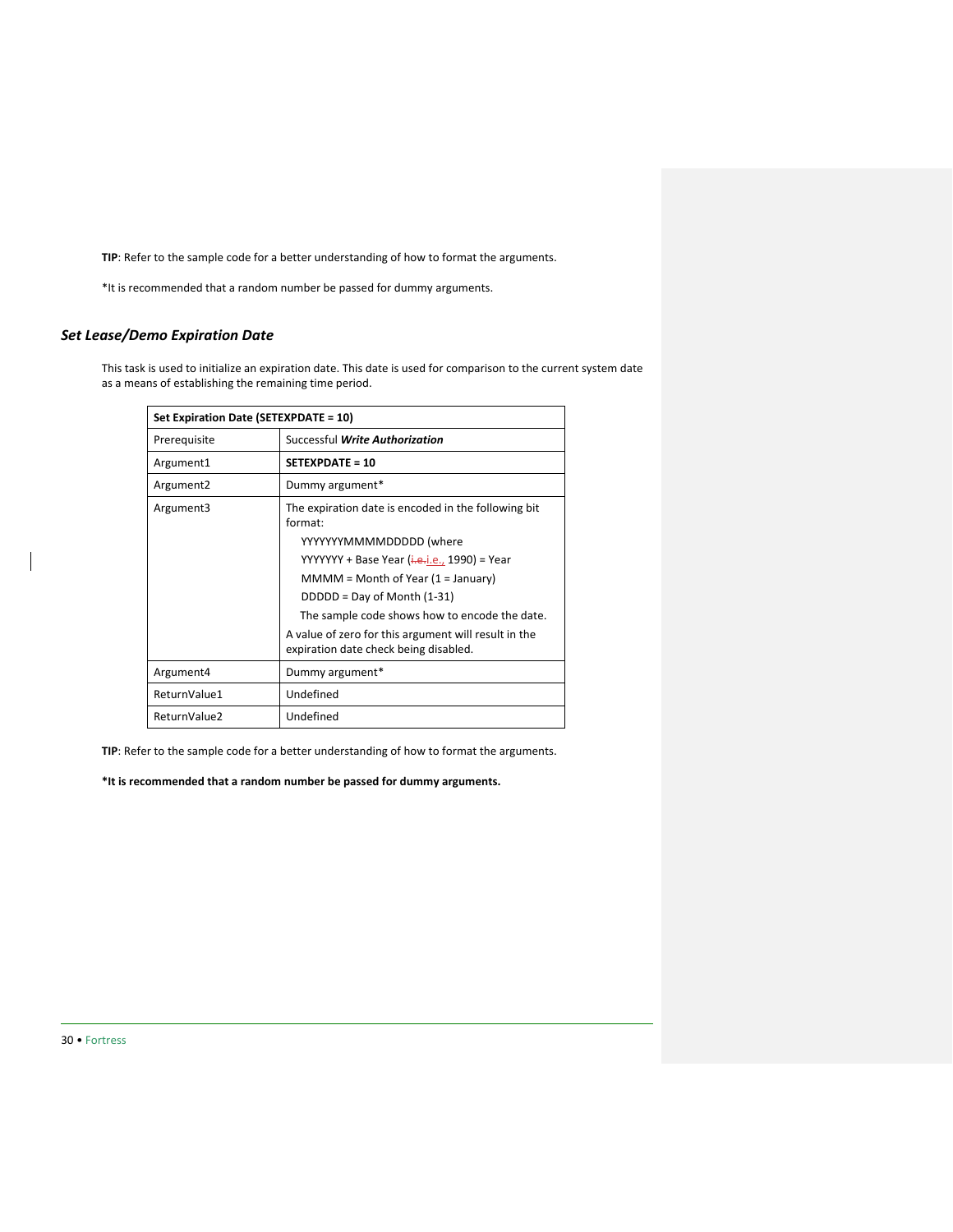#### <span id="page-30-0"></span>*Network Control Tasks*

The following tasks are used to set or get the number of simultaneous authorized users of your application installed on a network. We provide a server application that communicates with the KEYLOK dongle installed on the machine on which the server application is running. This technique works on any network operating system that has active support for the TCP/IP protocol. A protected program running on any node on the network can then access the dongle through the server application, up to the maximum simultaneous user count programmed into the dongle.

See section *Dongle Access Over a Network* of this manual for details related to using KEYLOK security with networks.

#### <span id="page-30-1"></span>*Set Max User Count*

This task initializes the count of authorized simultaneous network sessions.

| Set Max User Count (SETMAXUSERS = 11) |                                                                                                        |
|---------------------------------------|--------------------------------------------------------------------------------------------------------|
| Prereguisite                          | Successful Write Authorization                                                                         |
| Argument1                             | <b>SETMAXUSERS = 11</b>                                                                                |
| Argument <sub>2</sub>                 | The desired simultaneous session count (less than or<br>equal to the limit set in the dongle hardware) |
| Argument3                             | Dummy argument*                                                                                        |
| Argument4                             | Dummy argument*                                                                                        |
| ReturnValue1                          | Undefined                                                                                              |
| ReturnValue2                          | Undefined                                                                                              |

<span id="page-30-2"></span>\*It is recommended that a random number be passed for dummy arguments.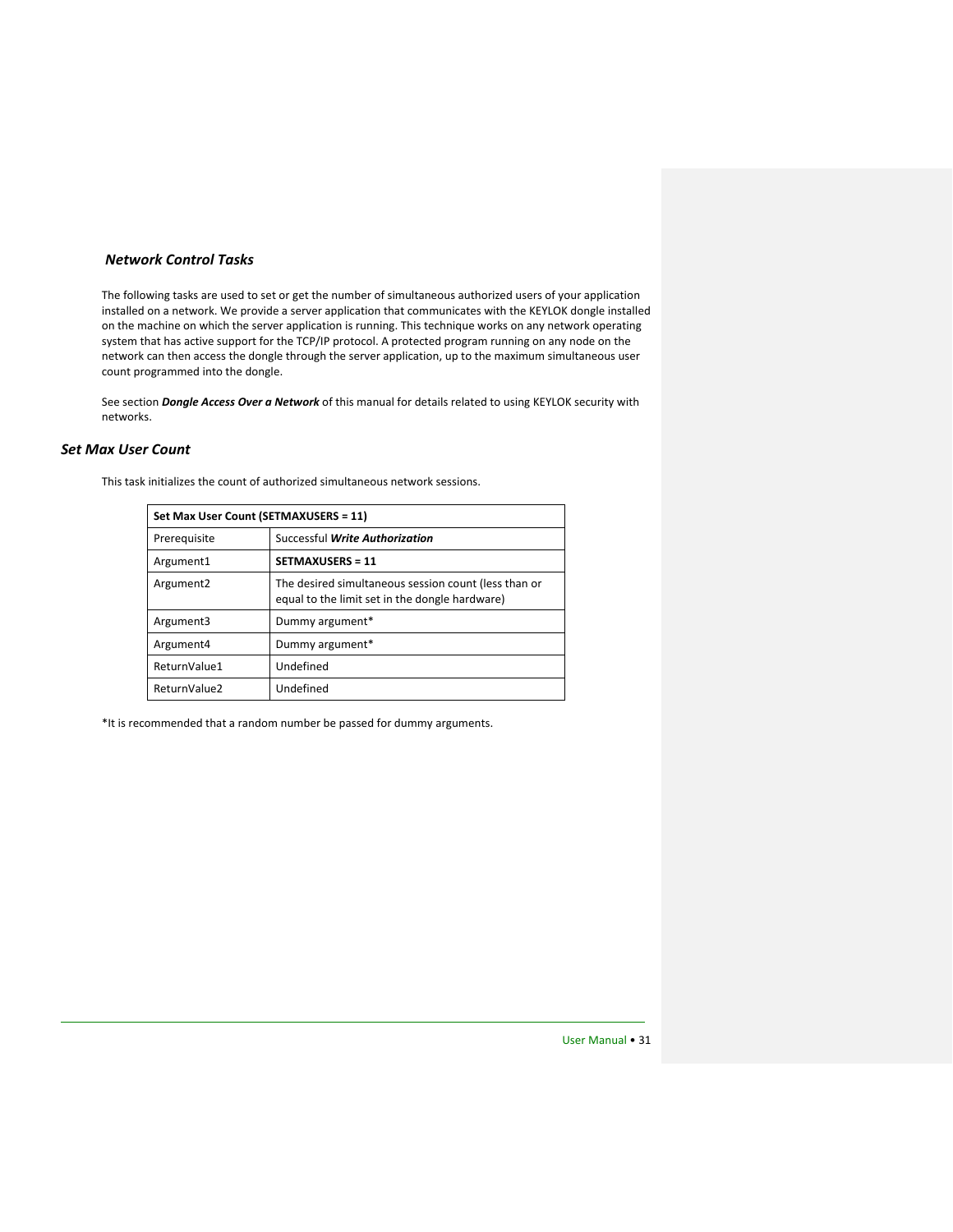## <span id="page-31-0"></span>*Get Max User Count*

This task retrieves the maximum number of authorized simultaneous network session counts.

| Get Max User Count (GETMAXUSERS = 12) |                                                                               |
|---------------------------------------|-------------------------------------------------------------------------------|
| Prerequisite                          | Successful Read Authorization                                                 |
| Argument1                             | <b>GETMAXUSERS = 12</b>                                                       |
| Argument <sub>2</sub>                 | Dummy argument*                                                               |
| Argument3                             | Dummy argument*                                                               |
| Argument4                             | Dummy argument*                                                               |
| ReturnValue1                          | The maximum simultaneous network session count<br>programmed into the dongle. |
| ReturnValue2                          | Undefined                                                                     |

\*It is recommended that a random number be passed for dummy arguments.

## <span id="page-31-1"></span>*Get Current Number of Users*

This task retrieves the current number of active sessions and the maximum authorized simultaneous network user count. A similar functionality is available in the form of a utility, *NetKeyMonitor.exe*. See section 5.1 of this manual for further details regarding this utility.

| <b>Get Network Counts (GETNWCOUNTS = 20)</b> |                                                                                               |  |
|----------------------------------------------|-----------------------------------------------------------------------------------------------|--|
| Prerequisite                                 | Successful Read Authorization                                                                 |  |
| Argument1                                    | <b>GETNWCOUNTS = 20</b>                                                                       |  |
| Argument <sub>2</sub>                        | Dummy argument*                                                                               |  |
| Argument3                                    | Dummy argument*                                                                               |  |
| Argument4                                    | Dummy argument*                                                                               |  |
| ReturnValue1                                 | The current number of active sessions communicating<br>with the security dongle.              |  |
| ReturnValue2                                 | The maximum number of authorized simultaneous<br>network sessions programmed into the dongle. |  |

<span id="page-31-2"></span>\*It is recommended that a random number be passed for dummy arguments.

32 • Fortress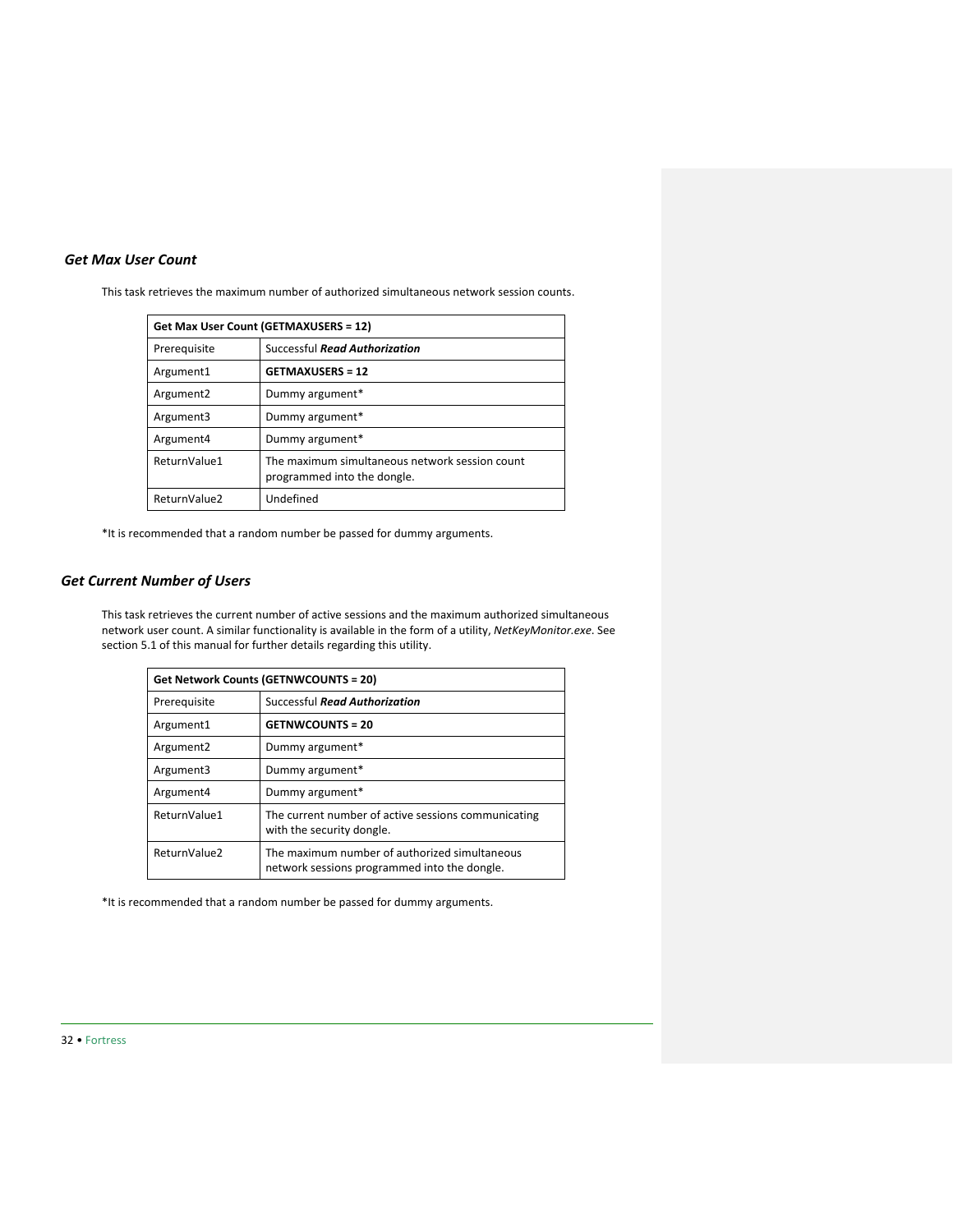#### *Do Remote Update*

This task retrieves the AUTHORIZE.DAT file and processes the remote update against the dongle. The serial number of the dongle must match one of those within AUTHORIZE.DAT A similar functionality is available in the form of a utility, *RemoteUpdateEmailUser.exe.* See the Remote Update section of this manual for further details regarding this utility.

| Do Remote Update (DOREMOTEUPDATE= 21) |                                |  |
|---------------------------------------|--------------------------------|--|
| Prerequisite                          | Successful Write Authorization |  |
| Argument1                             | <b>DOREMOTEUPDATE = 21</b>     |  |
| Argument <sub>2</sub>                 | Dummy argument*                |  |
| Argument3                             | Dummy argument*                |  |
| Argument4                             | Dummy argument*                |  |
| ReturnValue1                          | Undefined                      |  |
| ReturnValue2                          | Undefined                      |  |

\*You can pass dummy arguments and RemoteUpdateEmailUser.exe will look for AUTHORIZE.DAT in the directory of the executable. However, you can set Argument2 = 1357 and then you can pass a pointer to the ANSI string containing the path and filename you want to process in Argument4. If you are building a 64-bit app, you will need to use Argument3 to pass the high address and use Argument4 for the low address. It is recommended that a random number be passed for dummy arguments if you are not setting the name and path of the AUTHORIZE.DAT file.

#### <span id="page-32-1"></span>*Get Absolute Max User Count*

This task retrieves the absolute maximum number of simultaneous users set in the hardware of a multi-user network dongle. This can be used to identify a networking dongle from a non-networking dongle.

<span id="page-32-0"></span>

| <b>Get Absolute Max User Count</b><br>(GETABSOLUTEMAXUSERS = 32) |                                                              |  |
|------------------------------------------------------------------|--------------------------------------------------------------|--|
| Prerequisite                                                     | Successful Write Authorization                               |  |
| Argument1                                                        | <b>GETABSOLUTEMAXUSERS = 32</b>                              |  |
| Argument <sub>2</sub>                                            | Dummy argument*                                              |  |
| Argument3                                                        | Dummy argument*                                              |  |
| Argument4                                                        | Dummy argument*                                              |  |
| ReturnValue1                                                     | The number of allowed TCP/IP users built into the<br>dongle. |  |
| ReturnValue2                                                     | Undefined                                                    |  |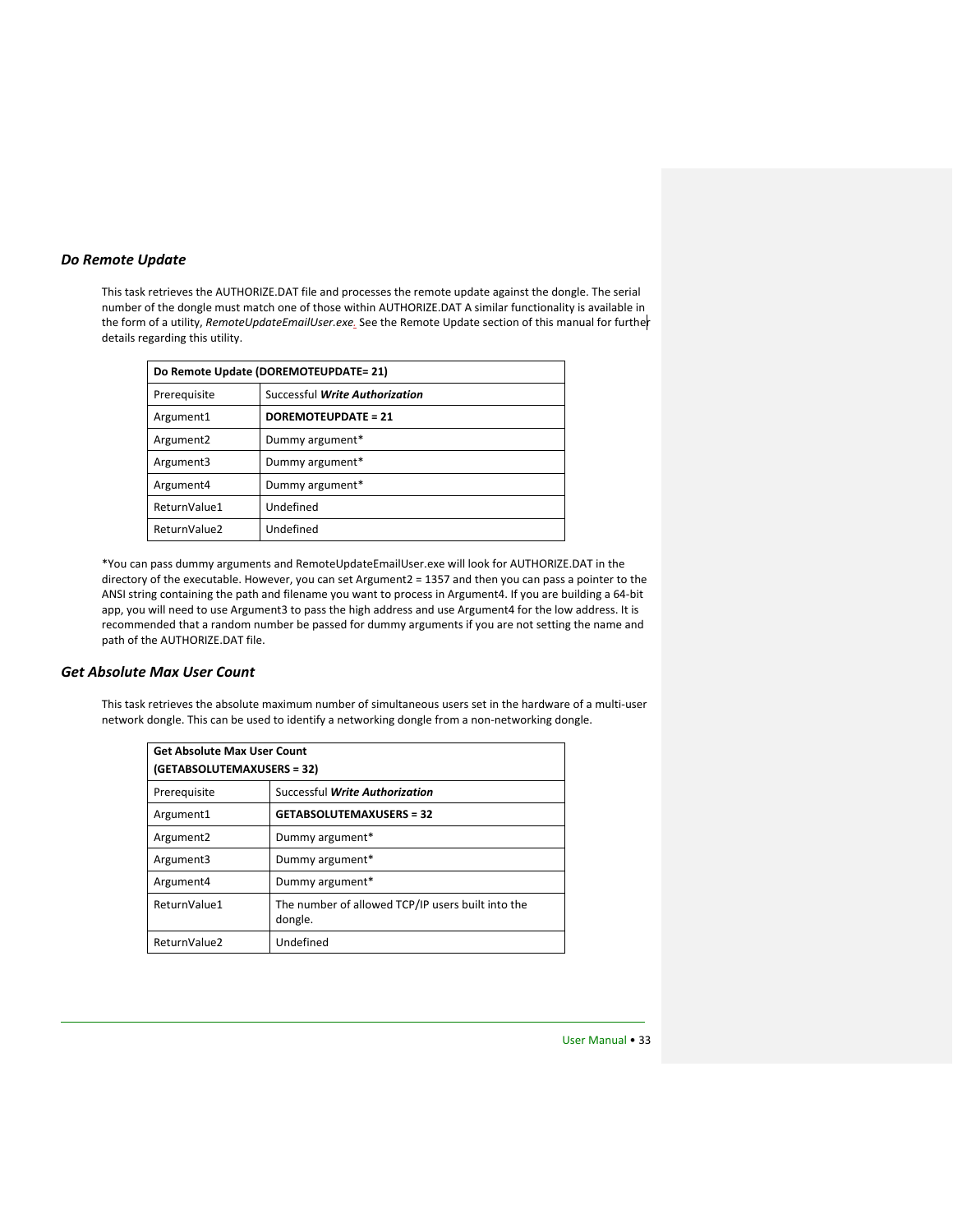Examples:

KTASK(GETABSOLUTEMAXUSERS, dummy, dummy, dummy)

A 25-user TCP/IP dongle would return 25.

Demo dongles and single-user dongles will return 1.

\*It is recommended that a random number be passed for dummy arguments.

## <span id="page-33-0"></span>*Dongle Communications Termination*

This task is used to close a session between the application and the dongle.

## <span id="page-33-1"></span>*Terminate*

| Terminate (TERMINATE = -1) |                       |  |
|----------------------------|-----------------------|--|
| Prerequisite               | None                  |  |
| Argument1                  | <b>TERMINATE = -1</b> |  |
| Argument <sub>2</sub>      | Dummy argument*       |  |
| Argument3                  | Dummy argument*       |  |
| Argument4                  | Dummy argument*       |  |
| ReturnValue1               | Undefined             |  |
| ReturnValue2               | Undefined             |  |

\*It is recommended that a random number be passed for dummy arguments.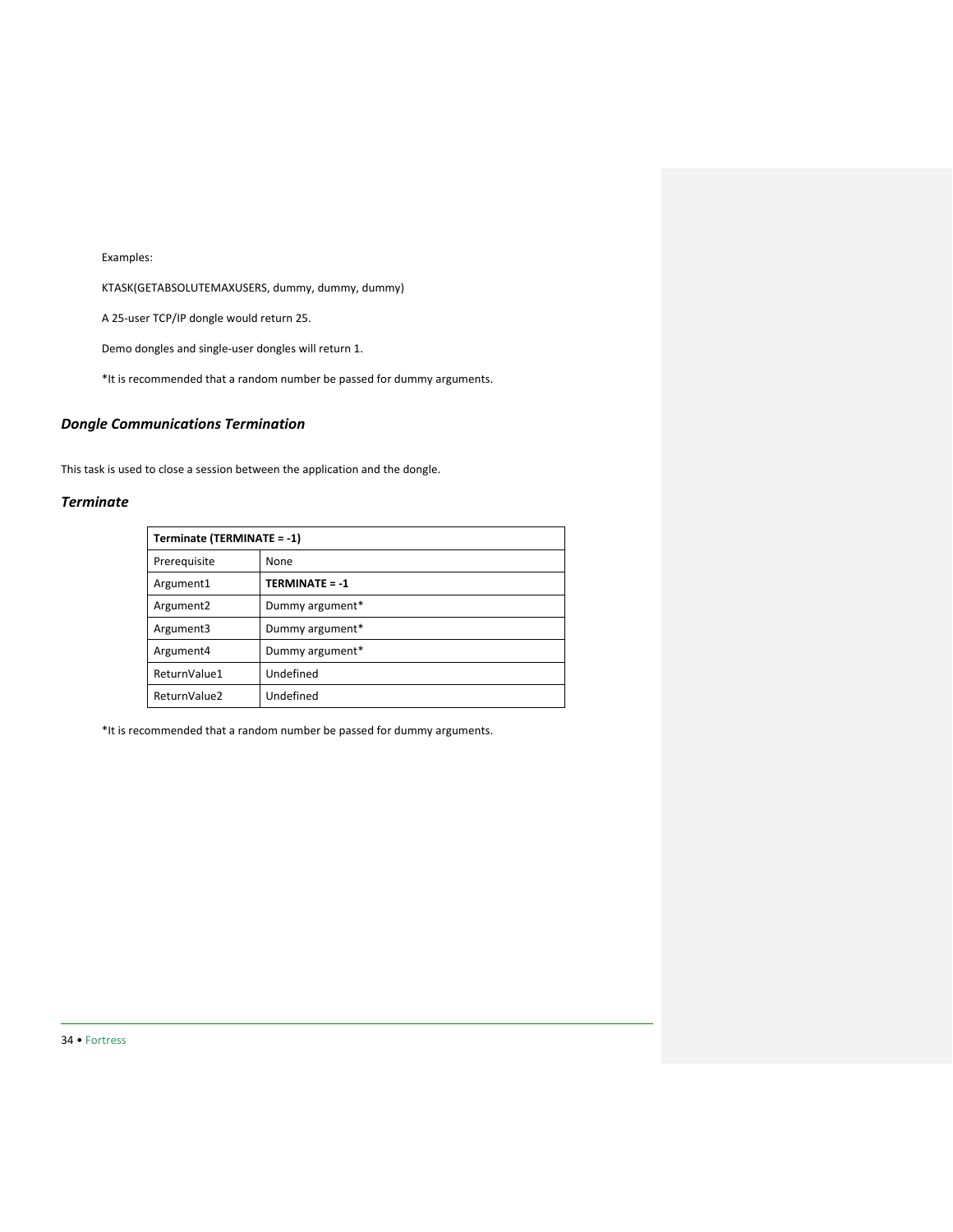#### <span id="page-34-0"></span>*Extended Fortress Functions*

These two additional Fortress functions are separate from the KFUNC API calls. They are separate functions and require separate declarations.

## <span id="page-34-1"></span>*A BlockA Block Read / Block Write*

These functions are designed to allow quick and efficient reading/writing of large amounts of data to/from the dongle without incurring significant overhead for each word of data to be exchanged The first argument to the KBLOCK function is the Task It is used to identify whether you are reading or writing a block of memory The second argument 'DongleMemoryAddress' is the starting physical address of the word within the dongle at which reading/writing is to begin The third argument is the number of words of memory to be read/written The fourth argument is a pointer to the array containing the data to be written, or the pointer to the array to receive the data read from the dongle.

| KBLOCK(Task, Address, WordLength, pData) |                                                                                                                       |  |
|------------------------------------------|-----------------------------------------------------------------------------------------------------------------------|--|
| Prerequisite                             | Read Authorization for BLOCKREAD and Write<br>Authorization for BLOCKWRITE                                            |  |
| Task                                     | <b>BLOCKREAD = 84 / BLOCKWRITE = 85</b>                                                                               |  |
| Address                                  | Starting word address of the memory within the dongle.                                                                |  |
| WordLength                               | The number of words of memory to be read/written<br>NOTE: One word can contain two characters of text, if<br>desired. |  |
| pData                                    | Pointer to the array that contains data to be written to<br>the dongle, or to receive data read from the dongle.      |  |

#### <span id="page-34-2"></span>*B ExecuteB Execute Code Onon Dongle KEXEC*

This task provides you with the ability to execute your code directly on the Fortress dongle, which offers significant security advantages The code is only executed on the dongle and data is passed between your application and the dongle using a 250 byte buffer The code on the dongle cannot be inspected by a wouldbe hacker, thus providing the ultimate in security for special algorithms that make your protected application particularly valuable, and without which your program will not perform its expected functionality<sub>-</sub> Your function(s) is loaded onto the dongle as an individual program(s) in a directory structure

The first argument is a pointer to a string containing the name of the folder in the directory structure that contains your code and optionally a data file(s) that will be used by your code. The name of this folder is assigned by KEYLOK personnel for your company

The second argument is a pointer to a string containing the name of the program that contains your company unique code. One or more programs can be stored within the dongle to execute your application unique algorithms. The program file name(s) are assigned by KEYLOK personnel.

The third argument is a pointer to a string that contains an eight-character (64 bit) password that must be known to execute programs stored in your company folder on the dongle. This value can be changed from the default value assigned by KEYLOK personnel to whatever value you wish

User Manual • 35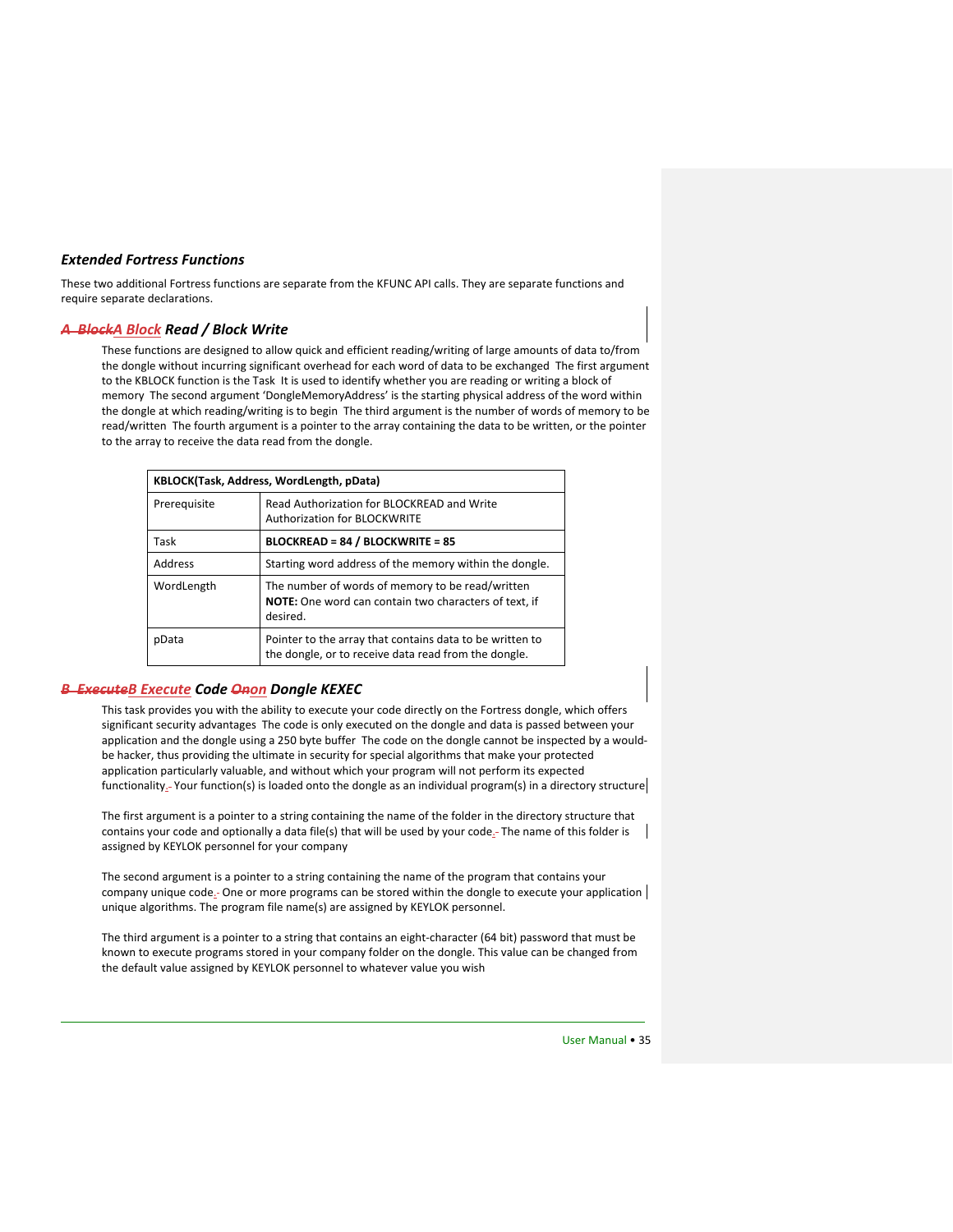The fourth argument is a pointer to a buffer that is used for passing arguments to/from your company unique functions.

The fifth argument is the size of the buffer in bytes (unsigned short) containing IN/OUT arguments (maximum of 250 bytes).

| KEXEC (LPSTR ExeDir, LPSTR ExeFile, LPSTR UserPIN, LPSTR Buffer, USHORT<br><b>BufferSize)</b> |                                                                        |  |
|-----------------------------------------------------------------------------------------------|------------------------------------------------------------------------|--|
| Prerequisite                                                                                  | Successful Check for KEYLOK                                            |  |
| FxeDir                                                                                        | Directory name on the dongle                                           |  |
| ExeFile                                                                                       | File name of the executable on the dongle                              |  |
| UserPIN                                                                                       | Security PIN which allows access to execute code on<br>dongle          |  |
| <b>Buffer</b>                                                                                 | Data buffer for passing data between the application and<br>the dongle |  |
| <b>BufferSize</b>                                                                             | Size of data buffer in bytes                                           |  |

Please see the *KEYLOK* Code Onon Dongle Manual for details on the type of code you can transfer to the dongle.

**Commented [RB4]:** I don't remember seeing this manual

## <span id="page-35-0"></span>*C RTCC RTC Functions*

Fortress Rechargeable Real Time Clock is an excellent additional protection to secure software independent of a system clock. This would prevent users from attempting to manipulate system time to circumvent licensing. Simple API calls can be made to check the RTC and return it to your software. The second return value contains the time in milliseconds which must be added to the base date January 1<sup>st</sup> 1990, 1990.

| CheckRTC()            |                                      |
|-----------------------|--------------------------------------|
| Prerequisite          | <b>Successful Read Authorization</b> |
| Argument1             | <b>CKREALCLOCK = 82</b>              |
| Argument <sub>2</sub> | Dummy argument                       |
| Argument3             | Dummy argument                       |
| Argument4             | Dummy argument                       |
| ReturnValue1          | RTC time in milliseconds             |
| ReturnValue2          | RTC time in milliseconds             |

ReturnValue2 must be multiplied by 65536 and then summed with ReturnValue1 to obtain the total number of milliseconds.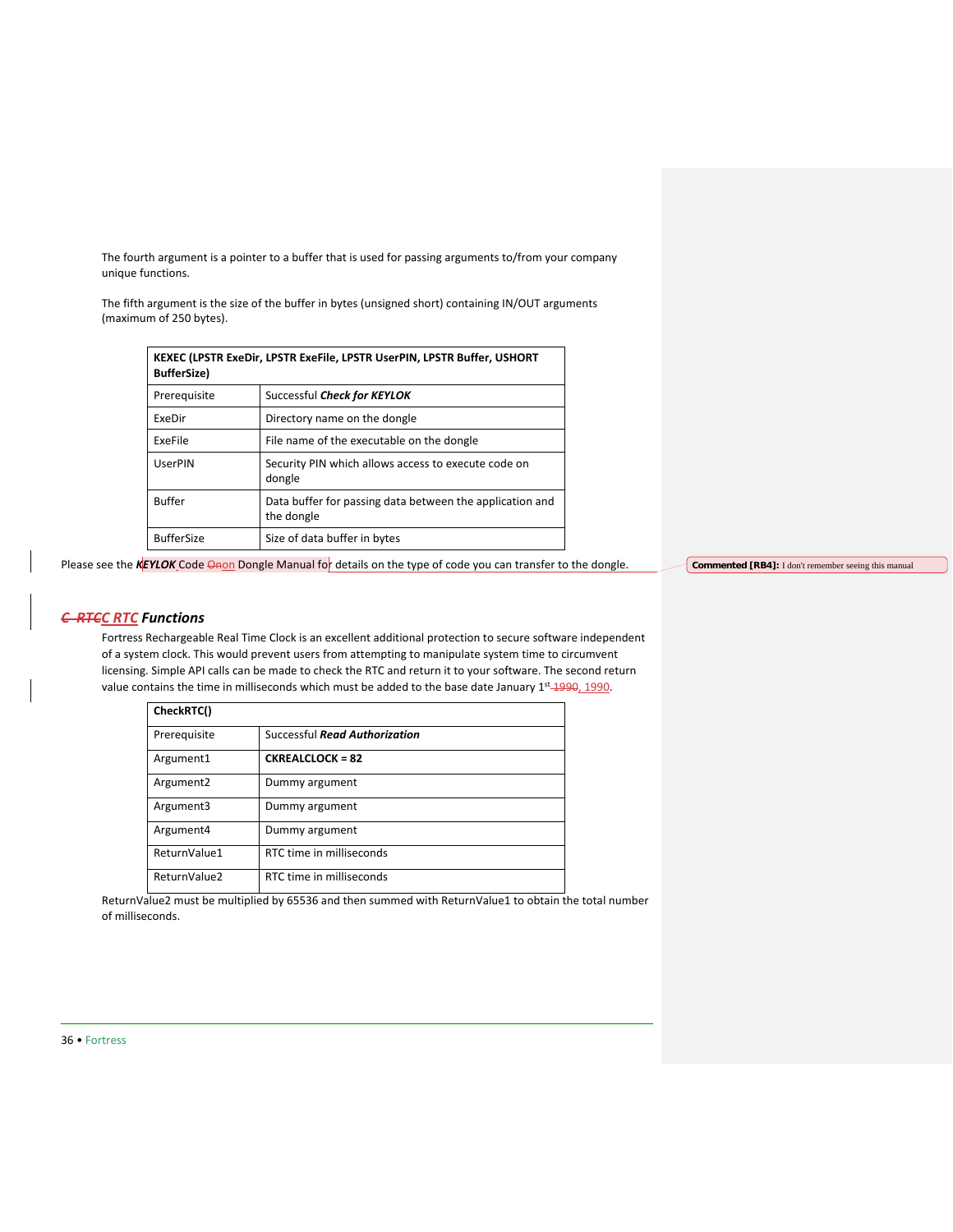## <span id="page-36-0"></span>*Anti-Debugging Utility*

The **KEYBD(OFF)** function is used to activate the anti-debugging utility **PPMON.EXE**. *PPMON.EXE* is a utility that prevents a debugger from being attached to your executing program. Although the function name implies that the keyboard is turned off, actually the anti-debugging utility PPMON is launched. This adds much greater security to your protected program. The anti-debugger runs automatically with some functions such as RemoteUpdate.

KEYBD(0) - This call launches the anti-debugging utility.

This call need only be performed one time from within the protected application. In general, this call can be placed anywhere in your application, however there are instances in which this call must be placed outside of the InitApplication() function.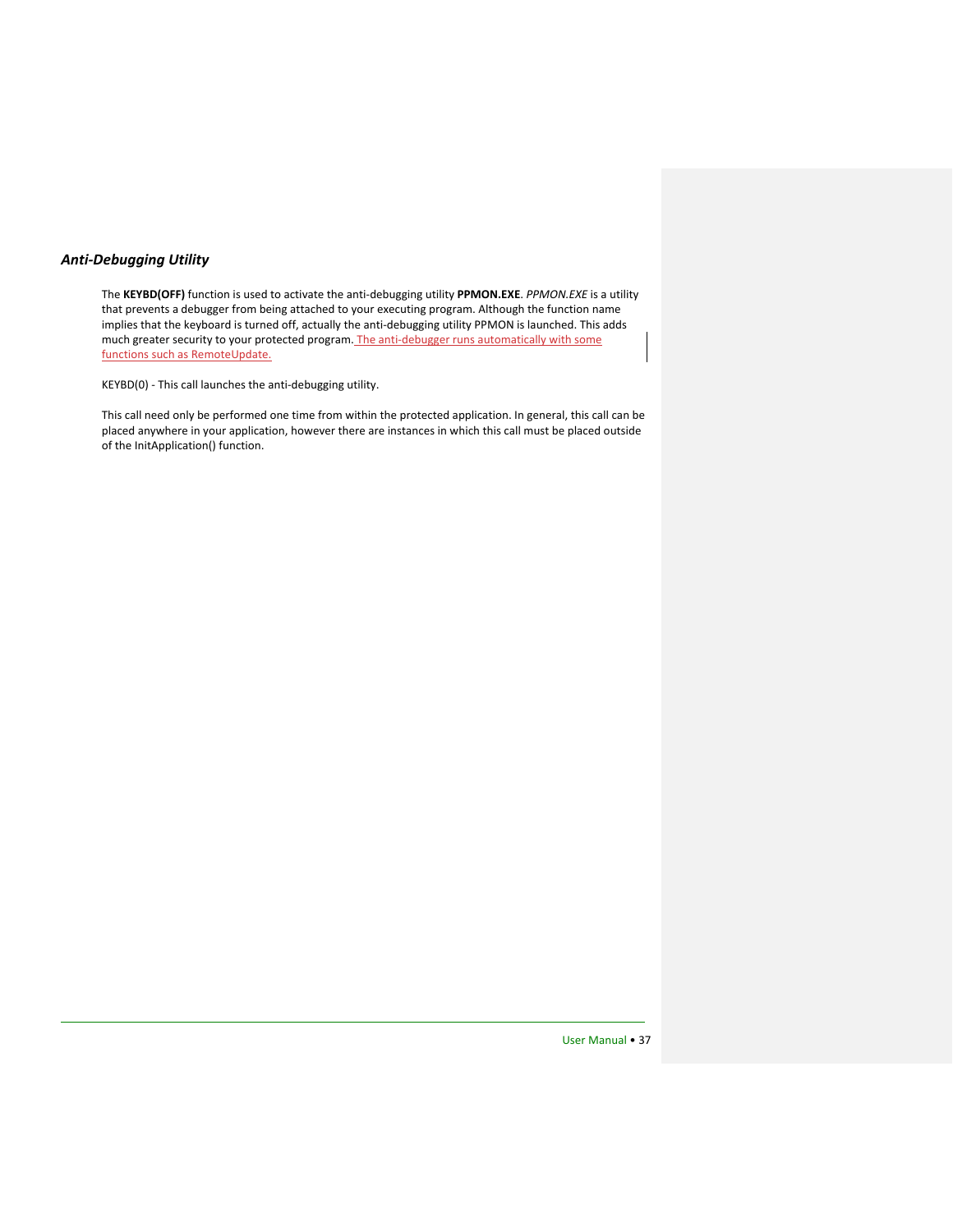#### **Dongle Access Over a Network**

#### <span id="page-37-1"></span><span id="page-37-0"></span>*Overview*

#### **General Information**

The KEYLOK security system can be used to share a single dongle among various applications running on a network. The advantage of this technique is that multiple copies of a protected application running on different computers can be controlled through use of a single security dongle.

A server application is provided that communicates with the KEYLOK dongle installed on the machine on which the server application is running (see Fig. 2). This technique should work on any network operating system running the TCP/IP protocol, which is currently the most widely supported network protocol. A protected program running on any node on the network can then access the dongle via the network, up to the established maximum simultaneous user count. (**NOTE:** See later section "Controlling Authorized User Count" for more details.)

#### <span id="page-37-2"></span>*Networking Components*

The following components are required to implement the network security system. Each of these components is installed and configured automatically as appropriate by the KEYLOK install utility.

**Server Application**: This is the program that each copy of your protected application communicates with in order to acquire remote contact with the security dongle. This program acts as the interface between your protected application and the security dongle. The name of the server application is *KLSERVER.EXE*. The server runs as a Windows service. Up to three copies of this server can be run on a network. Note that the total number of sessions that can be run simultaneously on a network equals the sum of the allowed sessions programmed into each of the server dongles running on the network.

**NOTE:** The server application (KLSERVER.EXE) can be installed and run on any machine running Windows; it does not require a server OS.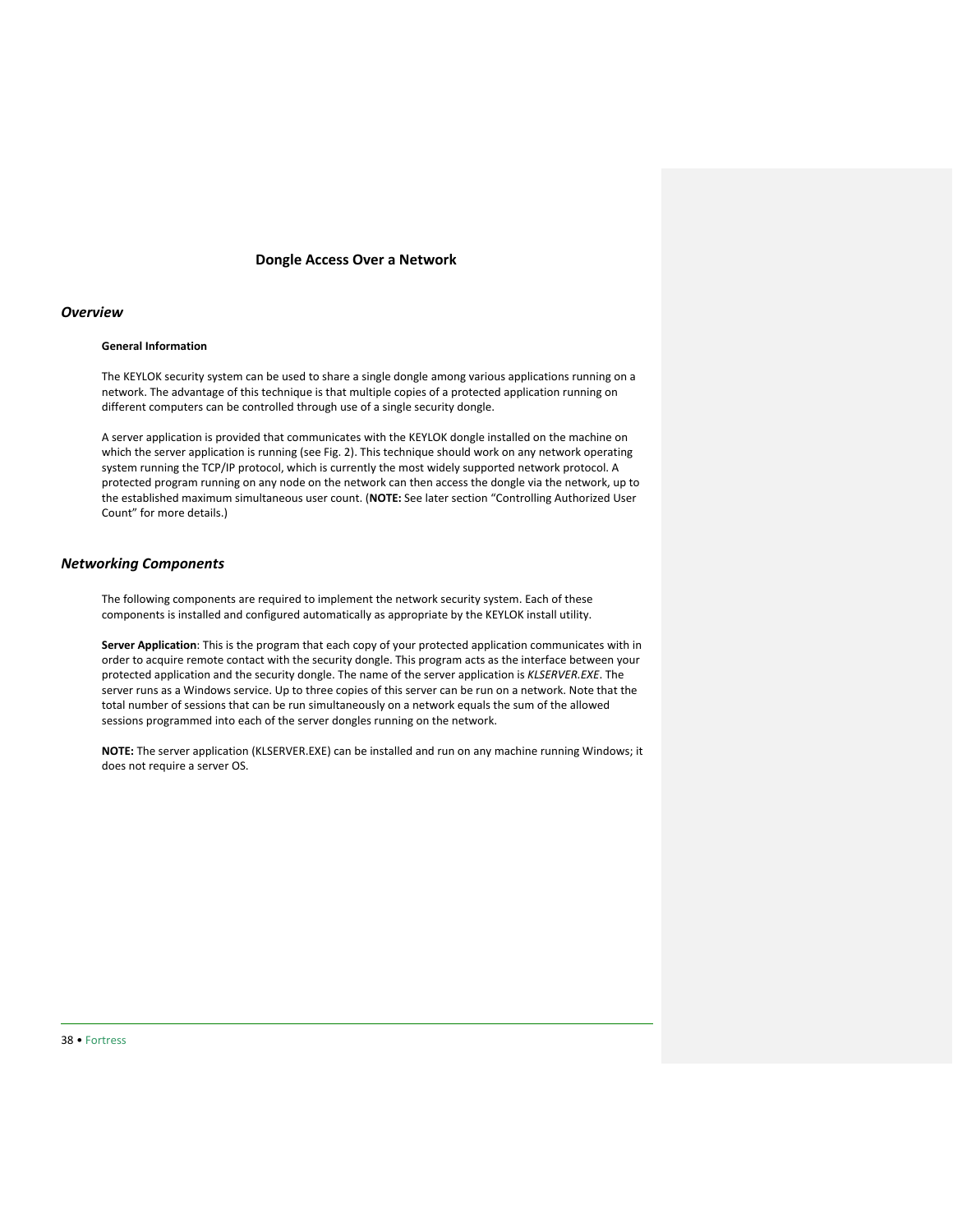

*Figure 2: Dongle Access over a TCP/IP network.*

You can optionally set a fixed timeout (in minutes) for dongle client sessions connected to a server by including a file named *KLTCPIP DAT* in the same directory as *KLSERVER EXE.* This is intended to recover sessions that have inadvertently been lost in such a way that the application and/or OS did not send a signal to the server application to close the session. Once a session 'times-out' the session is then freed for access from any other client. The file should be a standard ASCII text file containing the number of minutes that can pass with no activity from the client before a session times out. The default timeout period for a session with no dongle activity is 9 hours (540 minutes). This is intended to correspond to an individual's full work shift of 8 hours including an hour off for lunch.

User Manual • 39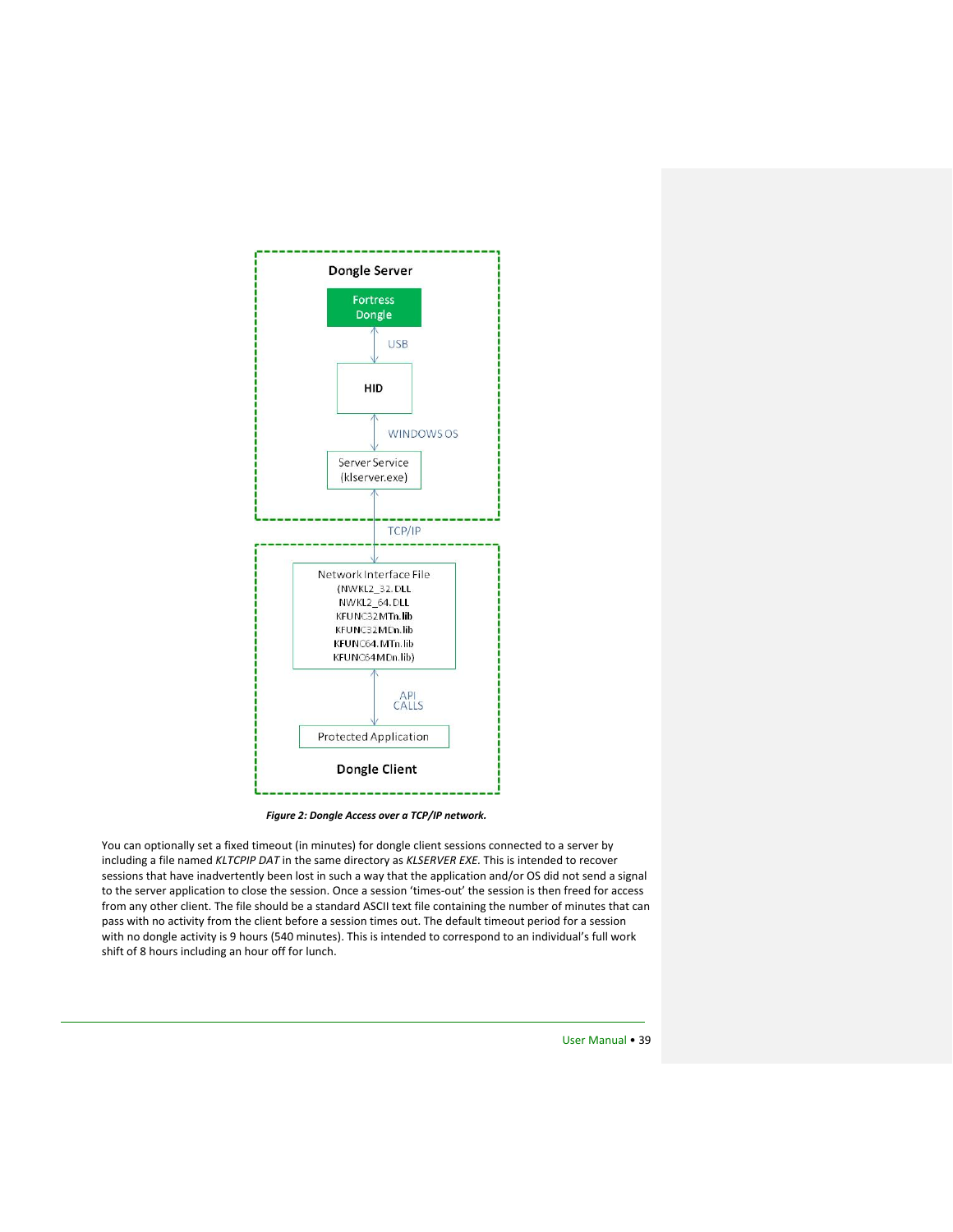You can optionally set the port for dongle client communication by including a file named *KLSVRPORT.DAT* in the same directory as *KLSERVER EXE* and your client application*.* This is intended to specify a port different from the default of 4242.

You can optionally set IP address used by *KLSERVER.EXE* by including a file named *KLSVRIP.DAT* in the same directory as *KLSERVER EXE.* This is intended to be used when the server has multiple network cards.

**KEYLOK security dongle**: The security dongle required for network operation is identical to that used for standalone operation except that for more than one simultaneous user you must use special multi-session versions of our dongles. The dongle must be physically installed on the network node that is running the server application *KLSERVER EXE.* The dongle may be optionally programmed with user limits. If more than one key designed to respond to the same set of company unique codes is installed on the same networknetwork, they must be physically installed on two separate platforms.

**Client Application**: This is the protected program that must be capable of communicating with the security dongle over the network in order to confirm the presence of a proper dongle, and to be able to read and/or write to the security dongle memory. The protected application can also be run on the same computer platform as the server application.

Clients can be forced to use a specific server by a *TCPIPSVR DAT* file in the following location:

| Architecture | 32-bit OS Location | 64-bit OS Location |
|--------------|--------------------|--------------------|
| 32-bit       | \Windows\System32  | \Windows\SysWOW64  |
| 64-bit       |                    | \Windows\System32  |

The *TCPIPSVR DAT* file is an ordinary text file that contains the network name or IP address of the server to which you want the client to connect. Note that a blank *TCPIPSVR DAT* file is created by default during a Clientclient installation; installation: if a server name or IP address is specified during the installation, it will be written into the *TCPIPSVR DAT* file.

**Network:** The computers on which the protected application and server application is running must be physically connected via a network with the TCP/IP protocol supported on each platform. We strongly recommend that the server and all clients be in the same subnet; in some cases, it may be possible to access dongles across subnets.

## <span id="page-39-0"></span>*Network Utilities*

We provide three utilities to assist in implementing and monitoring networked dongles. Note that all of these utilities are company specific (i.e. *i.e., the 'DEMO' dongle version will not work with company unique* dongles, and vice versa) Theseversa) These utilities are as follows:

**NetDemo** is a network-enabled version of our demonstration program. NetDemo illustrates nearly all of the capabilities of KEYLOK dongles, and may be used to check dongle serial numbers, check or set the contents of dongle memory (one 2-byte location at a time), check or set lease expiration dates, or, on multi-user network dongles, to check or set the maximum number of simultaneous users (up to the limit of the dongle hardware). **NOTE:** This utility should *not* be sent to end-users.

#### 40 • Fortress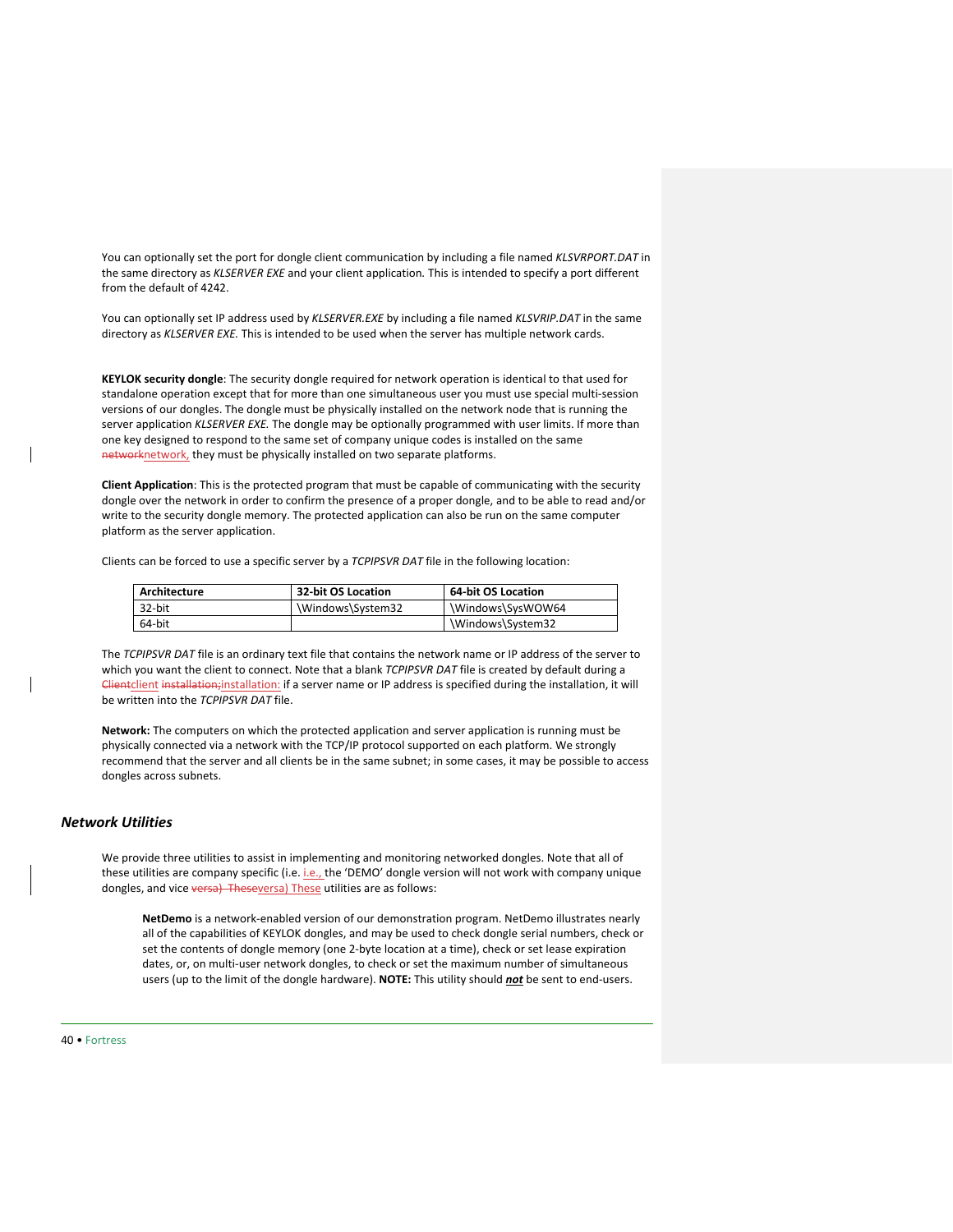**NetKeyMonitor** is a utility that can be run on the dongle server or client platform. The utility shows all active dongle servers detected on the network and reports the maximum number of allowed sessions as programmed into each corresponding security dongle, as well as the current number of active sessions on each dongle server (for your company-unique dongles)— Its only function is to check for the presence of network dongles, so you can safely send it to your end-users as a diagnostic tool.

**VerifyNetworkKey** is a utility that allows you to make sure that a client on a network can communicate with a dongle mounted on a remote server. Its only function is to check for the presence of a network dongle, so you can safely send it to your end-users as a diagnostic tool.

#### <span id="page-40-0"></span>*Network Protected Program Preparation*

The primary difference between a protected program designed to look for the dongle locally and the network version is the interface file with which the application is linked, as follows:

- If a 32-bit application is linked with *KFUNC32xx lib*, checks for the dongle will be made only on the local machine. If the application is linked with the network version of the object file, *KFUNC32xxN lib*, then checks will be made both locally and on the network. Successful linking of 32-bit applications with *KFUNC32xxN lib* also requires the WIN32 SDK supplied libraries of *NETAPI32 LIB and WSOCK32 LIB*.
- Similarly, if the application normally uses a DLL for dongle communications, then the non-network DLL must be replaced with the network version of the DLL. For 32-bit applications, replace *KL2DLL32 DLL* (for local dongle checks) with *NWKL2\_32 DLL* (for network checks).

The network interface files (NWKL2\_32 DLL or KFUNC32xxN LIB) first search the local machine for a dongle. Then, if a local dongle is not found, they search the network. The specific search order is:

- 1) Search for local USB dongle 2) Search for local parallel dongle
- 2) Search for TCP/IP network key for remote dongle over the network

Note that the non-network search is as follows:

1) Search for local USB dongle **2) Search for local parallel dongle** 

#### <span id="page-40-1"></span>*Controlling Authorized User Count*

There are two methods that can be used to control the maximum number of simultaneous users of your application on the network, as follows:

• Dongle Limited (Absolute Maximum User Count): Multi-user KEYLOK dongles are pre-programmed with an absolute maximum number of simultaneous users that can be supported. This limit is physically set in the dongle and cannot be changed. Single-user dongles are accessible over a network, butnetwork but will only support one user at a time.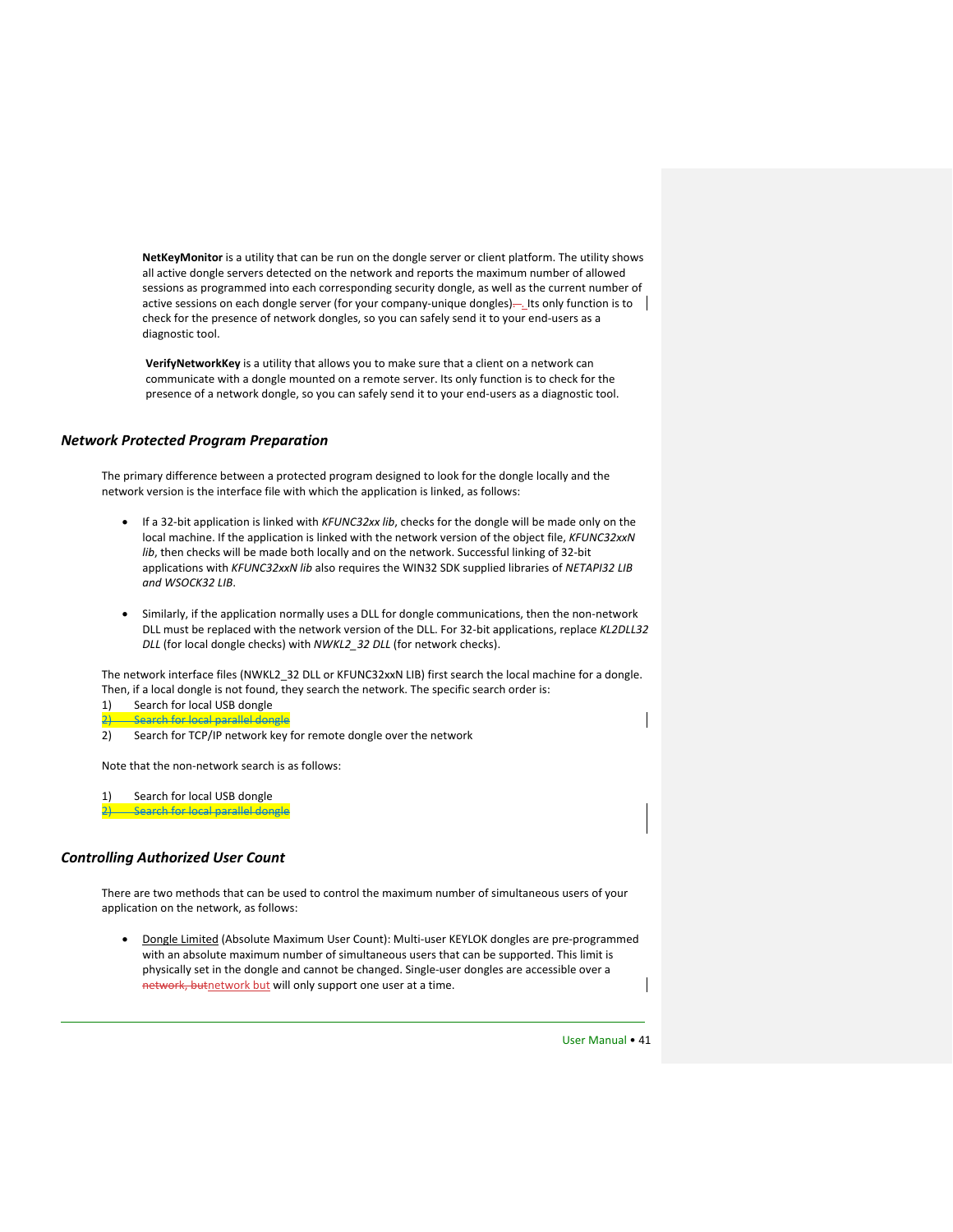• Programming Limited (Maximum Authorized Users): The KEYLOK dongle can be programmed with the maximum number of sessions you wish to authorize with the dongle (API SETMAXUSERS). This number can be set to any value from 1 up to the dongle-limited maximum number pre-programmed into the dongle. **NOTE:** Fortress dongles have a maximum allowed session limit of 127.

The maximum number of sessions of a network-enabled application that can be run simultaneously is equal to the total number of sessions programmed into all dongles accessible on the network.

When using a 32-bit application linked with the **network version** of the security system each active session that communicates with the dongle **is counted** against the user limit. When an application linked with the **standalone version** of the security system is used, then sessions of that application run on any machine including the one running the server application **will not be counted** against the session limit. There is no limit on the number of simultaneous sessions that can be run on a single machine when linking with the standalone version.

#### <span id="page-41-0"></span>*Installing the Server Application*

The server application *KLSERVER EXE* must be installed and started on the platform on which the KEYLOK security dongle is attached. This is accomplished by running the *INSTALL* program with the Server checkbox checked or from the command line with /NF option. Please review the detailed instructions for running *INSTALL EXE* in the section of this manual entitled *Distributing Your Application.* Keep in mind that the dongle-server need not be running a Server OS.

#### <span id="page-41-1"></span>*The Client Application*

Your application running on a target platform will have the necessary code to communicate with a remote dongle fully integrated into the application, provided that the application is linked with the network enabled version of the libraries that we provide.

42 • Fortress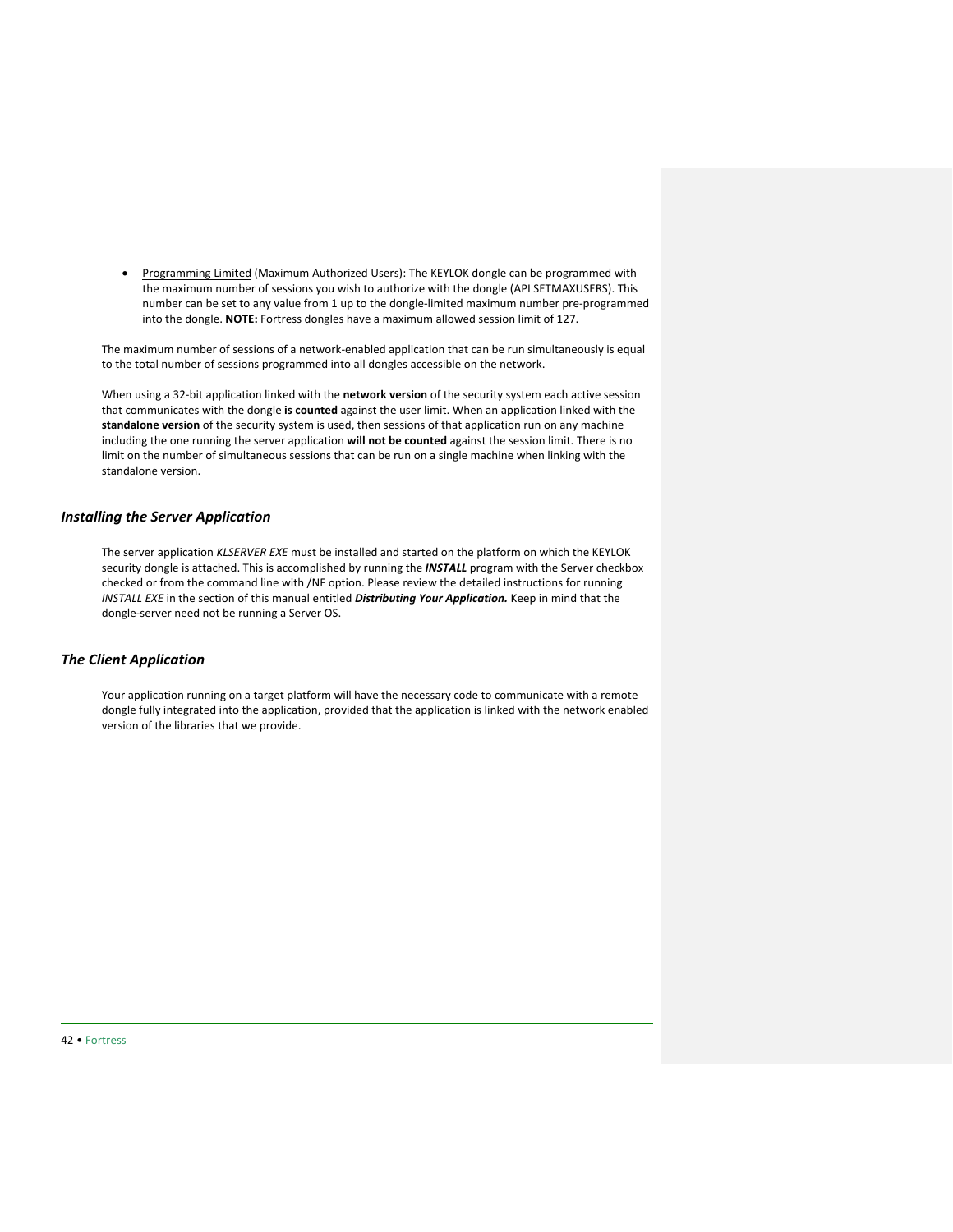#### **Remote Update**

<span id="page-42-0"></span>KEYLOK provides two sets of **Remote Update** utilities that will allow you to securely read, write, or modify any of the programmable features of KEYLOK dongles remotely.

#### <span id="page-42-1"></span>*E-Mail Remote Update*

The **E-Mail Remote Update** utility consists of two modules:

- 1) the software developer module (RemoteUpdateEmailDev exe)
- 2) the end-user module (RemoteUpdateEmailUser exe)

When a remote update is required, the developer runs the developer module (RemoteUpdateEmailDev exe) to generate an update file, AUTHORIZE DAT, and sends the end-user a copy of the end-user E-Mail Remote Update module (RemoteUpdateEmailUser exe) and a copy of the AUTHORIZE DAT file. The end-user runs the module and processes the received file against the dongle to update it.

There are various options for performing this task:

- 1) the end user can generate a REQUEST DAT file by running the RemoteUpdateEmailUserRequest exe utility and send this file to developer as an 'aid' in creating the AUTHORIZE DAT file. In this case each requested action is displayed to the developer for authorization, and the developer is also allowed to add additional update tasks.
- 2) the developer utility (RemoteUpdateEmailDev exe) can be run in GUI mode as described below,
- 3) the developer utility can be data driven by a file named 'DeveloperRemoteUpdate dat', in which case all of the desired update actions are written into a text file along with the target serial number(s) of the dongle(s) to be updated. The developer utility simply converts the input dat file into an encrypted AUTHORIZE DAT file. The utility can be run in quiet mode (i.e. *i.e., no displayed messages* [/q command | line parameter activates quiet mode]) to further automate this task with a minimal of effort on the part of the developer.

A typical e-mail remote update session is as follows:

- 1) The developer runs the developer module *RemoteUpdateEmailDev exe.* When the program opens, the developer clicks *Check for KEYLOK*, clicks OK, clicks Memory Read>Read Authorization, Memory Write>Write Authorization, and Email Remote Update>Software Developer. The developer is prompted to input the target dongle serial number(s). Up to 60 dongles can be updated from a single AUTHORIZE DAT file.
- 2) The developer module will then display a list of possible remote update tasks. The developer clicks the radio button next to the selected task, supplies any additional information needed (e g, memory address and value, new expiration date, etc.), and repeats this until all desired update operations have been selected. The developer than clicks "No More Requests," and the program responds with a message giving the serial numbers and update numbers for this update session. The update information is written to an encrypted *AUTHORIZE DAT* file.
- 3) The developer sends the end-user a copy of the end-user **E-Mail Remote Update** module *RemoteUpdateEmailUser exe* and a copy of the *AUTHORIZE DAT* file.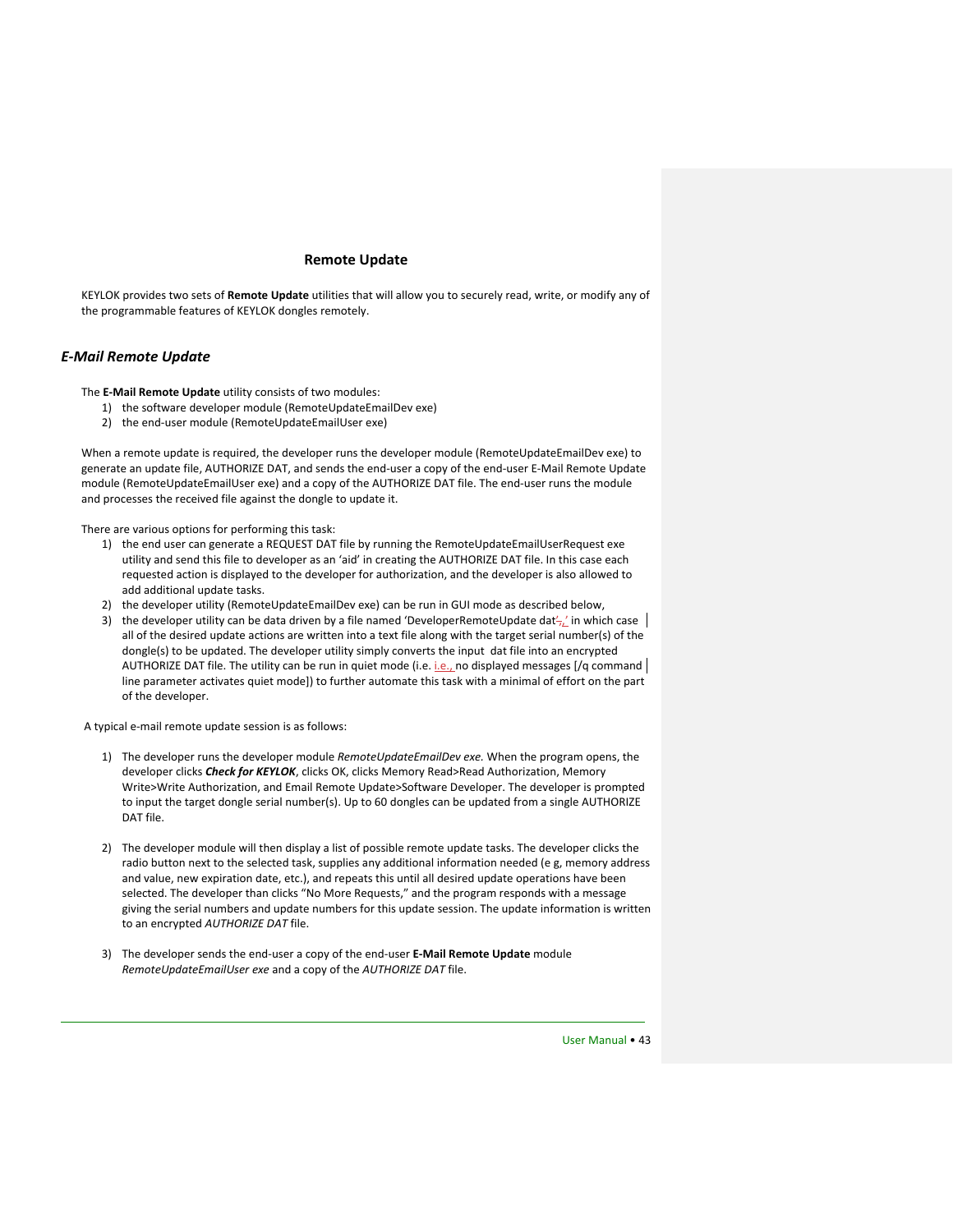4) The end-user puts the *AUTHORIZE DAT* file and the end-user module into the same directory and runs the end-user module. When the program displays its window, the end-user clicks on the "Program Security Key" button. The program responds with a message saying that the security key has been updated and alsoand displays the serial number of the dongle that has been updated.

Rather than using RemoteUpdateEmailDev exe, you can build your own end-user utility and use the API function DOREMOTEUPDATE (Value = 21) which will update the dongle with the AUTHORIZE DAT file located in the same directory as your utility. You will have to check for the dongle and get read and write authorization before processing this function.

#### *CUSTDATA DAT and AUTHORIZE DAT*

The *CUSTDATA DAT* file is used to keep track of how many update sessions have been conducted for a given dongle. For this reason, **it is critical that the CUSTDATA DAT file be backed up frequently and regularly.** A new *CUSTDATA DAT* file is created the first time that the developer module is run, andrun and updated by each run thereafter.

A new *AUTHORIZE DAT* file is generated for each update session and contains the actual encrypted update instructions used by the end-user module to update the dongle.

From a high level, the way that *CUSTDATA DAT* and *AUTHORIZE DAT* are used is as follows:

Each update to a customer will increase the "Update Number" within the *CUSTDATA DAT* file. The contents of the file are dongle serial numbers and update numbers, for example:

| Serial # | Update # |  |
|----------|----------|--|
| 1234     |          |  |
| 1235     | ŋ        |  |
| 1236     | ς        |  |
| 1237     | 1        |  |

When an *AUTHORIZE DAT* file is used to update a dongle, it first checks to see if the dongle serial number matches, and then compares the *AUTHORIZE DAT* update number with the number of the last update stored on the dongle (in encrypted form in a location not accessible to the user). This prevents the same update or older updates from being run on the same dongle twice. For example:

Before the first update:

|               |      | Serial Number Update Number |
|---------------|------|-----------------------------|
| AUTHORIZE DAT | 1234 |                             |
| Dongle        | 1234 | n                           |

This will update the dongle and store the last update number 1 on the dongle.

#### 44 • Fortress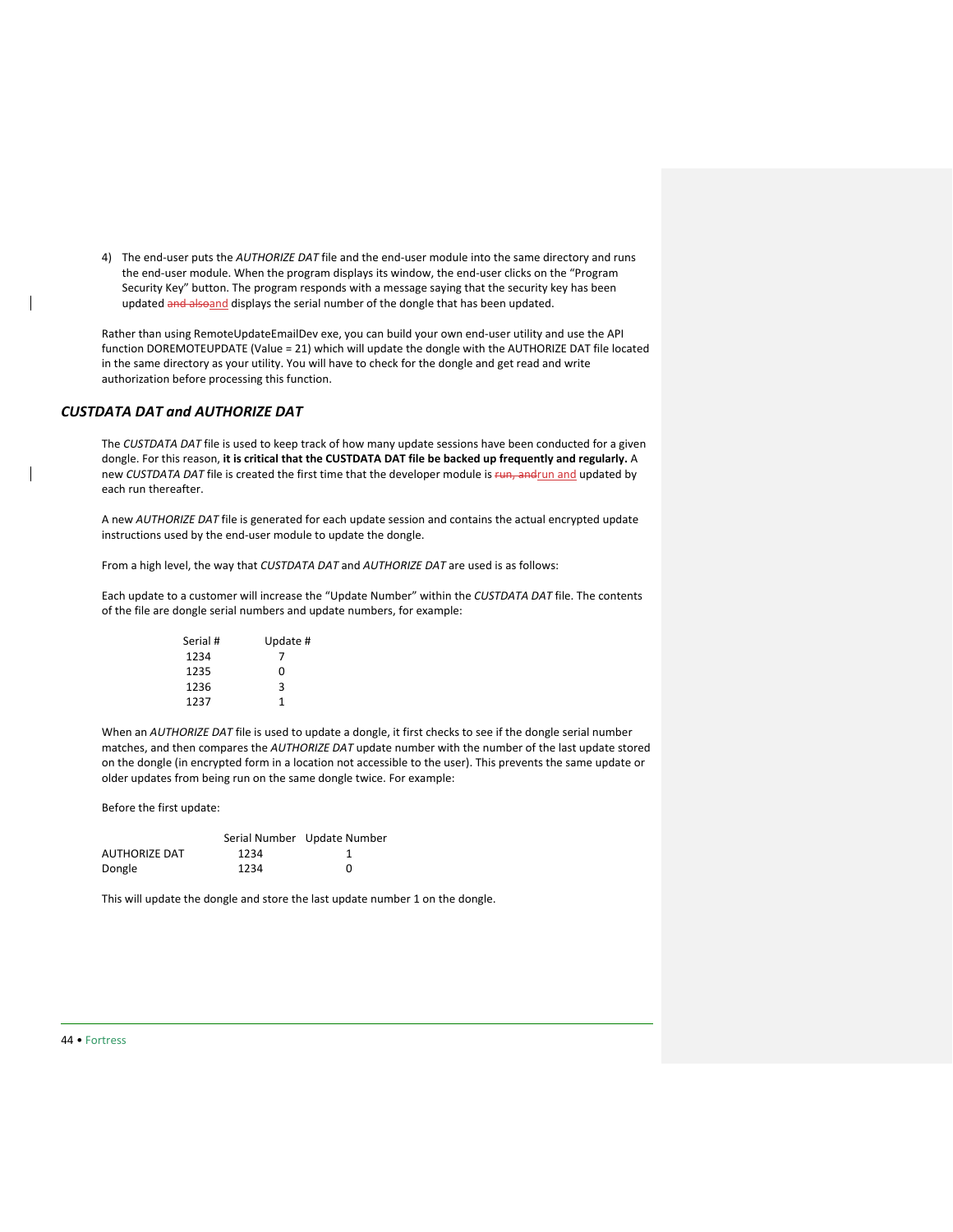After the first update, using the same *AUTHORIZE DAT*:

|               |      | Serial Number Update Number |
|---------------|------|-----------------------------|
| AUTHORIZE DAT | 1234 |                             |
| Dongle        | 1234 |                             |

This will not update the dongle because the last update number stored on the dongle is the same as the number in *AUTHORIZE DAT*.

To address situations in which the *CUSTDATA DAT* file is lost or corrupted, it is possible to re-generate/resynchronize the files. For example, if the *CUSTDATA DAT* file in the above example was lost, it would be necessary to create an *AUTHORIZE DAT* with an update number of 2 or more. This can be done by resetting the version counter (click Email Remote Update>Erase Last File Version) and repeatedly generating new *AUTHORIZE DAT* files until the required sequence number is reached. Alternatively, you can use the utility named CustDataFileMaintenance exe to create and update CUSTDATA DAT.

**NOTE:** File regeneration only applies if the *CUSTDATA DAT* is lost. This file should be backed up often regeneration sets all update numbers to zero. It is then necessary to edit the file using the CustDataFileMaintenance exe utility for each dongle that has been sent remote update AUTHORIZE dat files.

#### *Developer Remote Update DAT*

The creation of AUTHORIZE DAT can be automated by providing RemoteUpdateEmailDev exe with a text file containing the tasks to be processed on the remote dongles.

DeveloperRemoteUpdate dat must be in the following format:

Count: 2 SerialNumbers: 1234, 5667 Task: 0 Address: 1 Value: 5 Task: 1 Address: 15 Value: 3 Task: 2 Address: 9 Value: 1 Task: 9 Address: 4000 Value: 12/28/2022 Count = the number of serials numbers to be processed. The maximum number in one

DeveloperRemoteUpdate dat is 60 SerialNumbers = the serial numbers to be updated, separated by a comma and a space Task = Task ID (see table below) Address = memory address to be updated (see table below) Value = value to be used for the task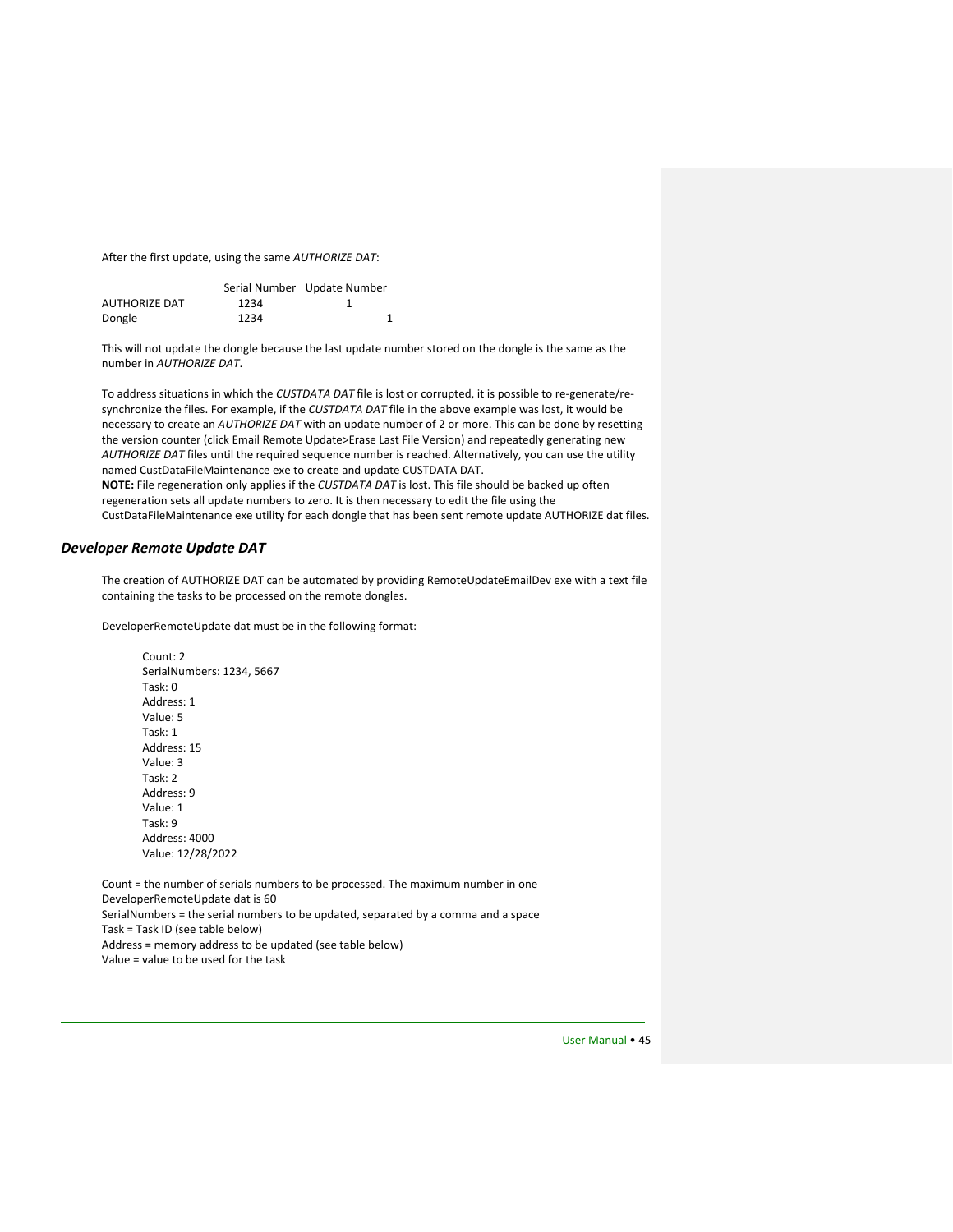| <b>Task</b>                       | <b>Task ID</b> | <b>Address</b>      | Value                  |
|-----------------------------------|----------------|---------------------|------------------------|
| Add to memory contents            | 0              | Actual address      | Positive integer       |
| Extend expiration date "n" months |                | Any value (ignored) | Number of months       |
| Bitwise "OR" of memory contents   |                | Actual address      | Any value              |
| Replace memory contents           | 3              | Actual address      | Any value              |
| Set maximum number of sessions    | 5              | Any value (ignored) | 1-127 see page 41      |
| Set expiration date               | 9              | Any value (ignored) | MM/DD/YYYY or 0 to     |
|                                   |                |                     | remove expiration date |

The maximum number of tasks which can be included in DeveloperRemoteUpdate dat is 60.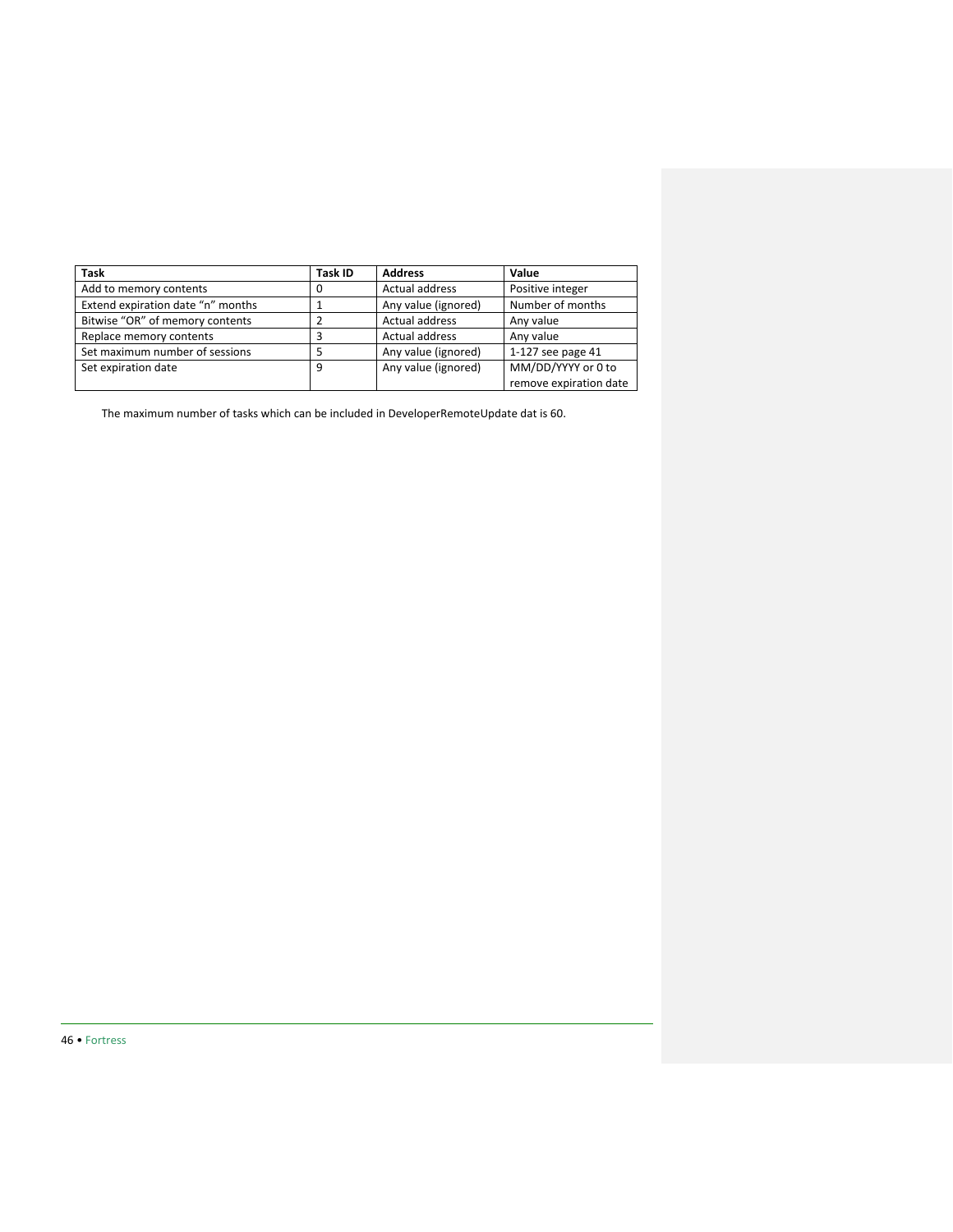#### **Distributing Your Application**

#### <span id="page-46-1"></span><span id="page-46-0"></span>*Using the KEYLOK Install Utility*

The easiest and recommended method to install the required KEYLOK interface files onto your end-users' computers is to use the KEYLOK Install Utility, *Install.exe*. This utility may be run from its own Graphical User Interface (GUI) or invoked, using command-line switches to select installation parameters, from your existing installation program such as InstallShield or WISE.

The installer determines which operating system is running, and then copies the appropriate individual driver and/or KEYLOK files to the proper directories.

**NOTE:** Modification of the NT/2000/XP/Vista/7/8/9/10/11 system registry requires that a user with Administrator permissions runs the utility.

 $\overline{\phantom{a}}$ 

Install Utility Command Line Arguments

| <b>Install.exe Utility</b> |                                                                                                                                                                                                                          |  |
|----------------------------|--------------------------------------------------------------------------------------------------------------------------------------------------------------------------------------------------------------------------|--|
| Delimiters                 | Valid command line delimiters are '/' or '\' or '-'                                                                                                                                                                      |  |
|                            | A space is required before each delimiter and options<br>cannot be combined (i.e., '/QN' is illegal, but '/Q /N' is<br>legal).                                                                                           |  |
| /F                         | Install KEYLOK3 files only                                                                                                                                                                                               |  |
| /NF                        | Install KEYLOK3 TCP/IP server networking files to allow<br>remote access to a KEYLOK3 dongle via a TCP/IP network.                                                                                                       |  |
| /Q                         | Quiet mode install – displays only fatal errors                                                                                                                                                                          |  |
| /S: <ip address=""></ip>   | Valid only for a network client install. Forces the client to<br>attempt to connect to the dongle server at <ip address="">.<br/>You may also specify the network name of the server<br/>instead of its IP address.</ip> |  |
| /U                         | Uninstall                                                                                                                                                                                                                |  |
|                            | Removes all previously installed files                                                                                                                                                                                   |  |

#### <span id="page-46-2"></span>*Manual Installation*

In some cases, it may necessary or desirable to install the files manually rather than using our installer. The following tables indicate what needs to be done to install the interface files manually on a Windows system. For other configurations, please contact Technical Support.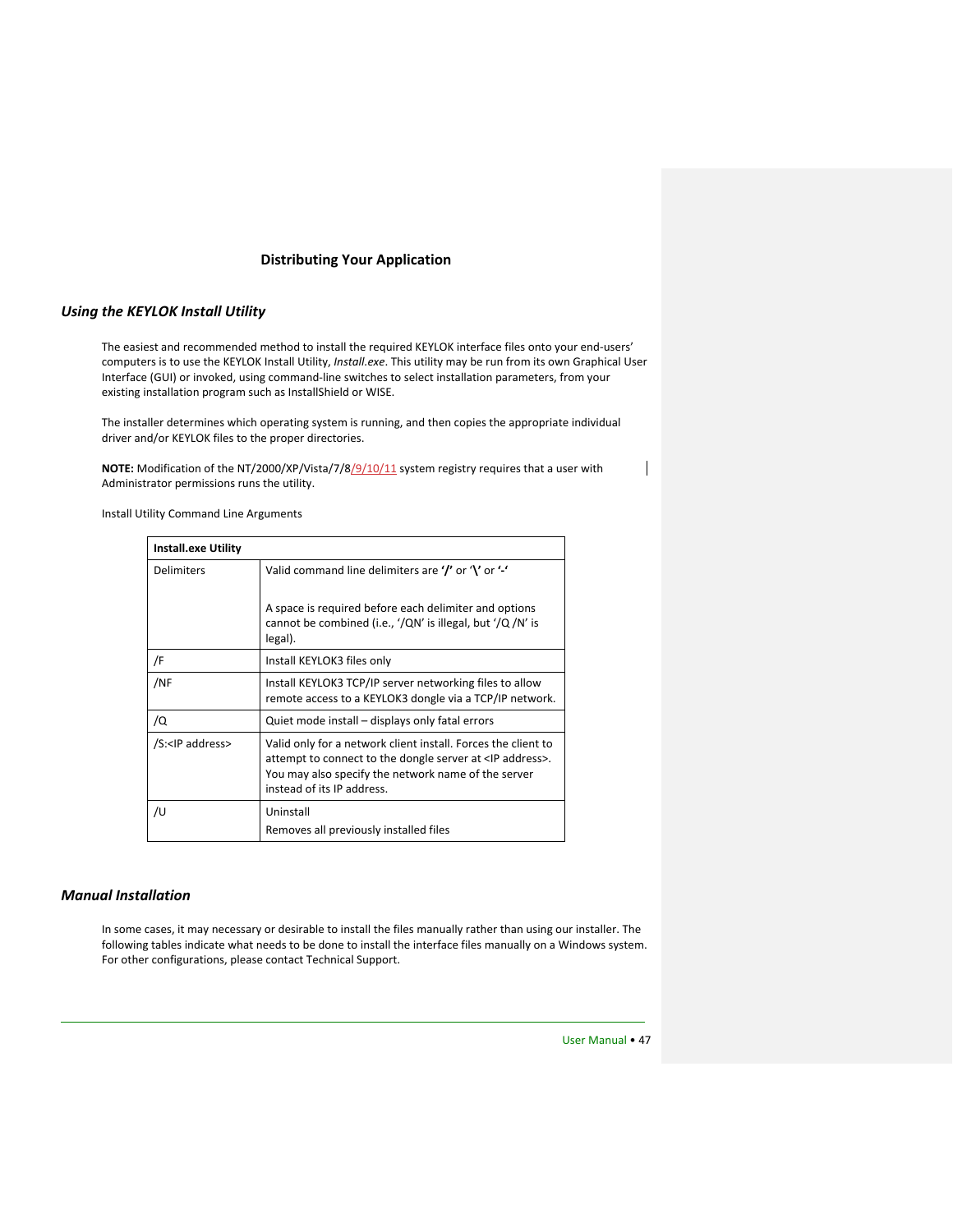#### <span id="page-47-0"></span>**All Installations**

The following files must always be installed, regardless of dongle type or network use.

| Architecture | <b>File Name</b>       | <b>Description</b> | 32-bit OS Location | <b>64-bit OS Location</b> |
|--------------|------------------------|--------------------|--------------------|---------------------------|
| 32-bit       | KL2DLL32.DLL           | 32-bit KEYLOK DLL  | \Windows\System32  | \Windows\SysWOW64         |
| 32-bit       | PPMON.EXE <sup>*</sup> | Anti-debugger      | \Windows\System32  | \Windows\SysWOW64         |
| 64-bit       | KL2DLL64.DLL           | 64-bit KEYLOK DLL  |                    | \Windows\System32         |
| 64-bit       | PPMON64.EXE*           | Anti-debugger      |                    | \Windows\System32         |

## <span id="page-47-1"></span>**Network Server**

| Architecture | <b>File Name</b> | <b>Description</b> | 32-bit OS Location | <b>64-bit OS Location</b> |
|--------------|------------------|--------------------|--------------------|---------------------------|
| All          | KLSERVER.EXE     | Network server     | \Windows\System32  | \Windows\SysWOW64         |
|              |                  | service            |                    |                           |
| 32-bit       | NWKL2 32.DLL     | 32-bit KEYLOK DLL  | \Windows\System32  | \Windows\SysWOW64         |
| 64-bit       | NWKL2 64.DLL     | 64-bit KEYLOK DLL  |                    | \Windows\SysWOW64         |

The registry entry for the network server service is created by a Win32 call to *CreateService()*. This sets the *klserver.exe* service to start up automatically when the machine is started. The DLL files are only required on the network server if the client application is going to also be running on the network server machine.

#### <span id="page-47-2"></span>**Network Client**

The following file must be installed where indicated in order for the protected application (if using DLL instead of linkable object) to be able to communicate with a dongle server.

| Architecture | <b>File Name</b> | <b>Description</b> | 32-bit OS Location | <b>64-bit OS Location</b> |
|--------------|------------------|--------------------|--------------------|---------------------------|
| 32-bit       | NWKL2 32.DLL     | 32-bit KEYLOK DLL  | \Windows\System32  | \Windows\SysWOW64         |
| 32-bit       | PPMON.EXE*       | Anti-debugger      | \Windows\System32  | \Windows\SysWOW64         |
| 64-bit       | KL2DLL64.DLL     | 64-bit KEYLOK DLL  |                    | \Windows\System32         |
| 64-bit       | PPMON64.EXE*     | Anti-debugger      |                    | \Windows\System32         |

<span id="page-47-3"></span>48 • Fortress

<sup>\*</sup> Only required if the developer has chosen to implement calls to the anti-debugging utility **(strongly recommended).**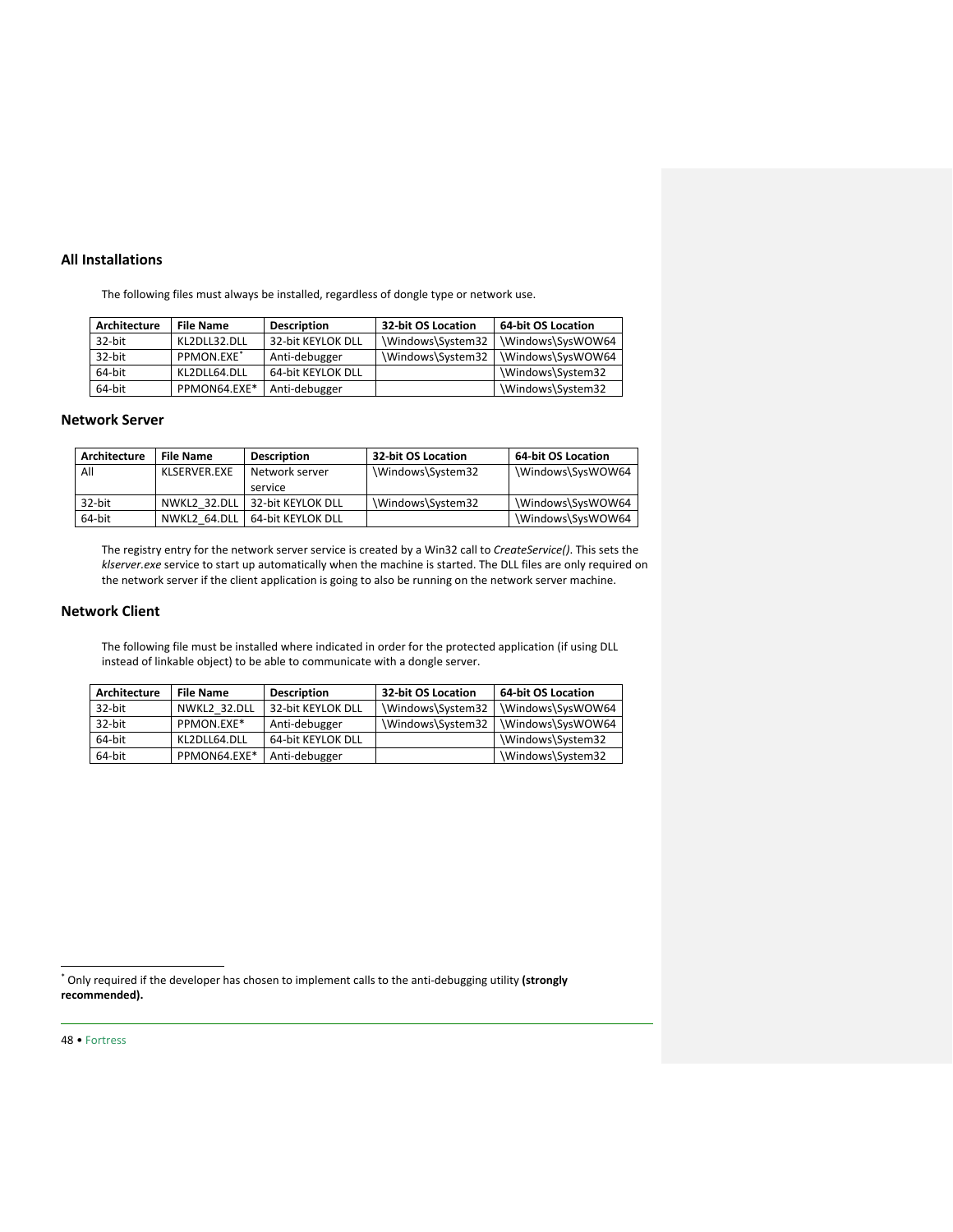#### **KEYLOK Utility Programs**

<span id="page-48-0"></span>KEYLOK supplies a number of utilities that you can use to program dongles, diagnose common driver, or network problems, and explore the capabilities of KEYLOK dongles. All of these utilities except *INSTALL.EXE* are company specific (i.e., the 'DEMO' dongle version will not work with company unique dongles, and vice versa). The utilities are:

#### <span id="page-48-1"></span>*WinDemo*

*WinDemo.exe* is a pre-compiled version of our standard sample demonstration program. The source code for *WinDemo.exe* may be found in the ..\Samples\Windows\VisualStudio32 directory in our sample code. **WinDemo** illustrates nearly all of the capabilities of KEYLOK dongles, and may be used to check dongle serial numbers, check or set the contents of dongle memory (one 2-byte location at a time), check or set lease expiration dates, or, on multi-user network dongles, to check or set the maximum number of simultaneous users (up to the limit of the dongle hardware).

## <span id="page-48-2"></span>*VerifyKey*

*VerifyKey.exe* is a utility that allows you to make sure that the device drivers and interface files have been installed correctly so that your application will be able to communicate with a dongle. Its only function is to check for the presence of the dongle, so you can safely send it to your end-users as a diagnostic tool to make sure that the device drivers are working correctly.

#### <span id="page-48-3"></span>*KLTool*

*KLTool.exe* is a very versatile general purposegeneral-purpose programming and demonstration tool. In addition to all of the capabilities of **WinDemo**, it also allows reading and writing text strings to and from dongle memory, resetting of lease expiration dates (to no date set, so that the dongle never expires), programming of multiple keys using stored profiles.

#### <span id="page-48-4"></span>*NetDemo*

*NetDemo.exe* is the network-enabled equivalent of **WinDemo**. It has the same functionality as **WinDemo**, except that it is designed to work with a dongle mounted on a remote dongle server that is accessed via a network.

#### <span id="page-48-5"></span>*VerifyNetworkKey*

*VerifyNetworkKey.exe*, the network-enabled equivalent of **VerifyKey**, is a utility that allows you to make sure that a client on a network can communicate with a dongle mounted on a remote server. Its only function is to check for the presence of a network dongle, so you can safely send it to your end-users as a diagnostic tool.

User Manual • 49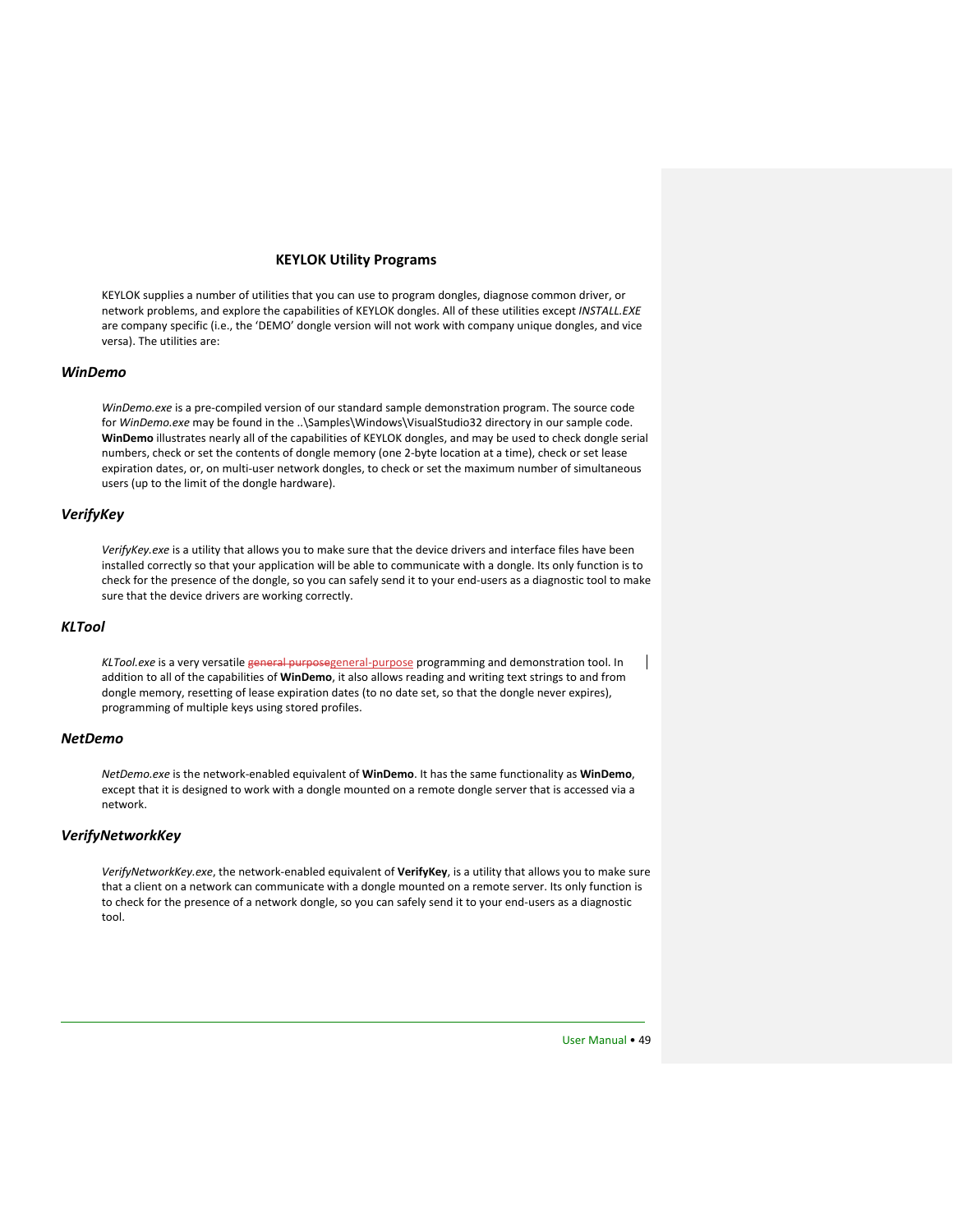#### <span id="page-49-0"></span>*NetKeyMonitor*

**NetKeyMonitor** is a utility that can be run on the dongle server or client platform. The utility shows all active servers detected on the network and reports the maximum number of allowed sessions as programmed into the security dongle, as well as the current number of active sessions (for your company-unique dongles).

#### <span id="page-49-1"></span>*Install*

**INSTALL.EXE** is the utility that installs the KEYLOK interface files and makes all necessary registry entries as appropriate for the type of installation selected. The utility will automatically detect the version of Windows on which it is running and install the appropriate versions of the interface files, anti-debugger and, if selected, networking files. **INSTALL.EXE** can be run either from its own GUI or from a command line. If run from a command line, it is possible to suppress all messages except fatal error messages.

#### <span id="page-49-2"></span>*CustDataFileMaintenance*

**CUSTDATAFILEMAINTENANCE.EXE** is the utility that the developer uses to synchronize an authorize.dat file with custdata.dat. It is used to correct custdata.dat if it has gone out of sync with information stored in a target dongle. Lack of synchronization could be caused by 1) lost custdata.dat file, 20 (2) experimentation with the remote update utilities by developers, 3) failure to apply previous remote update files by end-users, etc. Authorize.dat files that have an embedded remote update sequence number more than '3' greater than the last update to the dongle will not be processed, nor will they be processed if the authorize.dat file contains a sequence number less than or equal to that stored in the target dongle.

#### <span id="page-49-3"></span>*RemoteUpdateEmailDev*

**REMOTEUPDATEEMAILDEV.EXE** is the utility that the developer uses to create authorize.dat files which are used to update the dongles remotely.

#### <span id="page-49-4"></span>*RemoteUpdateEmailUser*

**REMOTEUPDATEEMAILUSER.EXE** is the utility that processes the authorize.dat on the client machine to update the dongle remotely.

#### <span id="page-49-5"></span>*RemoteUpdateEmailUserRequest*

**REMOTEUPDATEEMAILUSERREQUEST.EXE** is the utility the end user runs to create a request.dat which is emailed to the developer and processed by RemoteUpdateEmailDev. Use of this utility is purely optional, and any actions converted to authorize.dat file contents require confirmation by the developer.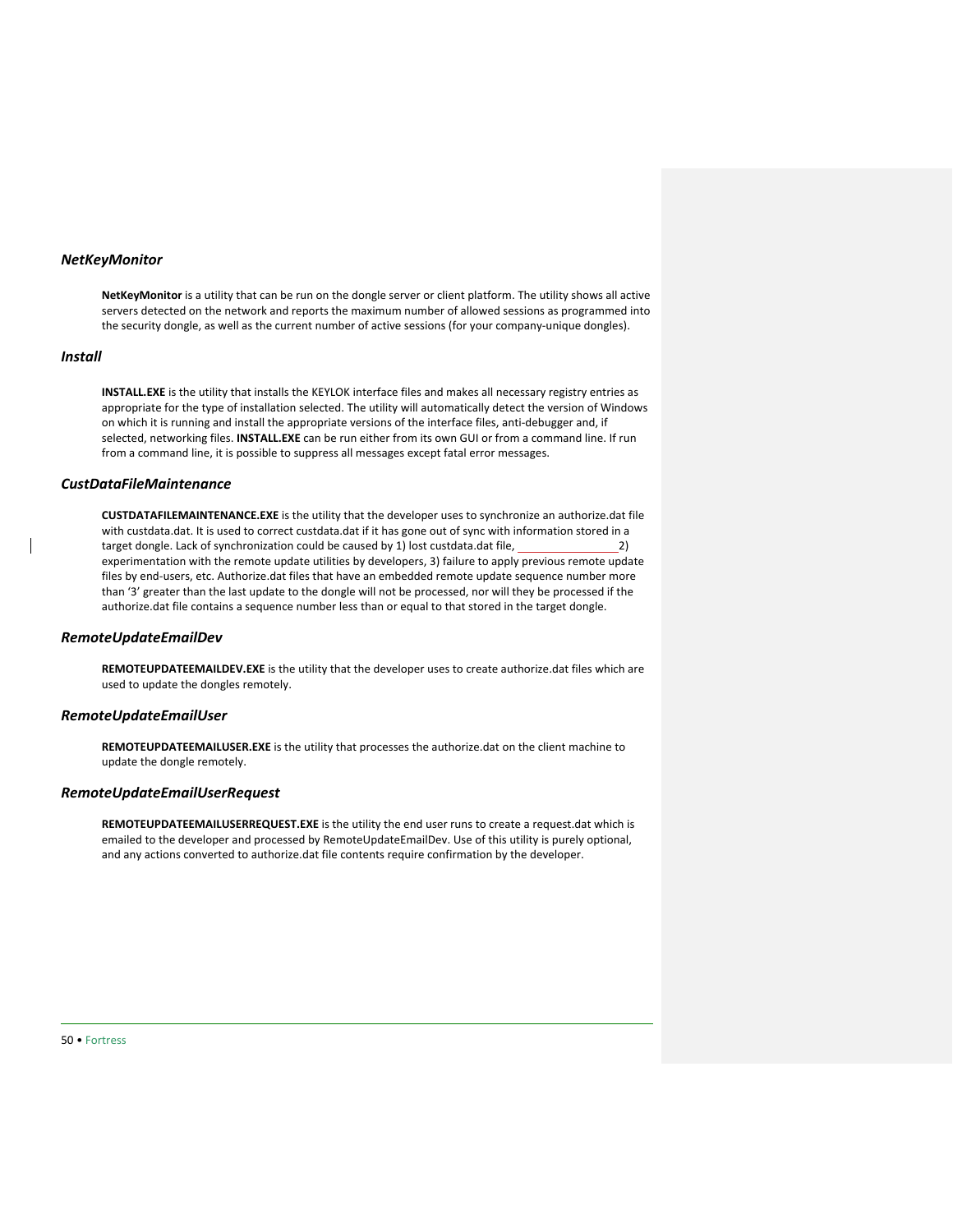#### **Using KEYLOK Under Open SourceOpen-Source OS's[1](#page-50-1)**

<span id="page-50-0"></span>We do not currently have a native LINUX install utility. To install on a Linux machine, go to the \SampleCode\Linux directory in the SDK on the CD-and copy the USB directory to some a convenient directory on your Linux machine.

To implement KEYLOK protection in your Linux code, simply copy the appropriate sections of our Linux sample code into your application and link with our Linux object module, *KFUNC32 O.* We can also supply a shared object (-SO) version of our Linux object on request.

**NOTE:** that our Linux object also supports Java under Linux, using standard Java Native Interface (JNI) calls to *KFUNC* to access the dongle.

USB support is provided using the libusb **library**, and library and assumes use of the usbdevfs file system.

The KEYLOK module *KFUNC32 O* is configured as a user-level driver, i.e., it accesses I/O ports directly rather than through a kernel driver. This has been done for simplicity, reliability, and speed. The user->kernel interface was deemed an all too easy hacking vulnerability. The downside of this is the application must run as root, or setuid root, in order to have permission to speak directly to I/O ports.

If you need to run as a non-root user, you can:

• Add a line to /etc/fstab right after the /proc entry:

#### **none /proc/bus/usb usbfs devmode=0666 0 0**

then, as root, issue the command

#### **umount /proc/bus/usb; mount -a**

This is wide open  $\frac{3}{4}$  accessaccess, but permissions can be tuned with the busmode, listmode, devgid etc  $\Box$ parameters. **NOTE:** you should specify 'usbfs' rather than 'usbdevfs'

- Use 'sudo' to grant the user permission to run the application with root privilege, without knowledge of the root password.
- Run the checker as a separate process or thread or fork the dongle checking process and communicate via shared memory (with the main process dropping root privileges), or check one first, then give up root privileges.

<span id="page-50-1"></span><sup>&</sup>lt;sup>1</sup> E. G., OS A, LINUX, FreeBSD, QNX, etc.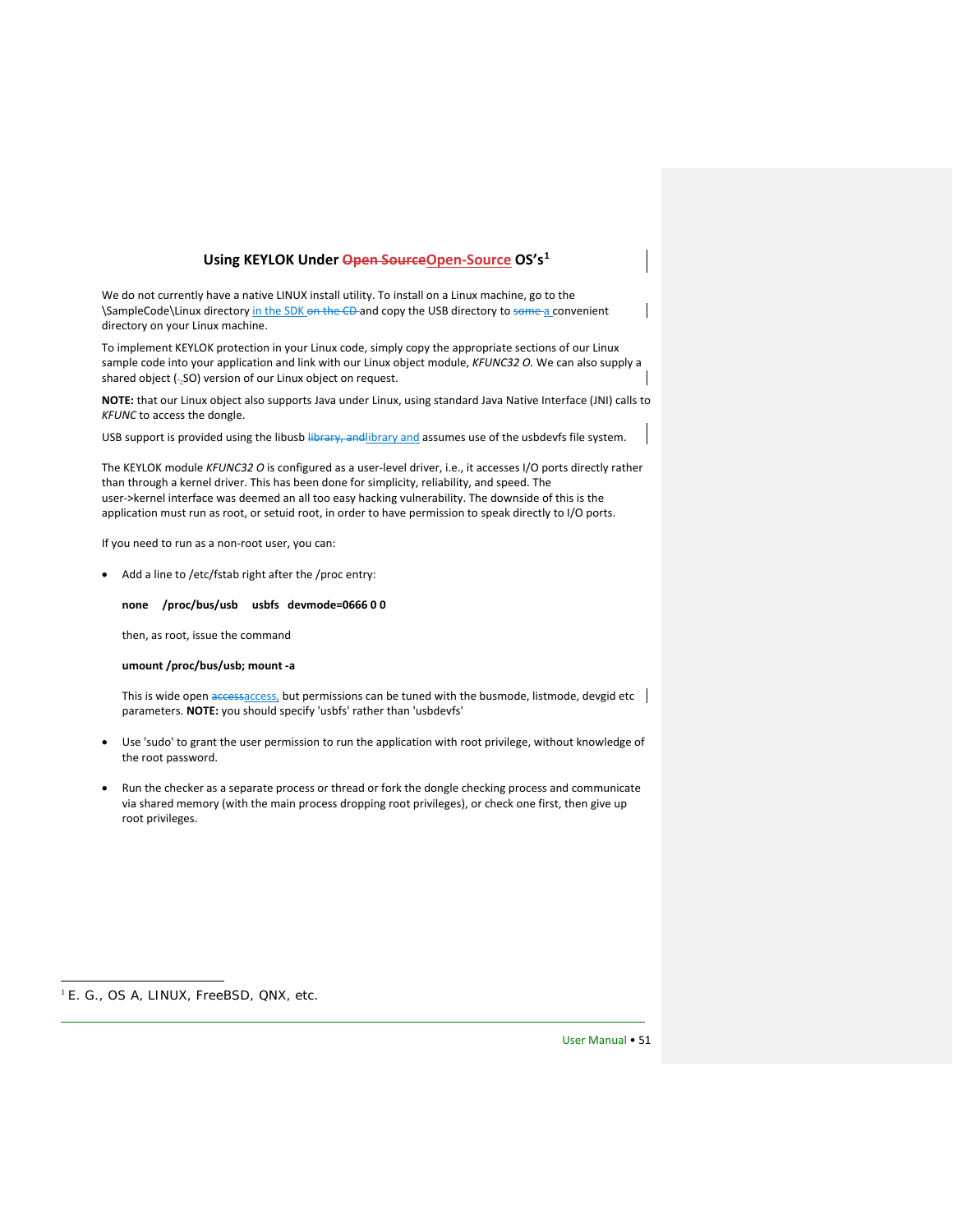## <span id="page-51-0"></span>*QNX*

 $\mathsf{I}$ 

If you are using the QNX operating system, our standard Linux sample code should run, with the following addition:

## **unsigned long userDelay = x;**

where x is some number Thisnumber. This will add a required delay to allow communication with the dongle.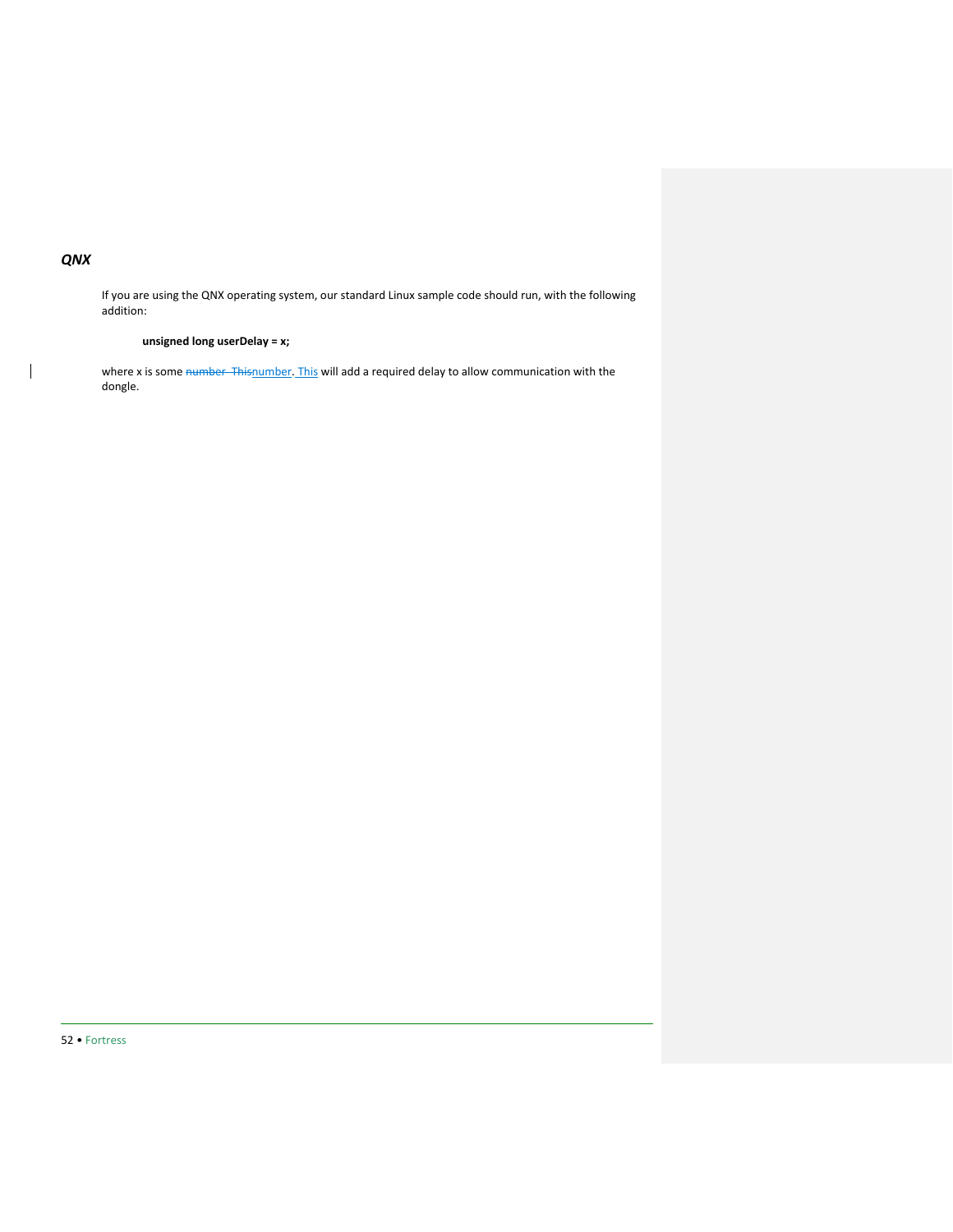## **Appendices**

## <span id="page-52-1"></span><span id="page-52-0"></span>*A. File Descriptions*

 $\overline{1}$ 

Certain files are necessary in order for a protected application to access KEYLOK dongles. These files are automatically installed in the correct directories as appropriate for the type of installation by the KEYLOK installation utility. The files are described in the following table.

| <b>LIB files and DLLs</b>        |                                                                                                                                                                                                                                                                                                                                           |  |
|----------------------------------|-------------------------------------------------------------------------------------------------------------------------------------------------------------------------------------------------------------------------------------------------------------------------------------------------------------------------------------------|--|
| KFUNC32MT.LIB<br>KFUNC32MD.LIB   | Library file to be linked into 32-bit applications to provide the communications<br>interface to local (non-network) dongles.                                                                                                                                                                                                             |  |
|                                  | Linked with application                                                                                                                                                                                                                                                                                                                   |  |
| KFUNC32MTN.LIB<br>KFUNC32MDN.LIB | Library file to be linked into 32-bit applications to provide the communications<br>interface to a remote dongle via a network. Also provides support for locally<br>mounted dongles. Successful linking of 32-bit applications with<br>KFUNC32MTN.LIB or KFUNC32MDN.LIB also requires the WIN32 SDK supplied<br>library of NETAPI32.LIB. |  |
|                                  | Linked with application                                                                                                                                                                                                                                                                                                                   |  |
| KFUNC64MT.LIB<br>KFUNC64MD.LIB   | Library file to be linked into 64-bit applications to provide the communications<br>interface to local (non-network) dongles.                                                                                                                                                                                                             |  |
|                                  | Linked with application                                                                                                                                                                                                                                                                                                                   |  |
| KFUNC64MTN.LIB<br>KFUNC64MDN.LIB | Library file to be linked into 64-bit applications to provide the communications<br>interface to a remote dongle via a network. Also provides support for locally<br>mounted dongles. Successful linking of 64-bit applications with<br>KFUNC64MDN.LIB or KFUNC64MTN.LIB also requires the WIN64 SDK supplied<br>library of NETAPI64.LIB. |  |
|                                  | Linked with application                                                                                                                                                                                                                                                                                                                   |  |
| KL2DLL32.DLL                     | 32-bit DLL interface for locally mounted dongles.                                                                                                                                                                                                                                                                                         |  |
|                                  | \Windows\System32 for 32-bit OS                                                                                                                                                                                                                                                                                                           |  |
|                                  | \Windows\SysWOW64 for 64-bit OS                                                                                                                                                                                                                                                                                                           |  |
| NWKL2 32.DLL                     | 32-bit DLL interface for local or remote (network) dongles.                                                                                                                                                                                                                                                                               |  |
|                                  | \Windows\System32 for 32-bit OS                                                                                                                                                                                                                                                                                                           |  |
|                                  | \Windows\SysWOW64 for 64-bit OS                                                                                                                                                                                                                                                                                                           |  |
| KL2DLL64.DLL                     | 64-bit DLL interface for locally mounted dongles.                                                                                                                                                                                                                                                                                         |  |
|                                  | \Windows\System32 for 64-bit OS                                                                                                                                                                                                                                                                                                           |  |

User Manual • 53

 $\overline{\mathbf{1}}$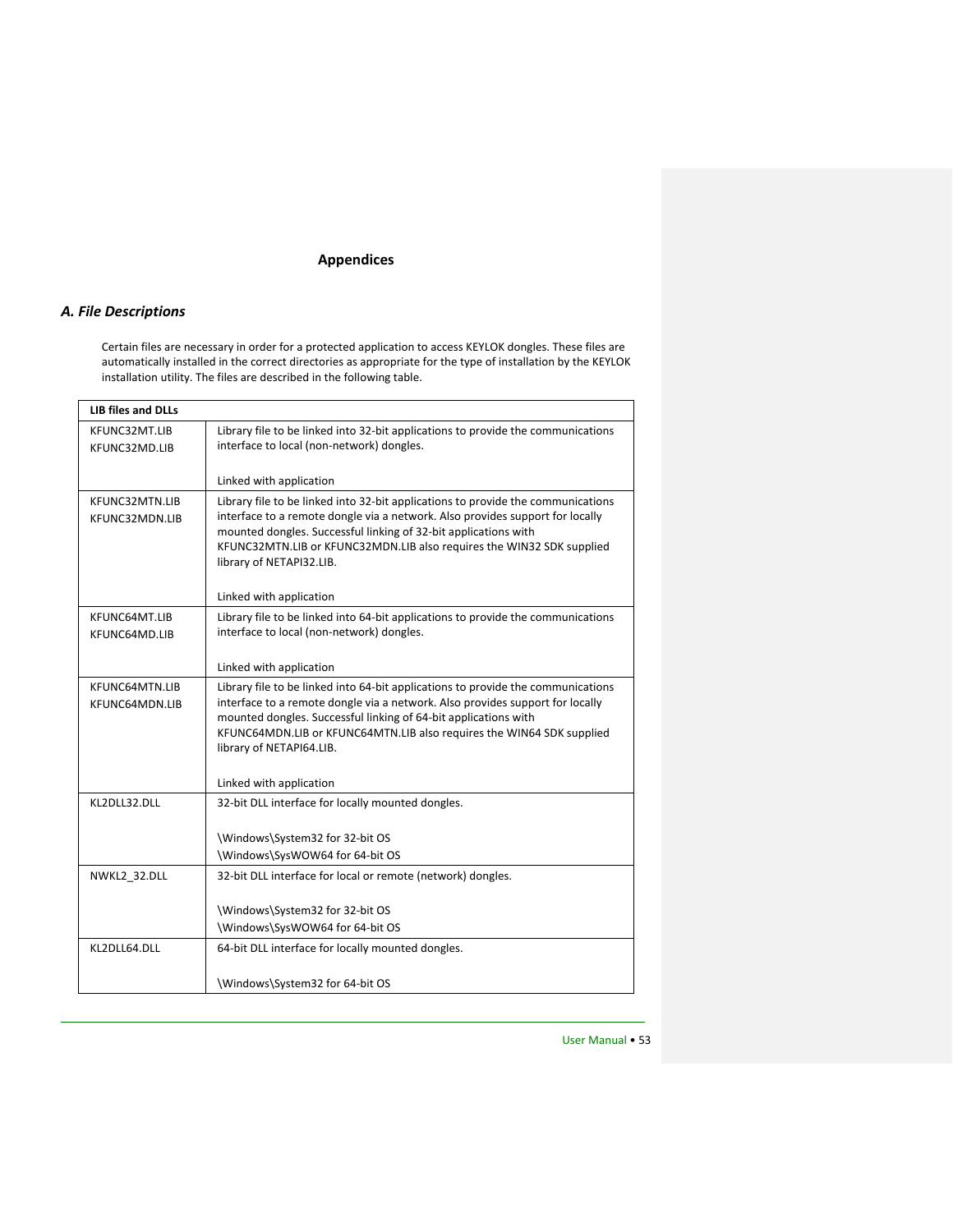| NWKL2 64.DLL | 64-bit DLL interface for local or remote (network) dongles. |
|--------------|-------------------------------------------------------------|
|              | \Windows\System32 for 64-bit OS                             |
|              |                                                             |

| <b>Networking</b> |                                                                                                                                                                       |  |
|-------------------|-----------------------------------------------------------------------------------------------------------------------------------------------------------------------|--|
| KI SERVER EXE     | KEYLOK TCP/IP server networking service that interfaces between your protected<br>program and the device driver that actually communicates with the KEYLOK<br>dongle. |  |
|                   | \Windows\System32 for 32-bit OS                                                                                                                                       |  |
|                   | \Windows\SysWOW64 for 64-bit OS                                                                                                                                       |  |
| KLTCPIP.DAT       | An optional file used to set the maximum number of minutes a client session can<br>be idle before being disconnected.                                                 |  |
|                   | \Windows\System32 for 32-bit OS                                                                                                                                       |  |
|                   | \Windows\SysWOW64 for 64-bit OS                                                                                                                                       |  |
| TCPIPSVR.DAT      | An optional file used to force a network client to attempt to attach to a specific<br>dongle server. Contains the IP address of the desired server.                   |  |
|                   | \Windows\System32 for 32-bit OS                                                                                                                                       |  |
|                   | \Windows\SysWOW64 for 32-bit app on 64-bit OS                                                                                                                         |  |
|                   | \Windows\System32 for 64-bit app on 64-bit OS                                                                                                                         |  |

| <b>Other Files</b> |                                                                                                                                                                  |
|--------------------|------------------------------------------------------------------------------------------------------------------------------------------------------------------|
| PPMON.EXE          | Anti-debugger routine for 16- or 32-bit systems. If a kernel-level debugger is<br>detected, PPMON will terminate the application within 10 seconds of detection. |
|                    | \Windows\System32 for 32-bit OS<br>Windows\SysWOW64 for 64-bit OS                                                                                                |
| PPMON64.EXE        | Anti-debugger routine for 64-bit systems. If a kernel-level debugger is detected,<br>PPMON will terminate the application within 10 seconds of detection.        |
|                    | Windows\System32 for 64-bit OS\                                                                                                                                  |

## <span id="page-53-0"></span>*B. Protecting 64-bit Applications*

In order to implement KEYLOK protection in a 64-bit application, it is only necessary to link your application with the 64-bit version of the interface files (library files or DLLs as appropriate for your programming language and development environment). No changes are necessary to your source code or to the KEYLOK API calls used.

54 • Fortress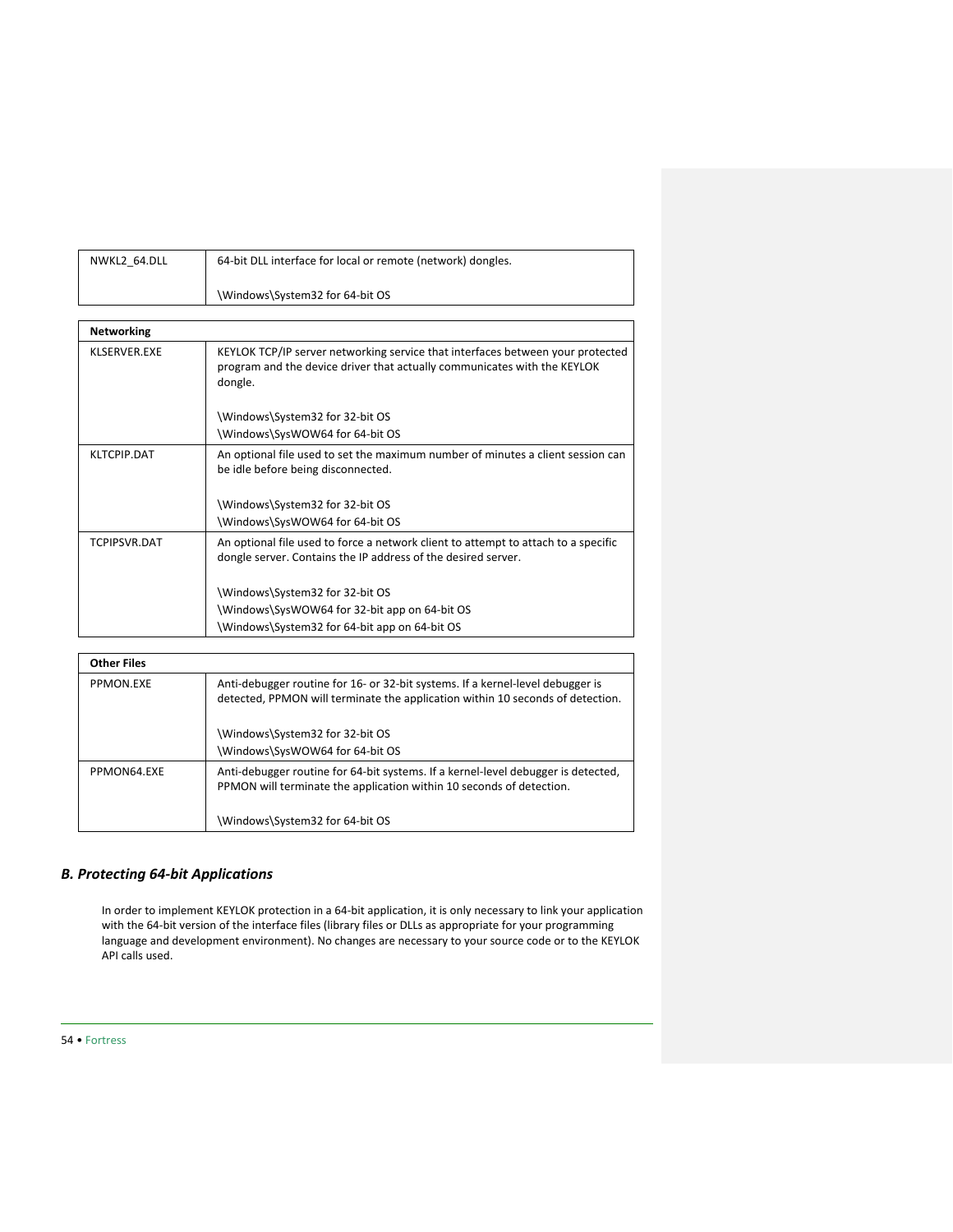The KEYLOK driver installer, **INSTALL.EXE**, will automatically detect a 64-bit operating system and install both the 64-bit and 32-bit interface files.

## <span id="page-54-0"></span>*C. Special Language Support*

There are two approaches used to support languages that do not have provisions for linkable object modules or the ability to utilize our DLL.

KEYLOK can supply a security routine in .EXE form. Shelling out of the protected application to run the executable security program and then returning back into the protected program provides security dongle communications. Communication between the protected program and the security module is accomplished through an intermediate data file, which can be read and written by both programs.

## <span id="page-54-1"></span>*D. Technical Specifications*

#### **Standard USB**

| <b>Environment</b>             |                                                          |  |
|--------------------------------|----------------------------------------------------------|--|
| <b>Storage Temperature</b>     | -10° F to 175°F (-23° C to 80° C)                        |  |
| <b>Operating Temperature</b>   | 32° F to 157° F (+0° C to +70° C)                        |  |
| <b>Dimensions / Connectors</b> |                                                          |  |
| Fortress LS/RTC USB            | 50 x 18 x 8mm                                            |  |
|                                | Standard Type A USB plug (1 1, 2 0 & 3 0)                |  |
| <b>Fortress RS USB</b>         | 17 x 12 x 4mm                                            |  |
|                                | Standard Type A USB plug (1 1, 2 0 & 3 0)                |  |
| Memory                         |                                                          |  |
| <b>Type</b>                    | <b>EEPROM</b>                                            |  |
| Data retention                 | At least 10 years                                        |  |
| Programmable EEPROM            | $5,120$ bytes = 2,560 memory locations                   |  |
|                                | 18,944 bytes = $9,472$ memory locations                  |  |
|                                | $50,560$ bytes = 25,280 memory locations                 |  |
|                                | 1 Million Write cycles per location                      |  |
|                                | <b>Unlimited Read cycles</b>                             |  |
| <b>Security</b>                |                                                          |  |
| Encryption                     | Random Proprietary Encryption Algorithms                 |  |
| <b>Authentication Password</b> | $2^{96}$ possibilities                                   |  |
| <b>Read Password</b>           | 2 <sup>128</sup> possibilities                           |  |
| Write Password                 | $2^{176}$ possibilities                                  |  |
| Smartcard                      | ISO/IEC 15408 Security Evaluation Level                  |  |
|                                | EAL5+ Highest level globally                             |  |
| Power                          |                                                          |  |
| Power                          | No more than 15 milliamps / Battery on RTC lasts up to 3 |  |
|                                | years                                                    |  |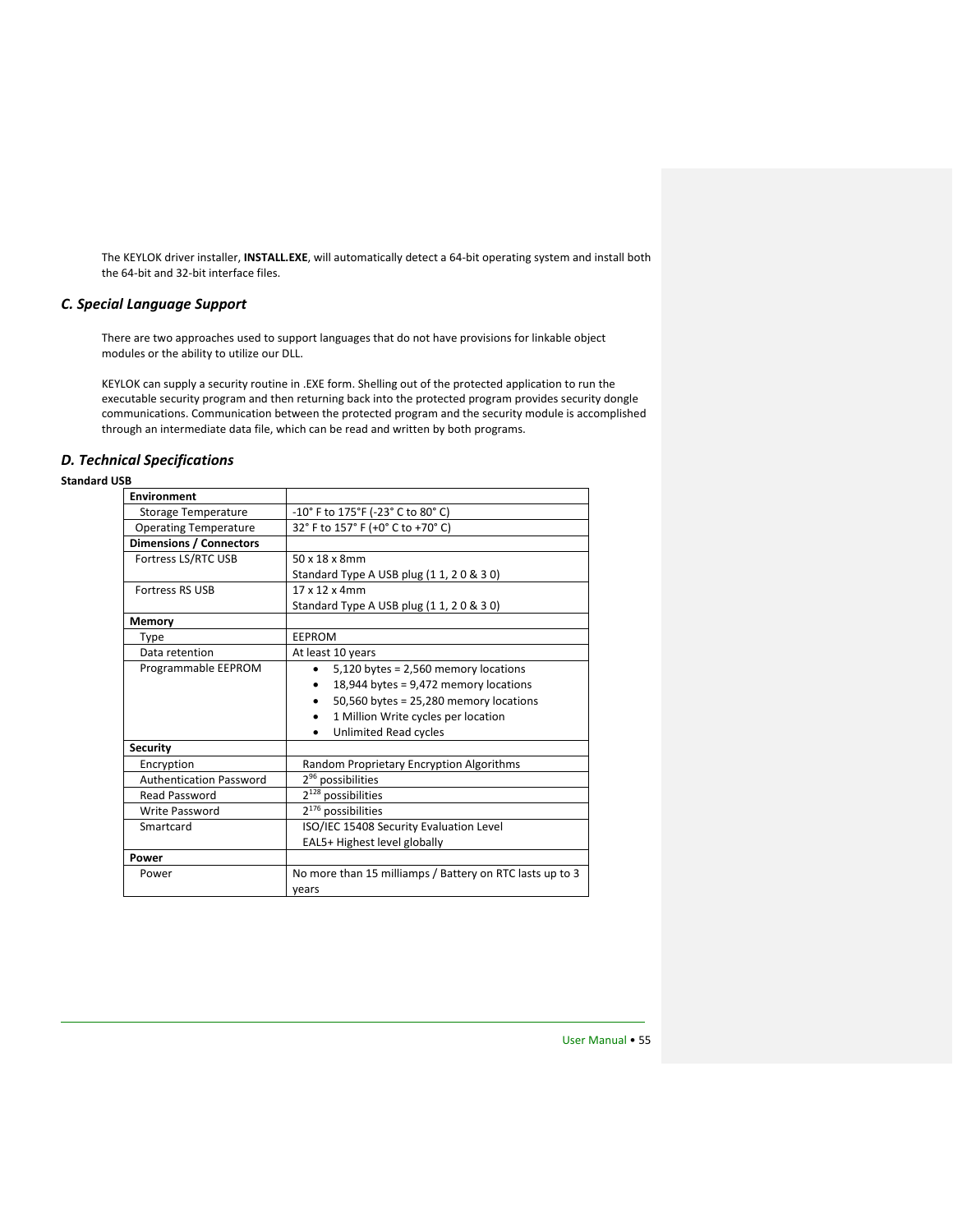## **Flash Drive USB**

| <b>Environment</b>             |                                                         |  |
|--------------------------------|---------------------------------------------------------|--|
| <b>Storage Temperature</b>     | -10° F to 175°F (-23° C to 80° C)                       |  |
| <b>Operating Temperature</b>   | 32° F to 157° F (+0° C to +70° C)                       |  |
| <b>Dimensions / Connectors</b> |                                                         |  |
| Fortress Flash Drive USB       | 50 x 18 x 8mm                                           |  |
|                                | Standard Type A USB plug (1 1, 2 0 & 3 0)               |  |
| <b>Memory</b>                  |                                                         |  |
| Type                           | Mass storage device (driverless) MLC, SLC / Erase Cycle |  |
|                                | MLC>10,000, SLC>100,000                                 |  |
| Data retention                 | At least 10 years                                       |  |
| Programmable EEPROM            | $5,120$ bytes = 2,560 memory locations                  |  |
|                                | 18,944 bytes = $9,472$ memory locations                 |  |
|                                | $50,560$ bytes = 25,280 memory locations<br>٠           |  |
|                                | 1 Million Write cycles per location                     |  |
|                                | Unlimited Read cycles                                   |  |
|                                | Flash Capacity 1-16 GB<br>٠                             |  |
| <b>Security</b>                |                                                         |  |
| Encryption                     | Random Proprietary Encryption Algorithms                |  |
| <b>Authentication Password</b> | 2 <sup>96</sup> possibilities                           |  |
| <b>Read Password</b>           | 2 <sup>128</sup> possibilities                          |  |
| <b>Write Password</b>          | $2^{176}$ possibilities                                 |  |
| Smartcard                      | ISO/IEC 15408 Security Evaluation Level                 |  |
|                                | EAL5+ Highest level globally                            |  |
| Power                          |                                                         |  |
| Power                          | Voltage 3 0-5 5v Max Current: 400mA                     |  |

## <span id="page-55-0"></span>*E. Troubleshooting*

For up-to-date troubleshooting guides and frequently asked questions please visit our support website: <http://www.keylok.com/support-center/overview>

If after reviewing our support website your questions have still not been answered you may send an email t[o support@keylok.com](mailto:support@keylok.com)

Or call to speak to one of our technical support representatives at 303.801.0338 x782 Mon - Thurs 7am – 4pm MST Fri 7am – 11am MST

#### 56 • Fortress